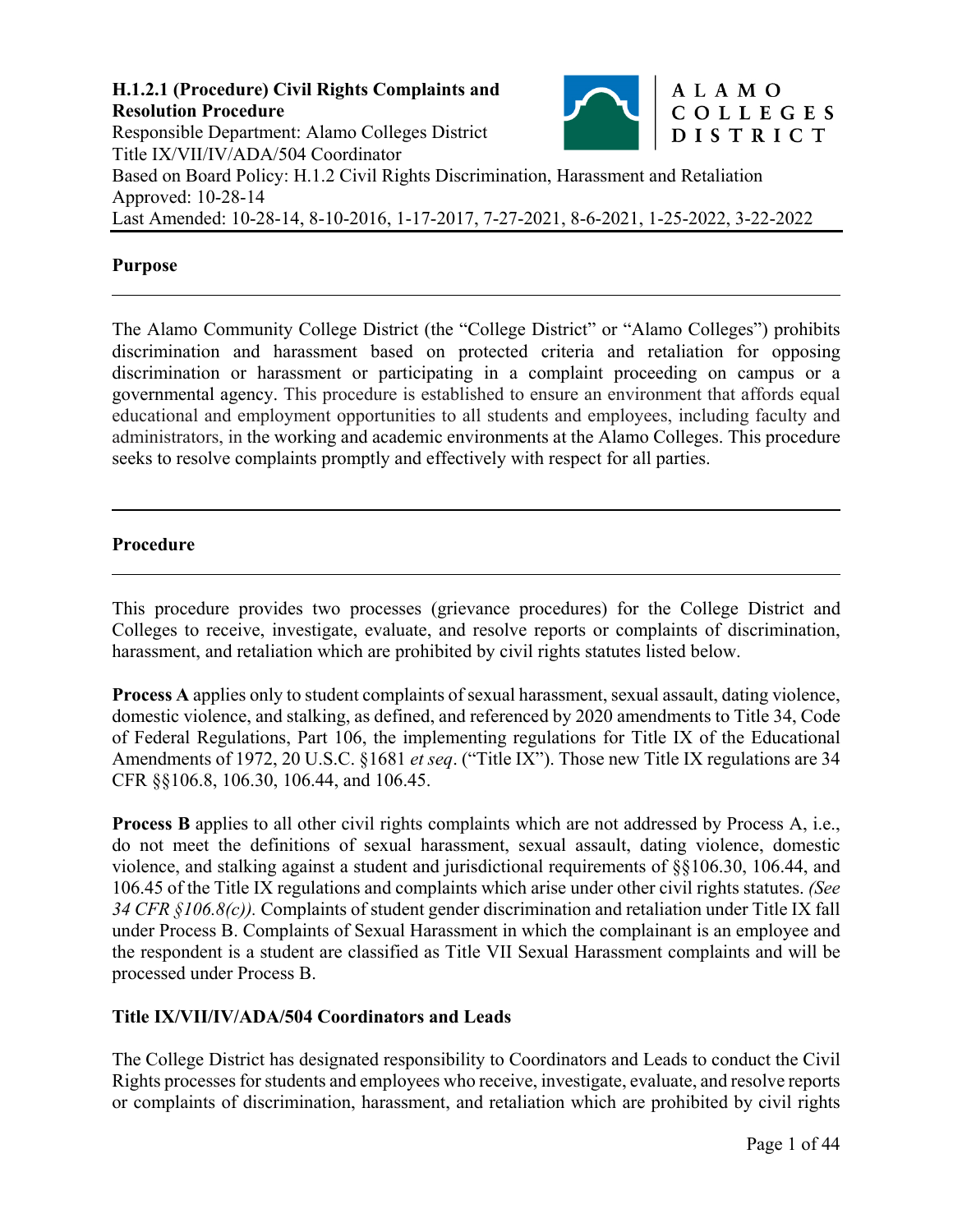

## ALAMO COLLEGES DISTRICT

Responsible Department: Alamo Colleges District Title IX/VII/IV/ADA/504 Coordinator

Based on Board Policy: H.1.2 Civil Rights Discrimination, Harassment and Retaliation Approved: 10-28-14

Last Amended: 10-28-14, 8-10-2016, 1-17-2017, 7-27-2021, 8-6-2021, 1-25-2022, 3-22-2022

statutes, including Title IX. These designees are the same for Process A and Process B. Their names and contact information are listed in Appendix A to this procedure.

Inquiries about the application of Title IX and its regulations to the College District may be referred to the District Title IX/VII/IV/ADA/504 Coordinator, Assistant Secretary of the Department of Education, or both. 34 CFR §106.8(b)(1). The contact information is as follows:

# **Alamo Colleges District Title IX/Title VII/Title IV/ADA/504 Coordinator**

Name: Linda Boyer-Owens, Alamo Colleges District Title IX/ VII/IV/ADA/504 Coordinator Position: Associate Vice Chancellor Human Resources & Organizational Development Address: 2222 N. Alamo Street, Room 230A-West Wing San Antonio, Texas 78204-1429 Telephone: (210) 485-0230 Email: lboyer-owens@alamo.edu

### **Assistant Secretary of the Department of Education**

| U.S. Department of Education, Office for Civil Rights (OCR) |                              |
|-------------------------------------------------------------|------------------------------|
| Address:                                                    | 400 Maryland Avenue          |
|                                                             | SW Washington, DC 20202-1100 |
| Customer Service Hotline #: (800) 421-3481                  |                              |
| Facsimile:                                                  | $(202)$ 453-6012             |
| TDD#:                                                       | $(877) 521 - 2172$           |
| Email:                                                      | OCR@ed.gov                   |
| Web:                                                        | http://www.ed.gov/ocr        |
|                                                             |                              |

### **Reporting Discrimination, Harassment, and Retaliation: Employees and Students**

**A. General Reporting.** Any person may report discrimination or harassment based on any protected criteria (whether or not the person reporting is the person alleged to be the victim of conduct that could constitute discrimination or harassment, including sexual harassment) in person, by mail, telephone, or electronic mail; using a College District or College electronic portal; using the contact information listed for a Title IX Coordinator; or by any other means that results in the Title IX Coordinator receiving the person's verbal or written report, including the electronic portal for Title IX complaints. Such a report may be made at any time (including during non-business hours) by using the telephone number or electronic mail address, by mail to the office address listed for Title IX Coordinators in Appendix A, or through the District or College electronic portal. S*ee34 CFR §106.8(a).* 

### **Confidentiality.**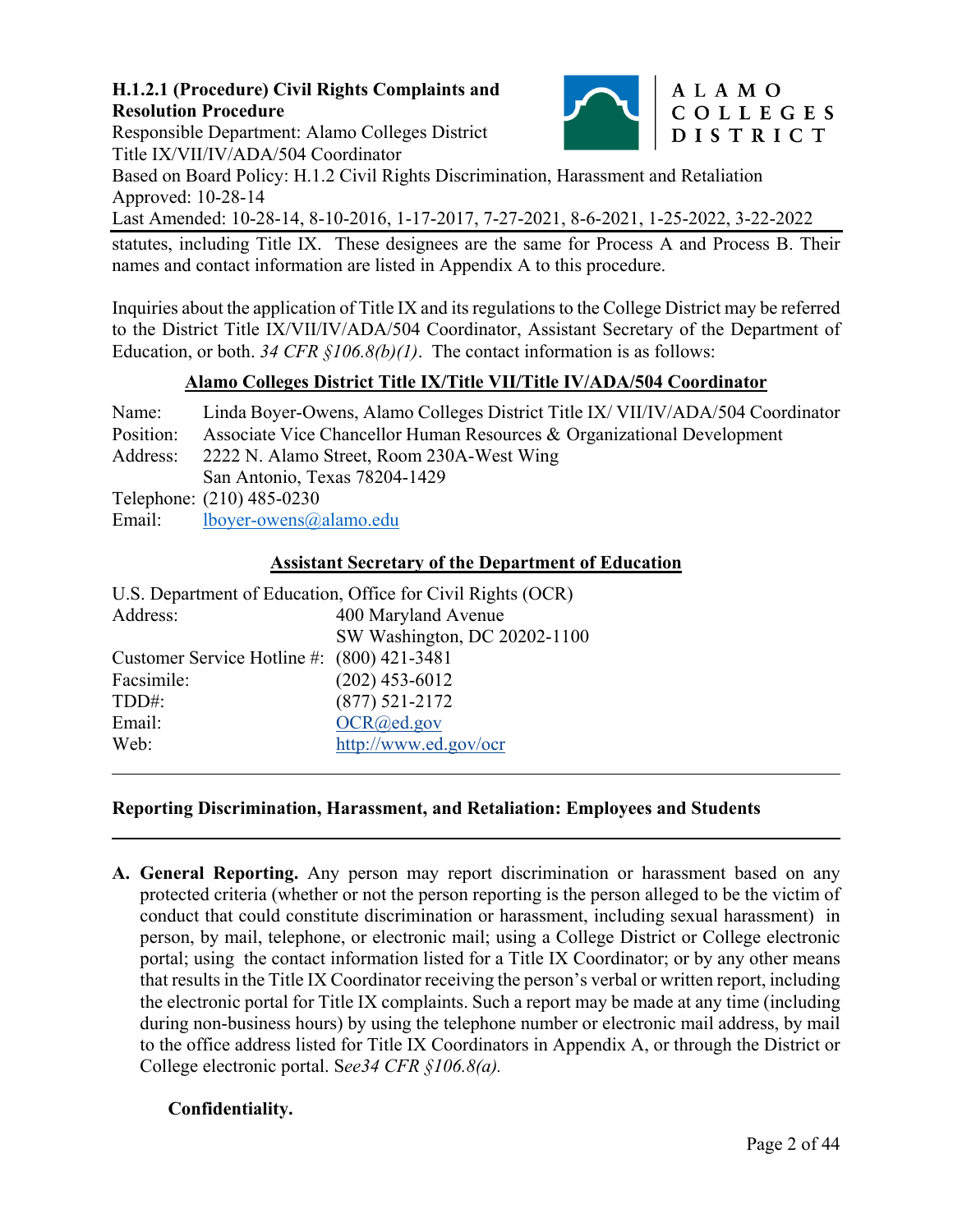Responsible Department: Alamo Colleges District Title IX/VII/IV/ADA/504 Coordinator

Based on Board Policy: H.1.2 Civil Rights Discrimination, Harassment and Retaliation Approved: 10-28-14

Last Amended: 10-28-14, 8-10-2016, 1-17-2017, 7-27-2021, 8-6-2021, 1-25-2022, 3-22-2022

Except as otherwise provided by the Title IX regulations and this procedure, the College District and Colleges will keep confidential the identity of any individual who has made a report or complaint of sex discrimination, including any individual who has made a report or filed a formal complaint of sexual harassment, any complainant, any individual who has been reported to be the perpetrator of sex discrimination, any respondent, and any witness, except as may be permitted or required by the FERPA statute, 20 U.S.C. 1232g, or FERPA regulations, 34 CFR part 99, or as required by law, or to carry out the purposes of the new Title IX regulations at 34 CFR part 106, including the conduct of any investigation, hearing, or judicial proceeding arising thereunder. *34 CFR§ 106.71(a)* 

### **Mandatory Reporting**

- **B.** All Alamo Colleges District and College employees who are not employed as a *Personal Counselor* or designated as a Confidential Employee are *Mandated Reporters* for all the details of which they are aware about an incident. Mandated Reporters must share this information with the Title IX Coordinator. Giving a *Mandated Reporter* notice of an incident constitutes official notice to the institution. Incidents of sexual misconduct will be taken seriously when official notice is given to the institution. Such incidents of sexual misconduct will be investigated and resolved ina prompt and equitable manner under the *Alamo Colleges District Civil Rights/Title IX Policies and Procedures.* **Reporting by Formal Complaint.** A signed formal complaint, instead of a general report, may be filed with any Title IX Coordinator in person, by mail, by electronic mail using the contact information listed in Appendix A, or through the designated District or College electronic portal. *34 CFR §106.30(a).*
- **C. Reporting Deadline.** A report or formal complaint alleging discrimination, harassment, or retaliation must be submitted or filed within) ninety (90) calendar days from the date of the last act of alleged act of discrimination, harassment, or retaliation.
- **D. College to Handle Report.** A report or formal complaint of discrimination, harassment, or retaliation by a student against a student will be assigned to the College Title IX Coordinator and Title IX Lead at the college where the alleged discrimination, harassment, or retaliation occurred. If the alleged discrimination, harassment, or retaliation is reported to a different college or the District, it will be transferred the report or complaint to the college where the discrimination, harassment, or retaliation occurred and document the transfer of the report or complaint.
- **E. District to Handle Report.** A report or formal complaint of discrimination, harassment, or retaliation by or against an employee will be assigned to the District Title IX/VII/ADA/504 Coordinator for Employees.

A report or formal complaint of discrimination, harassment, or retaliation involving a student or a student against an employee will be assigned to the District Title IX Coordinator for Employees



# ALAMO COLLEGES DISTRICT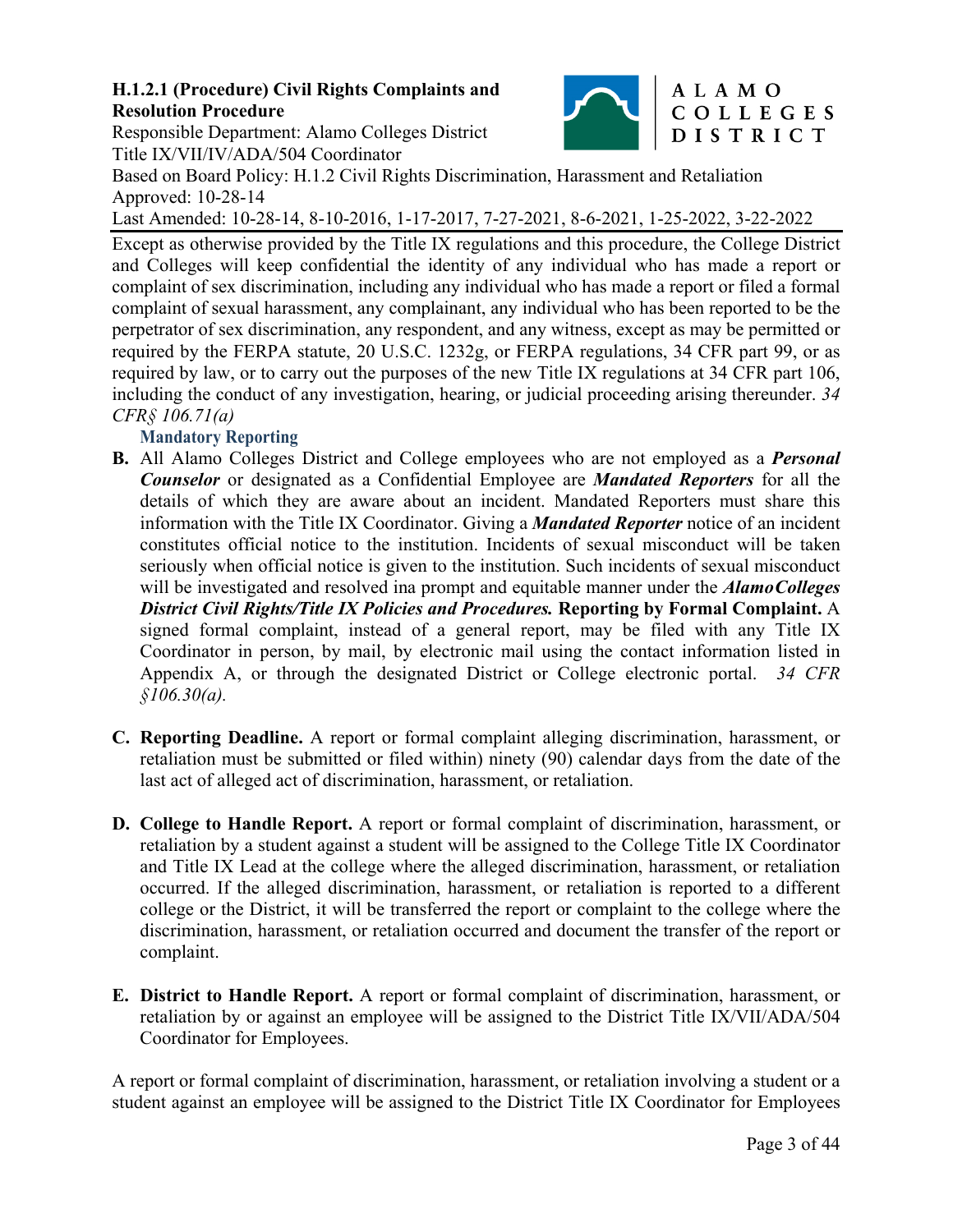

# Responsible Department: Alamo Colleges District Title IX/VII/IV/ADA/504 Coordinator

Based on Board Policy: H.1.2 Civil Rights Discrimination, Harassment and Retaliation Approved: 10-28-14

Last Amended: 10-28-14, 8-10-2016, 1-17-2017, 7-27-2021, 8-6-2021, 1-25-2022, 3-22-2022

who will work in collaboration with the College Title IX Coordinator and Title IX Lead at the college the student attends. Any student sanctions to be imposed against a student as a result of a responsibility finding will be assigned to the College Title IX Coordinator and will be processed under the Student Code of Conduct. Any discipline of an employee based on a finding of responsibility against the employee will be handled by the District Title IX Coordinator for Employees and processed under the employee procedures for progressive discipline or termination of employment. A work study student will be considered a student for purposes of Title IX and not an employee so that a complaint by or against a work study student will be processed by a College.

**F. Delay of Sanctions/Discipline.** Any sanctions against a student or discipline against an employee based on a finding of responsibility for discrimination, harassment, or retaliation will not be imposed until after the appeal time has expired or a decision on appeal is rendered, whichever occurs later.

# **H. Retaliation.**

**1. Retaliation Prohibited.** No institution of higher education or other person may intimidate, threaten, coerce, or discriminate against any individual for the purpose of interfering with any right or privilege secured by Title IX, Title VII, or any other statute protecting employees or students, their regulations if any, this procedure and its underlying policy, or because the individual has made a report or complaint, testified, assisted, or participated or refused to participate in any manner in an investigation, proceeding, or hearing under Title IX, Title VII, any other statute protecting employees or students, or this procedure. *(See 34 CFR §106.71(a)).*

**2. Interference with Rights Per Title IX.** Intimidation, threats, coercion, or discrimination, including charges against an individual for Student Code of Conduct or employee procedure violations that do not involve sex discrimination or sexual harassment, but arise out of the same facts or circumstances as a report or complaint of sex discrimination, or a report or formal complaint of sex discrimination or sexual harassment, for the purpose of interfering with any right or privilege secured by Title IX or the regulations constitute retaliation and may be addressed through the Student Code of Conduct or Progressive Discipline procedure for employees, whichever is applicable. *34 CFR §106.71(a).* 

**3. Conduct Not Retaliation.** The exercise of rights protected under the First Amendment does not constitute retaliation prohibited under Title IX. *34 CFR §106.71(b)(1).* Charging an individual with a Student Code of Conduct or employee procedure violation for making a materially false statement in bad faith in the course of a grievance proceeding under this part does not constitute retaliation prohibited by Title IX, provided, however, that a determination regarding responsibility, alone, is not sufficient to conclude that any party made a materially false statement in bad faith. *(See 34 CFR §106.71(b)(2).*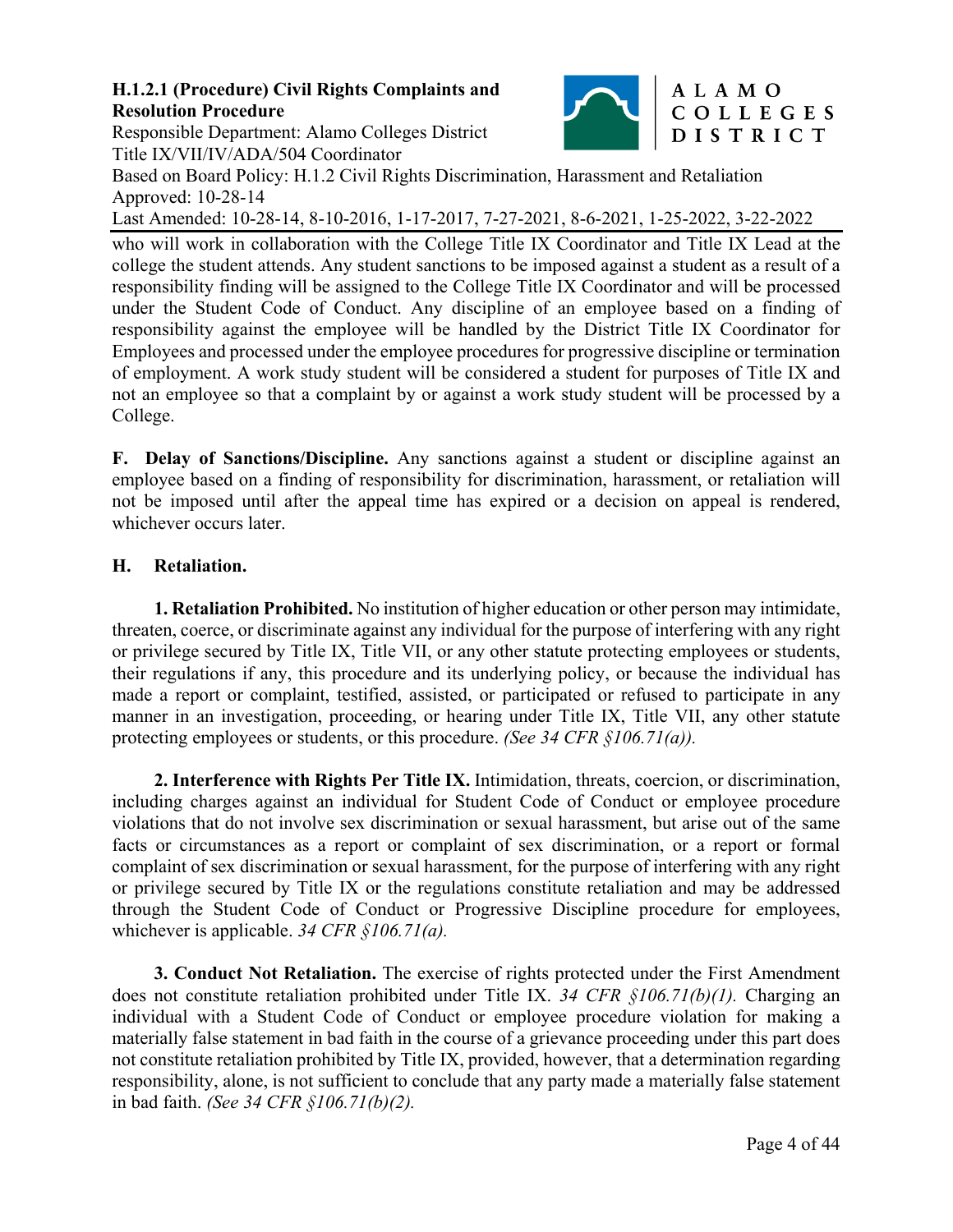

**4. Retaliation Complaints.** Complaints alleging retaliation for having exercised rights under Title IX or any other statute will be processed under this Process B. *(See 34 CFR§ 106.71(a)).* 

### **PROCESS A: Applicable Only to Complaints of Sexual Harassment, Sexual Assault, Dating Violence, Domestic Violence and Stalking Under Title IX**

**Process A** applies *only* to complaints of sexual harassment. For purposes of Title IX, sexual harassment is conduct on the basis of sex and includes sexual assault, dating violence, domestic violence and stalking. *34 CFR §106.30(a)(3).* After a report or complaint of sexual harassment is received and determined to meet the criteria of Title IX, the following Process A will apply.

#### **A. Process A: Definitions.**

 $\overline{a}$ 

 $\overline{a}$ 

1.*"Actual knowledge"* means notice of sexual harassment or allegations of sexual harassment to a Title IX Coordinator or any official who has authority to institute corrective measures on behalf of the College District or Colleges. Imputation of knowledge based solely on vicarious liability or constructive notice is insufficient to constitute actual knowledge. The standard of actual knowledge is not met when the only official of the College District is the respondent. The mere ability or obligation to report sexual harassment or to inform a student about how to report sexual harassment or having been trained to do so does not qualify an individual as one who has authority to institute corrective measures on behalf of the College District or Colleges. *Notice"* for purposes of *"actual knowledge"* includes but is not limited to a report of sexual harassment to a Title IX Coordinator as described in *34 CFR §106.8(a)*. *34 CFR §106.30(a).*

2. *"College District"* means the Alamo Community College District (ACCD) and its five independently accredited colleges: Northeast Lakeview College, Northwest Vista College, Palo Alto College, St. Philip's College, and San Antonio College. "Alamo Colleges District" and "Alamo Colleges" are synonymous for the College District.

3. *"Complainant"* means an individual who is alleged to be the victim of conduct that could constitute sexual harassment. Where a Title IX Coordinator signs a formal complaint, the Title IX Coordinator is not a complainant or otherwise a party to the complaint. *34 CFR §106.30(a).* A third person who reports sexual harassment does not become a party (complainant) to a formal complaint. Parents and guardians may report sexual harassment but do not become parties to a formal complaint even if they signed a complaint.

4. *"Dating violence"* under Title IX has the meaning assigned in the Violence Against Women Act ("VAWA"), 34 U.S.C. § 12291(a). *34 CFR §106.30(a)(3).* Under VAWA, "dating violence" means violence committed by a person: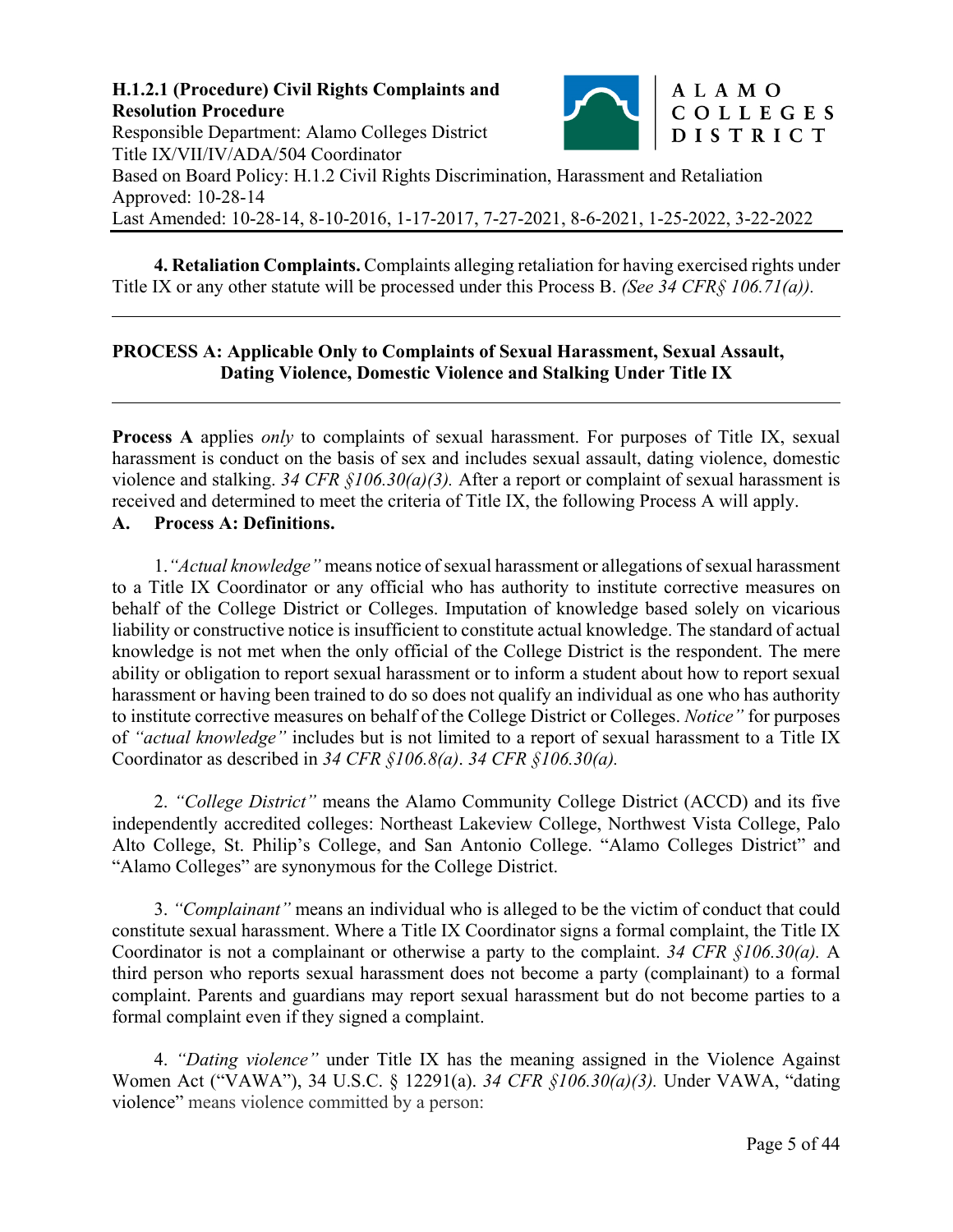

- (a) who is or has been in a social relationship of a romantic or intimate nature with the victim; and
- (b) where the existence of such a relationship shall be determined based on a consideration of the following factors: (i) the length of the relationship; (ii) the type of relationship; and (iii) the frequency of interaction between the persons involved in the relationship. *34 U.S.C. § 12291(a)(10).*

5. *"Domestic violence"* under Title IX has the meaning assigned in VAWA. *34 CFR §106.30(a)(3).* Under VAWA, "domestic violence" includes felony or misdemeanor crimes of violence committed by a current or former spouse or intimate partner of the victim, a person with whom the victim shares a child in common, a person who is cohabitating with or has cohabitated with the victim as a spouse or intimate partner, or a person similarly situated to a spouse of the victim under the domestic or family violence laws of the jurisdiction receiving grant monies, or any other person against an adult or youth victim who is protected from that person's acts under the domestic or family violence laws of the jurisdiction. *34 U.S.C. § 12291(a)(8).*

6. *"Education program or activity"* includes locations, events, or circumstances over which the College District exercises substantial control over both the respondent and the context in which the sexual harassment occurs, and also includes any building owned or controlled by a student organization that is officially recognized by the College District or one of the colleges. *34 CFR §106.44(a).*

7. *"Formal complaint"* means a document filed and signed by a complainant or signed by a Title IX Coordinator, alleging sexual harassment against a respondent, and requesting that the College District investigate the allegation of sexual harassment. At the time of filing a formal complaint, a complainant must be participating in or attempting to participate in the education program or activity of the College District or one of its colleges. *34 CFR §106.30(a).* 

As used above, *"document filed by a complainant"* means a written document or electronic submission (such as by electronic mail or through an online portal provided for this purpose by the recipient) that contains the complainant's physical or digital signature, or otherwise indicates that the complainant is the person filing the formal complaint. *34 CFR §106.30(a).* Parents and guardians of minor students retain their legal rights to act on behalf of the minor as complainant or respondent in Title IX matters, including filing a formal complaint for the minor student child. *34 CFR §106.6(g).* 

8. *"Grievance process"* and *"complaint process"* are synonymous terms for purposes of this procedure. The Title IX regulations state, "a recipient must adopt and publish *grievance* procedures that provide for the prompt and equitable resolution of student and employee *complaints* alleging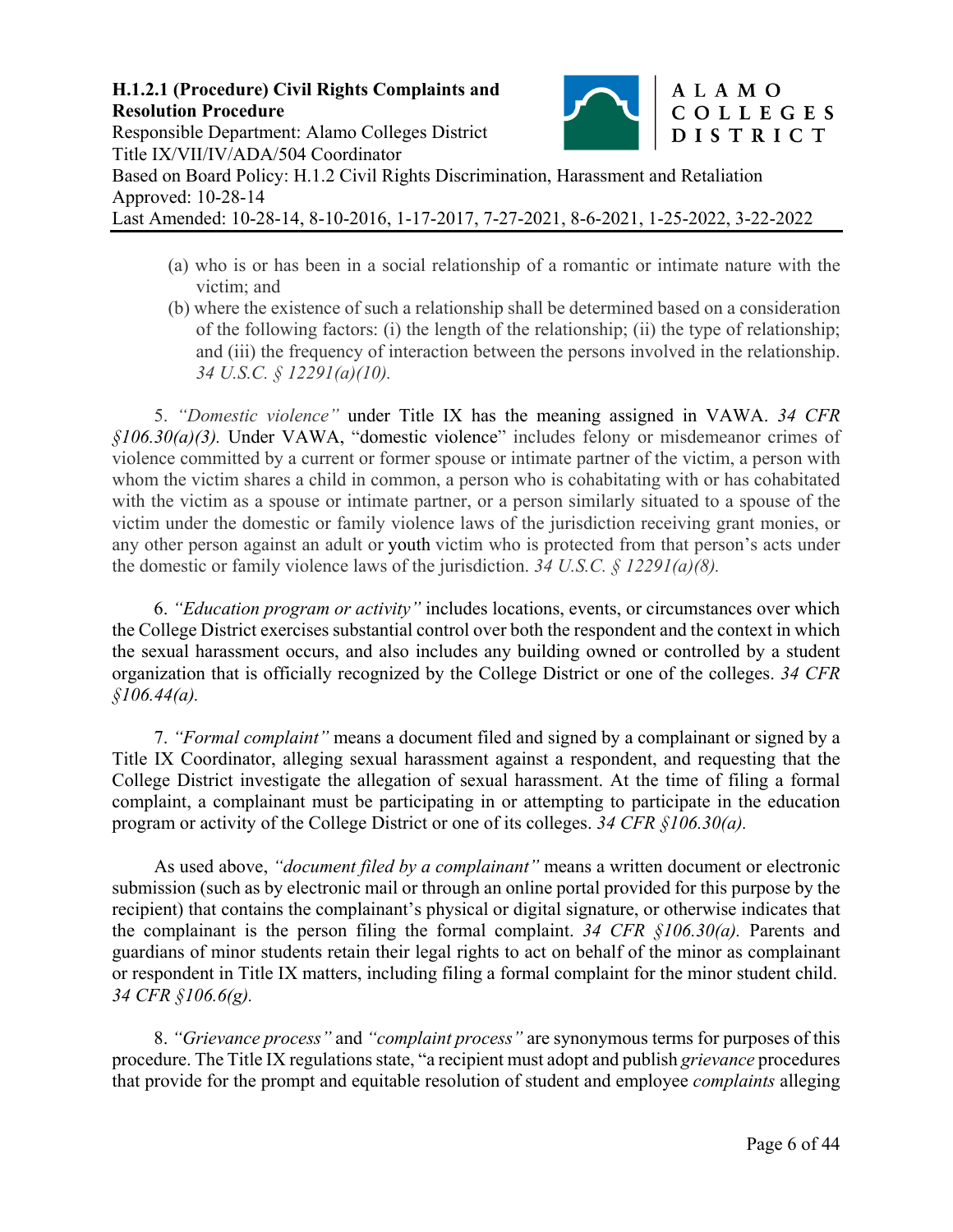

# Responsible Department: Alamo Colleges District Title IX/VII/IV/ADA/504 Coordinator

Based on Board Policy: H.1.2 Civil Rights Discrimination, Harassment and Retaliation Approved: 10-28-14

Last Amended: 10-28-14, 8-10-2016, 1-17-2017, 7-27-2021, 8-6-2021, 1-25-2022, 3-22-2022

any action that would be prohibited by this part and a *grievance* process that complies with §106.45 for formal *complaints* as defined in §106.30." *34 CFR §106.8(c).*

9. *"Recipient"* in this procedure means the College District and/or one or more Colleges, all of which receive federal financial assistance. *34 CFR §106.2(a)(i).*

10. *"Respondent"* means an individual who has been reported to be the perpetrator of conduct that could constitute sexual harassment. *34 CFR §106.30(a).* 

11. *"Sex discrimination."* A recipient's treatment of a complainant or a respondent in response to a formal complaint of sexual harassment may constitute gender discrimination under Title IX. *34 CFR §106.45(a).* A complaint of gender discrimination would be processed under Process B.

12. "*Sexual Assault"* under Title IX has the meaning assigned in the Jeanne Clery Disclosure of Campus Security Policy and Campus Crime Statistics Act (the "Clery Act"), 20 U.S.C.  $1092(f)(6)(A)(v)$ . 34 CFR  $$106.30(a)(3)$ . Under the Clery Act, "sexual assault" is an offense classified as a forcible or nonforcible sex offense under the uniform crime reporting system of the Federal Bureau of Investigation.

13. *"Sexual harassment"* under Title IX means conduct on the basis of sex that satisfies one or more of the following:

- (a) An employee of the recipient conditioning the provision of an aid, benefit, or service of the recipient on an individual's participation in unwelcome sexual conduct; *34 CFR §106.30(a)(1).*
- (b) Unwelcome conduct determined by a reasonable person to be so severe, pervasive, and objectively offensive that it effectively denies a person equal access to the recipient's education programs or activities. *34 CFR §106.30(a)(2);*
- (c) "Sexual assault" as defined in the Clery Act. *34 CFR §106.30(a)(3).*
- (d) "Dating violence" as defined in VAWA. *34 CFR §106.30(a)(3)*;
- (e) "Domestic violence" as defined in VAWA). *34 CFR §106.30(a)(3);* or
- (f) "Stalking" as defined in VAWA. *34 CFR §106.30(a)(3).*

14. *"Stalking"* under Title IX has the meaning assigned in VAWA. *34 CFR §106.30(a)(3).*  Under VAWA, "stalking" means engaging in a course of conduct directed at a specific person that would cause a reasonable person to (a) fear for his or her safety or the safety of others; or (b) suffer substantial emotional distress. *34 U.S.C. § 12291(a)(30).*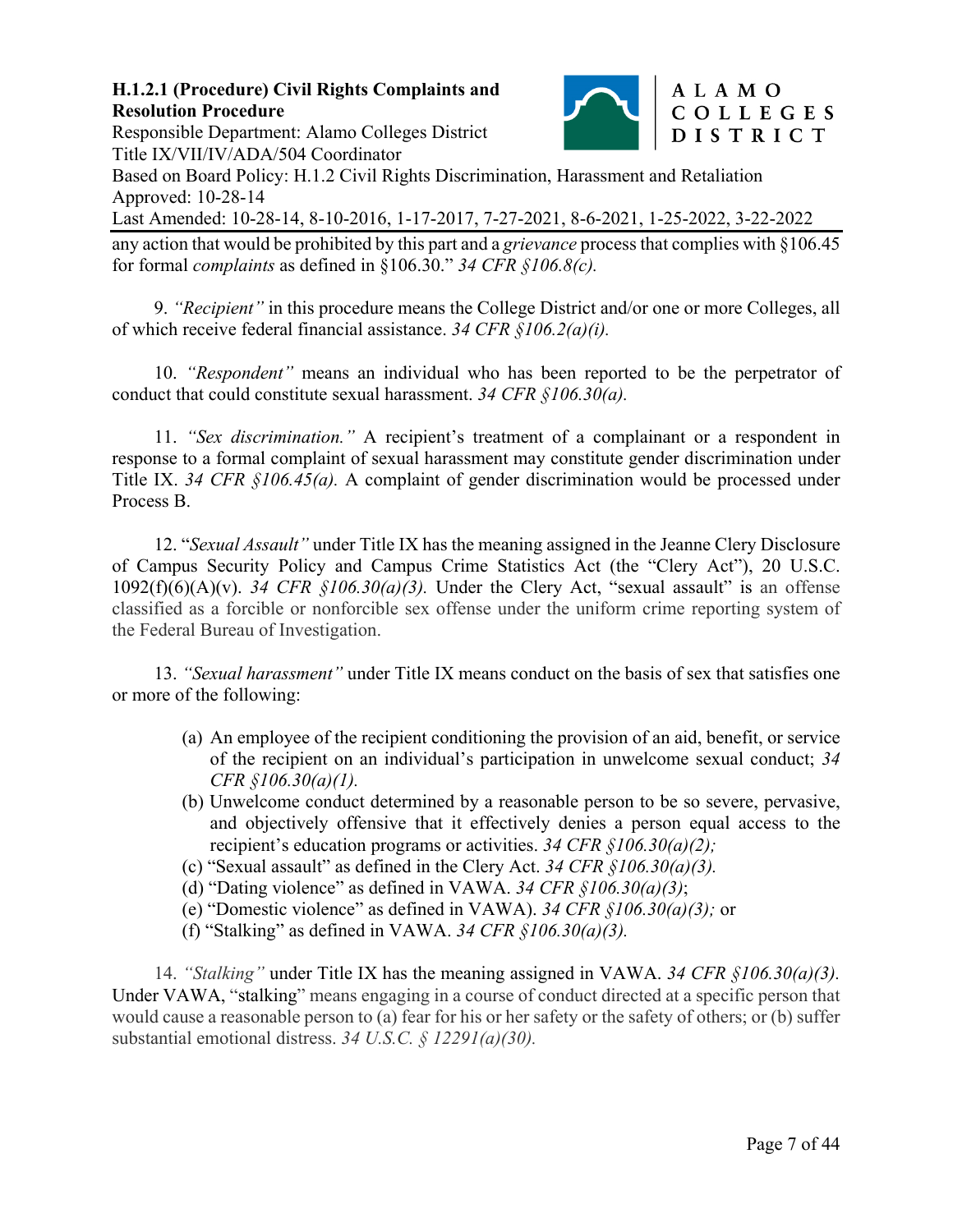

#### Responsible Department: Alamo Colleges District Title IX/VII/IV/ADA/504 Coordinator Based on Board Policy: H.1.2 Civil Rights Discrimination, Harassment and Retaliation

Approved: 10-28-14

Last Amended: 10-28-14, 8-10-2016, 1-17-2017, 7-27-2021, 8-6-2021, 1-25-2022, 3-22-2022 15. *"Student"* means a person who has applied for admission or gained admission. *34 CFR* 

*§106.2(r).* A work study student will be considered a student for purposes of Title IX and not an employee so that a complaint by or against a work study student will be processed by a College.

16. *"Supportive measures"* means non-disciplinary, non-punitive individualized services offered as appropriate, as reasonably available, and without fee or charge to the complainant or the respondent before or after the filing of a formal complaint or where no formal complaint has been filed. Such measures are designed to restore or preserve equal access to the College District's education program or activity without unreasonably burdening the other party, including measures designed to protect the safety of all parties or the educational environment, or deter sexual harassment. *34 CFR §106.30(a).* 

*"Supportive measures"* may include but are not limited to services offered in the community, counseling, extensions of deadlines or other course-related adjustments, modifications of work or class schedules, campus escort services, mutual restrictions on contact between the parties, changes in work or housing locations, leaves of absence, increased security, and monitoring of certain areas of the campus, and other similar measures. The Title IX Coordinator handling a complaint or report may fashion other supportive measures which are appropriate to the situation. A Title IX Coordinator will maintain as confidential any supportive measures provided to the complainant or respondent, to the extent that maintaining such confidentiality would not impair the ability of the College District or Colleges to provide the supportive measures. The applicable Title IX Coordinator is responsible for coordinating the effective implementation of supportive measures for a student or employee. *34 CFR §106.30(a).* 

### **B. Process A: Grievance Process – Overview of Title IX Concepts.**

l

 $\overline{a}$ 

**1. Title IX Coverage.** This Process A grievance procedure applies only to sexual harassment occurring against a person in the United States. *34 CFR §106.8(d)*. At the time of filing a formal complaint, a complainant must be participating in or attempting to participate in the education program or activity of the College District or one of the colleges. *34 CFR §106.30(a).* 

**2. Presumption of Non-Responsibility.** All Title IX Coordinators, Title IX Leads, investigators, decisionmakers, and any person who facilitates an informal resolution process must operate at all times with the presumption that the respondent is not responsible for the alleged conduct until a determination regarding responsibility is made at the conclusion of the grievance process. *34 CFR §106.45(b)(1)(iv).*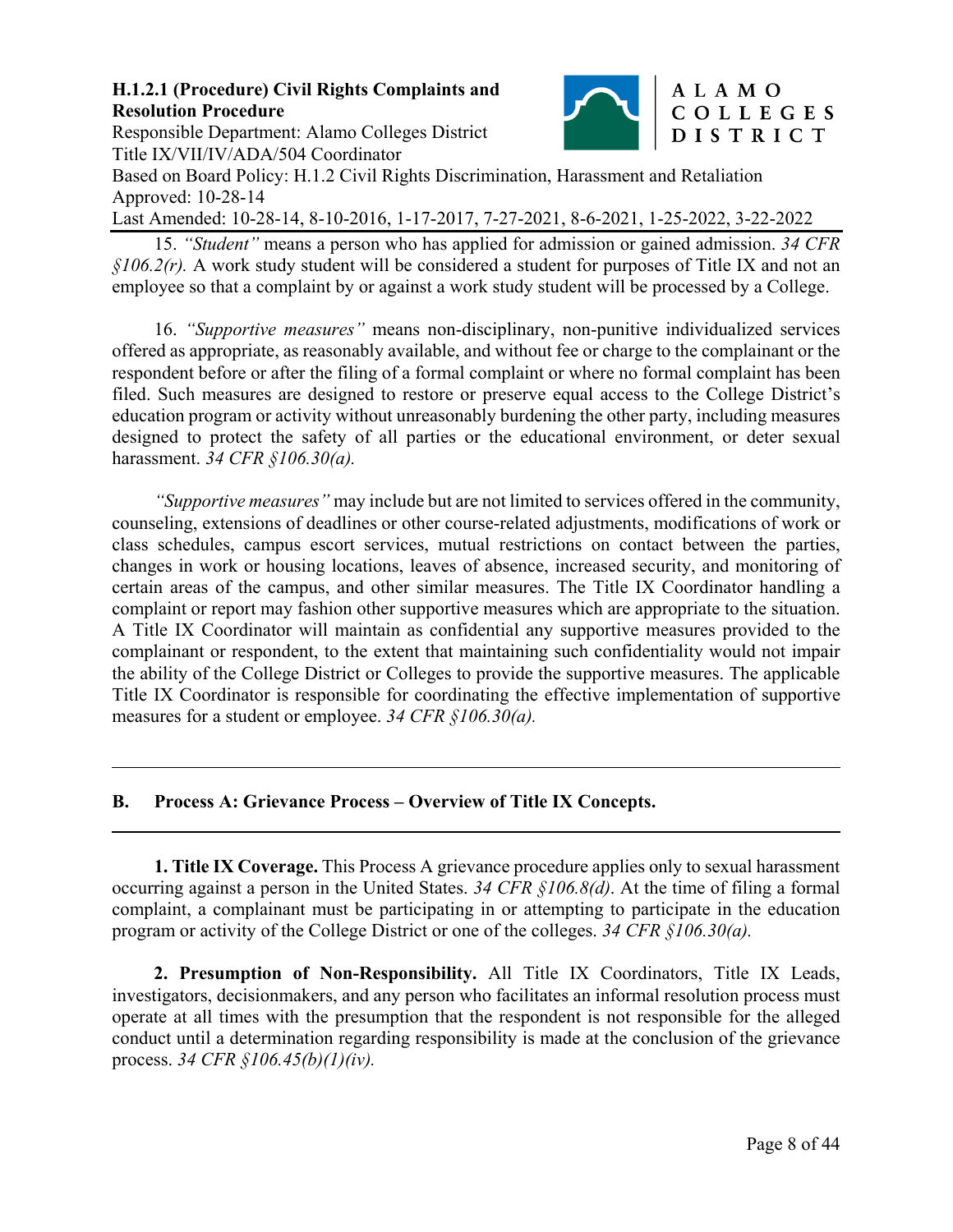

# Responsible Department: Alamo Colleges District Title IX/VII/IV/ADA/504 Coordinator

Based on Board Policy: H.1.2 Civil Rights Discrimination, Harassment and Retaliation Approved: 10-28-14

Last Amended: 10-28-14, 8-10-2016, 1-17-2017, 7-27-2021, 8-6-2021, 1-25-2022, 3-22-2022

**3. Gag Order Prohibited.** Neither the College District, Colleges, Title IX Coordinators nor any investigator may restrict the ability of either party to discuss the allegations under investigation or to gather and present relevant evidence. *34 CFR §106.45(b)(5)(iii).* 

**4. Standard of Evidence Declared.** The standard of evidence to be used to determine responsibility for all formal complaints of sexual harassment is the preponderance of the evidence standard. The preponderance of the evidence standard applies to all other formal complaints against students and employees, including faculty. 3*4 CFR §106.45(b)(1)(vii).*

**5. Objective Evaluation of Evidence Required.** This procedure requires an objective evaluation of all relevant evidence—including both inculpatory and exculpatory evidence— and that credibility determinations may not be based on a person's status as a complainant, respondent, or witness. *34 CFR §106.45(b)(1)(ii).* 

**6. Impartiality Required.** Every individual designated as a Title IX Coordinator, Title IX Lead, investigator, decisionmaker, or any person designated by the College District or a College to facilitate an informal resolution process is required to not have a conflict of interest or bias for or against complainants or respondents generally or an individual complainant or respondent. *34 CFR §106.45(b)(1)(iii).* None of the foregoing persons may serve in more than one capacity during the grievance process.

**7. Duration of Grievance Process.** The Title IX regulations require the prompt and equitable resolution of student and employee complaints alleging any action that would be prohibited by Title IX. 3*4 CFR §106.8(c).* To comply with this requirement, the grievance process in this procedure should be concluded within ninety (90) calendar days from the date of receipt of a report or formal complaint to the date on which an appeal is decided or the date on which the time to appeal expires if no appeal is filed, subject to any extensions of time. 3*4 CFR §106.45(b)(1)(v).* The 90-calendar day time period excludes holidays and days on which the College District and Colleges are closed for operations, such as the holiday and spring breaks and closures for weather or other emergencies.

**8. Extensions of Time.** The 90-calendar day time period for the grievance process may be extended by temporary delays or extensions of time granted. Any party (complainant or respondent), the College District, a College, investigator or decision-maker may request in writing for good cause at any time during the grievance process an extension of time to accomplish a duty or requirement in this procedure. Good cause may include considerations, such as the absence of a party, a party's advisor, or a witness; concurrent law enforcement activity; or the need for language assistance or accommodation of disabilities. *34 CFR §106.45(b)(1)(v).* Requests for extension of time should be submitted in writing to the District Title IX Coordinator for Employees or College Deputy Title IX Coordinator and Title IX Lead handling the complaint with copies served on the complainant and respondent and their advisors, if any. Extensions of time should be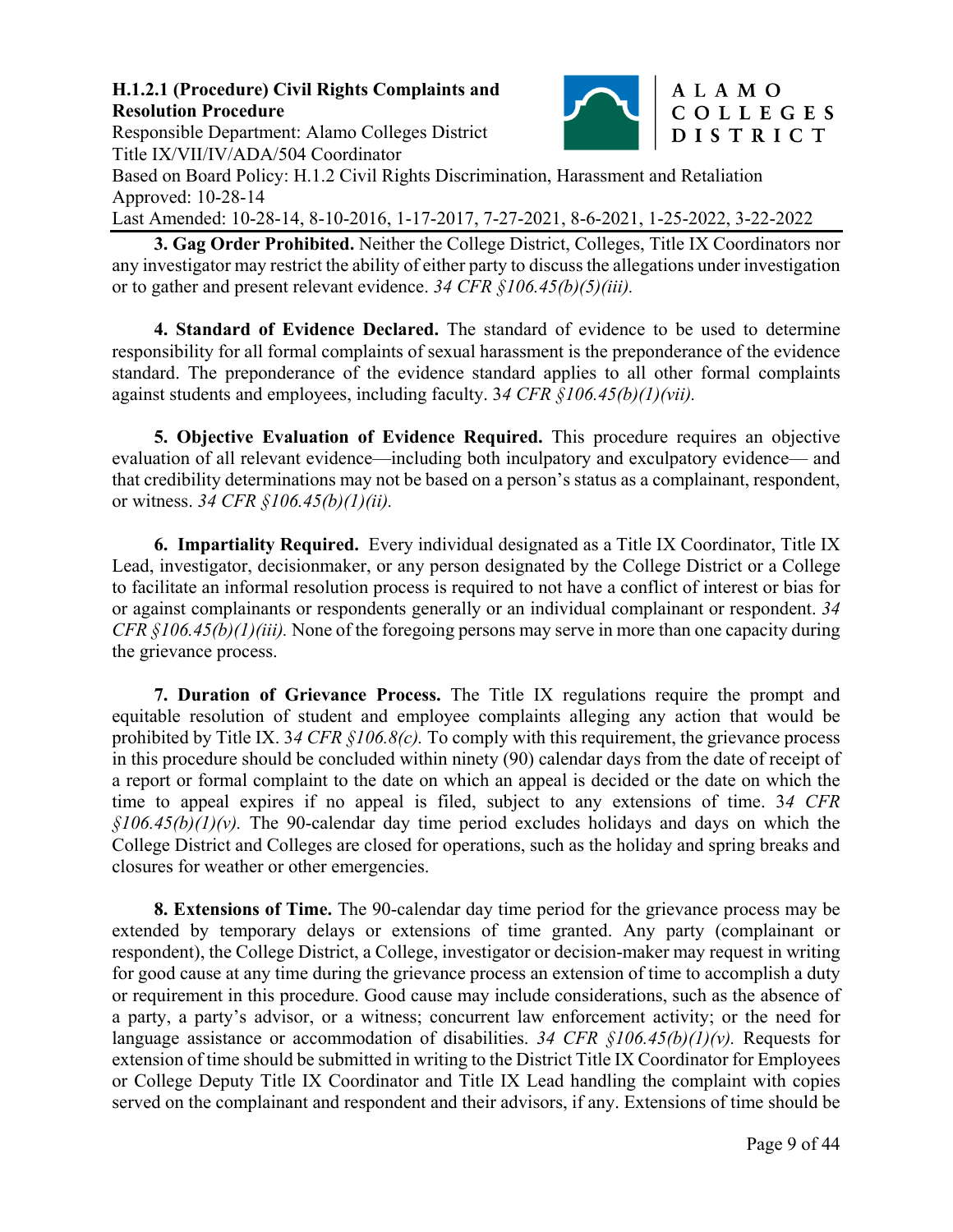

# Responsible Department: Alamo Colleges District Title IX/VII/IV/ADA/504 Coordinator

Based on Board Policy: H.1.2 Civil Rights Discrimination, Harassment and Retaliation Approved: 10-28-14

Last Amended: 10-28-14, 8-10-2016, 1-17-2017, 7-27-2021, 8-6-2021, 1-25-2022, 3-22-2022

judiciously requested to avoid dismissal because the complainant or respondent is no longer a student.

**9. Required Training #1.** The District Title IX Coordinator, District Title IX Coordinator for Employees, and District Title IX Coordinator for Students will ensure that the College Deputy Title IX Coordinators, Title IX Leads, investigators, decision-makers, and any person who facilitates an informal resolution process receive training on the definition of sexual harassment stated in Section I(A)(13) above, the scope of the education program or activity, how to conduct an investigation and grievance process including hearings, appeals, and informal resolution processes, as applicable, and how to serve impartially, including by avoiding prejudgment of the facts at issue, conflicts of interest, and bias. *34 CFR §106.45(b)(1)(iii).*

**10. Required Training #2.** The District Title IX Coordinator, District Title IX Coordinator for Employees, and District Title IX Coordinator for Students will ensure that decision-makers receive training on any technology to be used at a live hearing and on issues of relevance of questions and evidence, including when questions and evidence about the complainant's sexual predisposition or prior sexual behavior are not relevant. *34 CFR §106.45(b)(1)(iii).*

**11. Required Training #3.** The District Title IX Coordinator, District Title IX Coordinator for Employees, and District Title IX Coordinator for Students will ensure that investigators receive training on issues of relevance to create an investigative report that fairly summarizes relevant evidence as required by 34 CFR § 106.45(b)(5)(vii) and discussed in Section II(E)(7) below. Any materials used to train Title IX Coordinators, Title IX Leads, investigators, decision-makers, and any person who facilitates an informal resolution process must not rely on sex stereotypes and must promote impartial investigations and adjudications of formal complaints of sexual harassment. 3*4 CFR §106.45(b)(1)(iii).* 

**12. Equitable Treatment Before Sanctions.** Complainants and respondents will be treated equitably by providing remedies to a complainant where a determination of responsibility for sexual harassment has been made against the respondent and by following Process A which complies with the new federal regulations before the imposition of any disciplinary sanctions or other actions that are not supportive measures. Remedies must be designed to restore or preserve equal access to the College District's education program or activity. Such remedies may include the individualized services defined as ''supportive measures." *34 CFR §106.45(b)(1)(i).* 

**13. Available Sanctions and Remedies.** The possible disciplinary sanctions and remedies that a College may implement against a student following any determination of responsibility are listed in the Student Code of Conduct, which is incorporated herein by reference, and as may be determined appropriate for the circumstances, including but not limited to placing a student in online classes, allowing a student to withdraw without penalty and take the class in a following semester, and allowing a student to retake exams or complete assignments by the end of the semester. The possible disciplinary sanctions and remedies that the District may implement against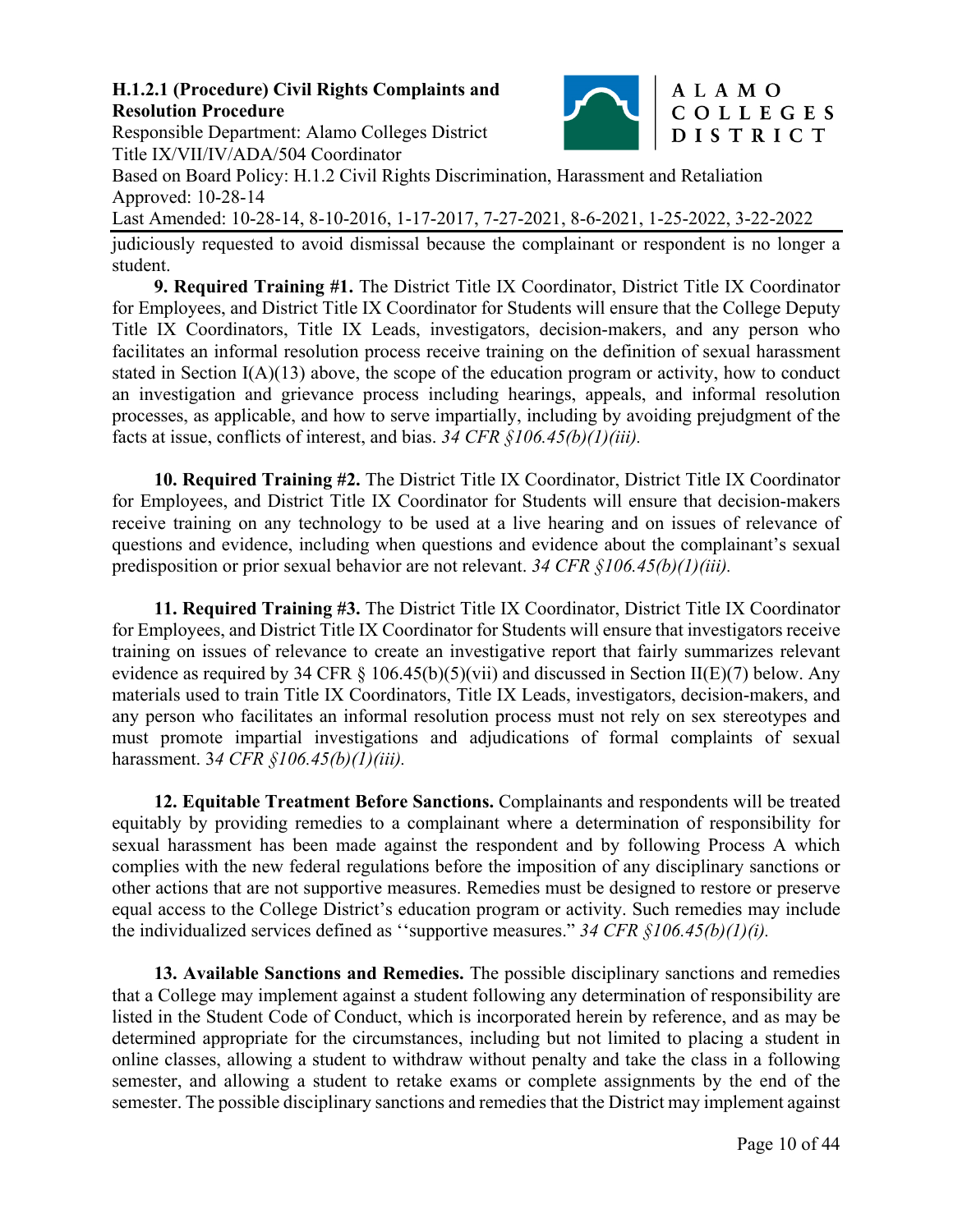

# Responsible Department: Alamo Colleges District Title IX/VII/IV/ADA/504 Coordinator

 $\overline{a}$ 

 $\overline{a}$ 

Based on Board Policy: H.1.2 Civil Rights Discrimination, Harassment and Retaliation Approved: 10-28-14

Last Amended: 10-28-14, 8-10-2016, 1-17-2017, 7-27-2021, 8-6-2021, 1-25-2022, 3-22-2022

an employee following any determination of responsibility are listed in the Progressive Discipline and Termination Procedures in Section D of Board Policies, available on the College District website and incorporated herein by reference. *34 CFR §106.45(b)(1)(vi).*

**14. Notice of Meetings Required.** At all times during the Process A grievance process, the District Title IX Coordinator for Employees or College Title IX Coordinator and Title IX Lead handling the formal complaint will provide to a party whose participation is invited or expected, written notice of the date, time, location, participants, and purpose of all hearings, investigative interviews, or other meetings with sufficient time for the party to prepare to participate. *34 CFR § 106.45(b)(5)(v).* 

**15. Equal Right to an Advisor.** The parties will have equal opportunities to have others present during any grievance proceeding, including the opportunity to be accompanied to any related meeting or proceeding by the advisor of their choice, who may be, but is not required to be, an attorney, and not limit the choice or presence of advisor for either the complainant or respondent in any meeting or grievance proceeding. The College District has the right to exercise reasonable restrictions regarding the extent to which the advisor may participate in the proceedings, as long as the restrictions apply equally to both parties. *34 CFR § 106.45(b)(5)*(iv).

# **C. Process A: Response to Report or Complaint of Sexual Harassment, Sexual Assault, Dating Violence, Domestic Violence and Stalking.**

**1. Duty to Not Be Deliberately Indifferent.** If the College District or a college has actual knowledge of sexual harassment in an education program or activity against a person in the United States, it must respond promptly in a manner that is not deliberately indifferent to a report or formal complaint. A recipient is deliberately indifferent only if its response to sexual harassment is clearly unreasonable in light of the known circumstances. *34 CFR § 106.44(a).* The duty to not be deliberately indifferent is not satisfied if it is based on the recipient's restriction of rights protected under the U.S. Constitution, including the First Amendment, Fifth Amendment, and Fourteenth Amendment. *34 CFR § 106.44(a).*

**2. Supportive Measures Required.** If the College District or a College has actual knowledge of sexual harassment in an education program or activity against a person in the United States, the District Title IX Coordinator for Employees or College Deputy Title IX Coordinator and Title IX Lead handling the report will treat a complainant and respondent equitably to offer supportive measures and will follow the grievance process discussed below *before* the imposition of any disciplinary sanctions or other actions that are not supportive measures against a respondent. *34 CFR §106.44(a).* The District Title IX Coordinator for Employees or College Deputy Title IX Coordinator and Title IX Lead handling the report also will respond to the report to discuss the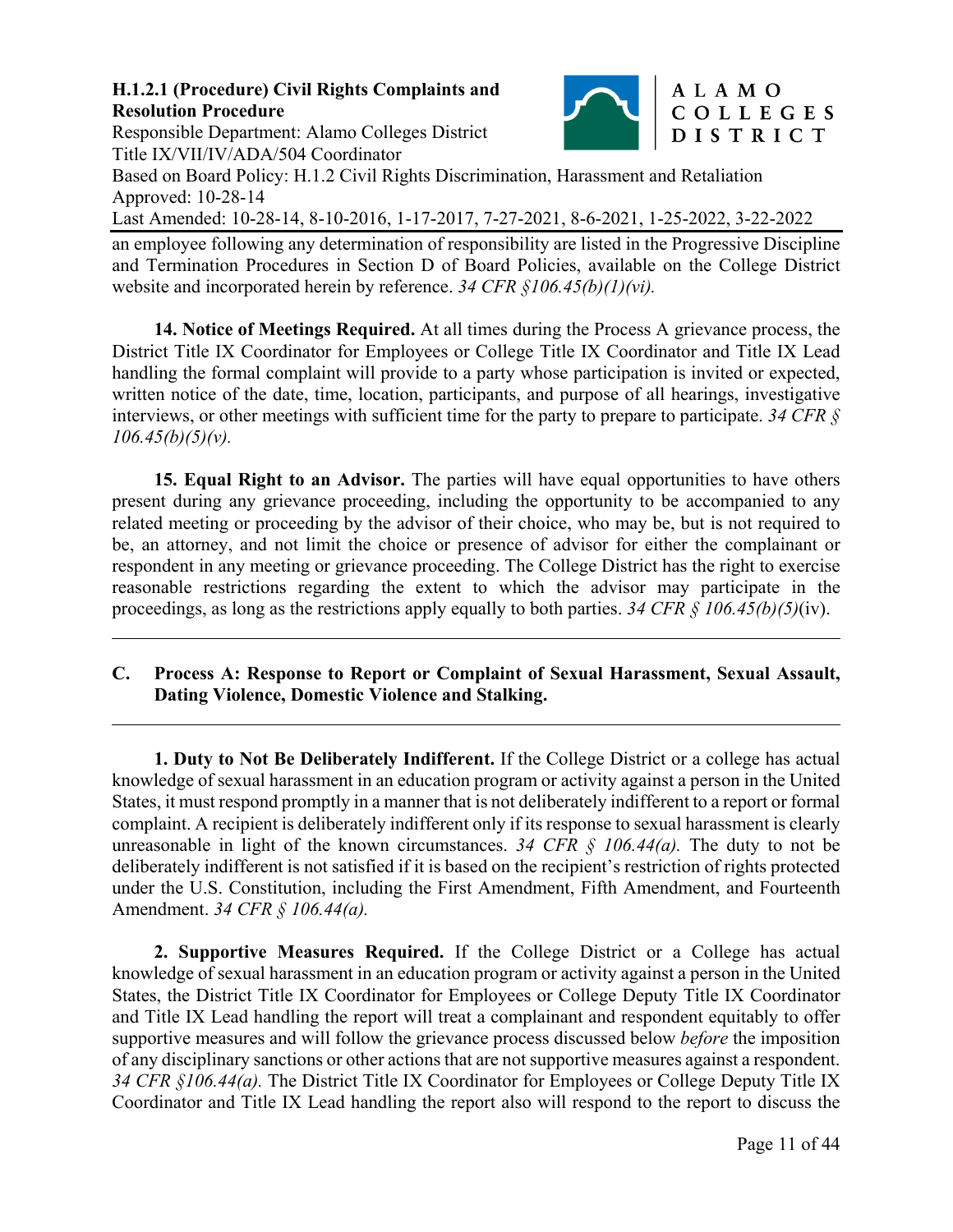

# Responsible Department: Alamo Colleges District Title IX/VII/IV/ADA/504 Coordinator

Based on Board Policy: H.1.2 Civil Rights Discrimination, Harassment and Retaliation Approved: 10-28-14

Last Amended: 10-28-14, 8-10-2016, 1-17-2017, 7-27-2021, 8-6-2021, 1-25-2022, 3-22-2022

availability of supportive measures, consider the complainant's wishes with respect to supportive measures, inform the complainant of the availability of supportive measures, and explain to the complainant the process for filing a formal complaint. *34 CFR §106.44(a).* Supportive measures must be provided even if the reporting began with the filing of a formal complaint. A range of supportive measures available to complainants and respondents is listed in Section II( $A$ )(16) above. 3*4 CFR §106.45(b)(1)(ix).* 

**3. Student Emergency Removal.** A College may remove a student-respondent from the education program or activity only on emergency basis and provided that the College undertakes an individualized safety and risk analysis, determines that an immediate threat to the physical health or safety of any student or other individual arising from the allegations of sexual harassment justify removal, and provides the respondent with notice and an opportunity to challenge the decision immediately following the removal. This provision may not be construed to modify any rights under the Individuals with Disabilities Education Act, Section 504 of the Rehabilitation Act of 1973, or the Americans with Disabilities Act. *34 CFR §106.44(c).* Emergency removal is the exception and not the rule. An individualized safety and risk analysis must be documented by the College Title IX Coordinator and Title IX Lead.

**4. Employee Administrative Leave.** A non-student employee-respondent may be placed on administrative leave during the pendency of the grievance process provided no rights under Section 504 of the Rehabilitation Act of 1973 or the Americans with Disabilities Act are modified. *34 CFR §106.44(d).* 

**5. Evaluating Report for Title IX Coverage.** After supportive measures are provided, **t**he District Title IX Coordinator for Employees or College Deputy Title IX Coordinator and Title IX Lead handling the report must determine:

- (a) Whether the report is submitted timely within ninety (90) calendar days of the date on which the last alleged act of sexual harassment occurred;
- (b) Whether the report complains of sexual harassment in an education program or activity;
- (c) Whether the reporter is participating in or attempting to participate in the education program or activity of the College District or a College; and
- (d) Whether the report or allegations are against a person in the United States. *34 CFR § 106.45(b)(3)(i).*

If the report does not meet the factors above, it cannot be accepted as a Title IX complaint for purposes of Process A and must be dismissed and closed after any supportive measures are implemented. The District Title IX Coordinator for Employees or College Deputy Title IX Coordinator and Title IX Lead handling the report will notify the reporter about the dismissal and process the report under Process B.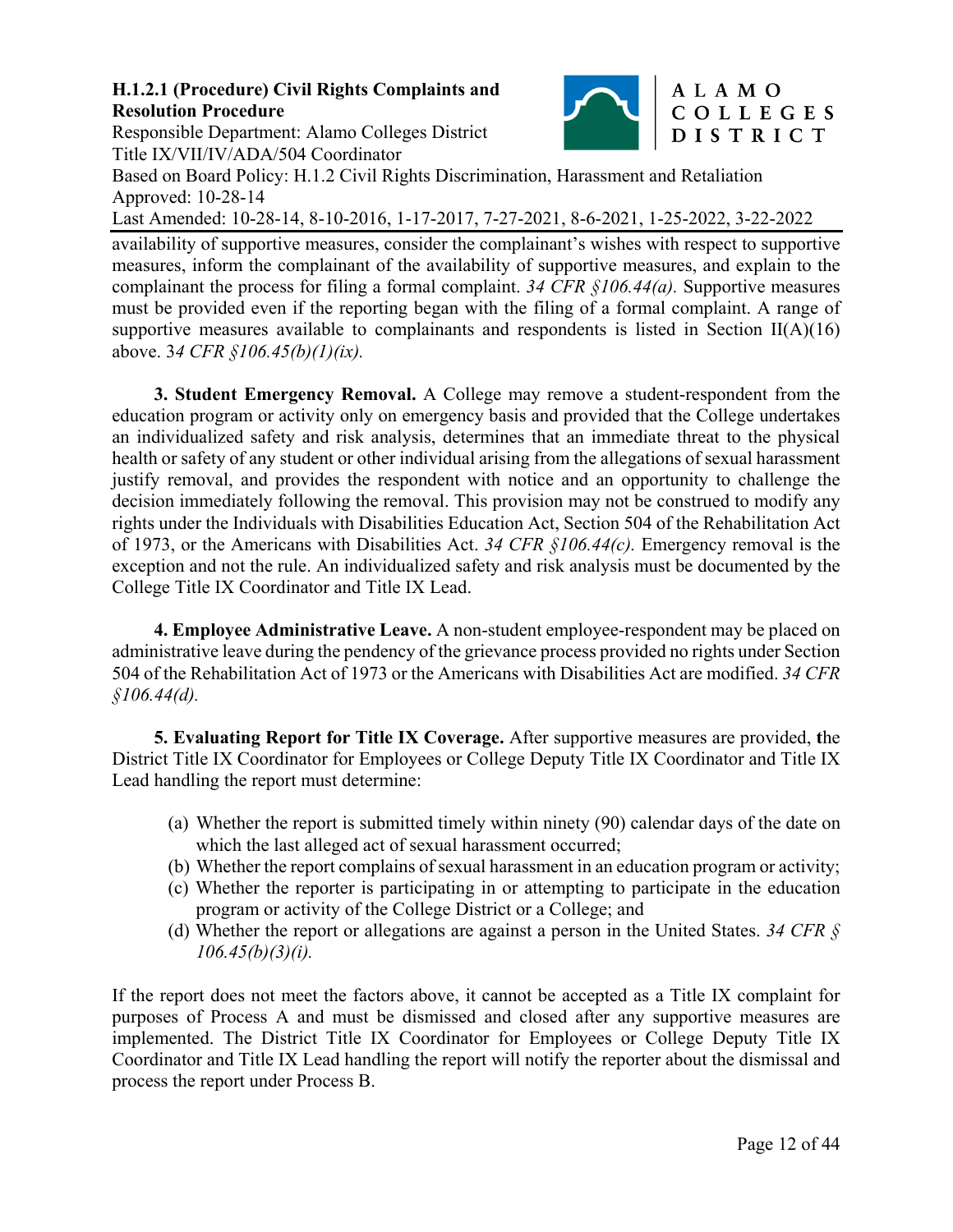#### **H.1.2.1 (Procedure) Civil Rights Complaints and Resolution Procedure**  Responsible Department: Alamo Colleges District



# ALAMO COLLEGES DISTRICT

Title IX/VII/IV/ADA/504 Coordinator Based on Board Policy: H.1.2 Civil Rights Discrimination, Harassment and Retaliation Approved: 10-28-14 Last Amended: 10-28-14, 8-10-2016, 1-17-2017, 7-27-2021, 8-6-2021, 1-25-2022, 3-22-2022

**6. Report to Formal Complaint.** If the report of sexual harassment was not initiated with the filing of a formal complaint and is accepted because it satisfies the factors above, the District Title IX Coordinator for Employees or College Deputy Title IX Coordinator and Title IX Lead handling the report will ask the complainant to proceed with filing a signed formal complaint. *34 CFR §106.30(a).* A complainant's wishes to not file a written complaint must be respected, unless the District Title IX Coordinator for Employees or College Deputy Title IX Coordinator and Title IX Lead handling the report determine that the signing of a formal complaint by a Title IX Coordinator is clearly reasonable in light of the known circumstances. If the complainant does not wish to file a formal complaint and a Title IX Coordinator does not sign a formal complaint, then the grievance process will not proceed, no investigation will occur, and the case will be closed. Where a Title IX Coordinator signs a formal complaint, the investigation will commence. In such situation, the Title IX Coordinator is not a complainant or a party during the grievance process and will comply with the requirements for Title IX personnel to be free from conflicts and bias. *34 CFR §106.30(a).* 

**7. Consolidation of Formal Complaints.** The District Title IX Coordinator for Employees or College Deputy Title IX Coordinator and Title IX Lead may consolidate formal complaints as to allegations of sexual harassment against more than one respondent, or by more than one complainant against one or more respondents, or by one party against the other party, where the allegations of sexual harassment arise out of the same facts or circumstances. References to the singular "party," "complainant," or "respondent" include the plural, as applicable. *34 CFR § 106.45(b)(4).* 

**8. Complaint Dismissal Before Investigation.** If the reporting occurred with the filing of a formal complaint and the conduct alleged in the formal complaint would not constitute sexual harassment even if proved, did not occur in the College District's education program or activity, or did not occur against a person in the United States, then the formal complaint with regard to that conduct must be dismissed. Such a dismissal does not preclude processing under Process B or action under another provision of the Student Code of Conduct. *34 CFR §106.45(b)(3)(i).* Dismissal for purposes of Title IX also applies if the formal complaint was not submitted timely within 90 calendar days of the date of the last act of harassment. Upon dismissing a formal complaint, the Title IX Coordinator handling the complaint will promptly send written notice of the dismissal and reason(s) for the dismissal simultaneously to the parties. *34 CFR §106.45(b)(3)(iii).*

**9. Complaint Dismissal During Grievance Process.** The College District or a College may dismiss a formal complaint or any allegations therein, if at any time during the investigation or hearing: (a) a complainant notifies the District Title IX for Employees or College Deputy Title IX Coordinator and Title IX Lead handling the complaint in writing that the complainant would like to withdraw the formal complaint or any allegations therein; (b) the respondent is no longer enrolled or employed by the College District; or (c) specific circumstances prevent the College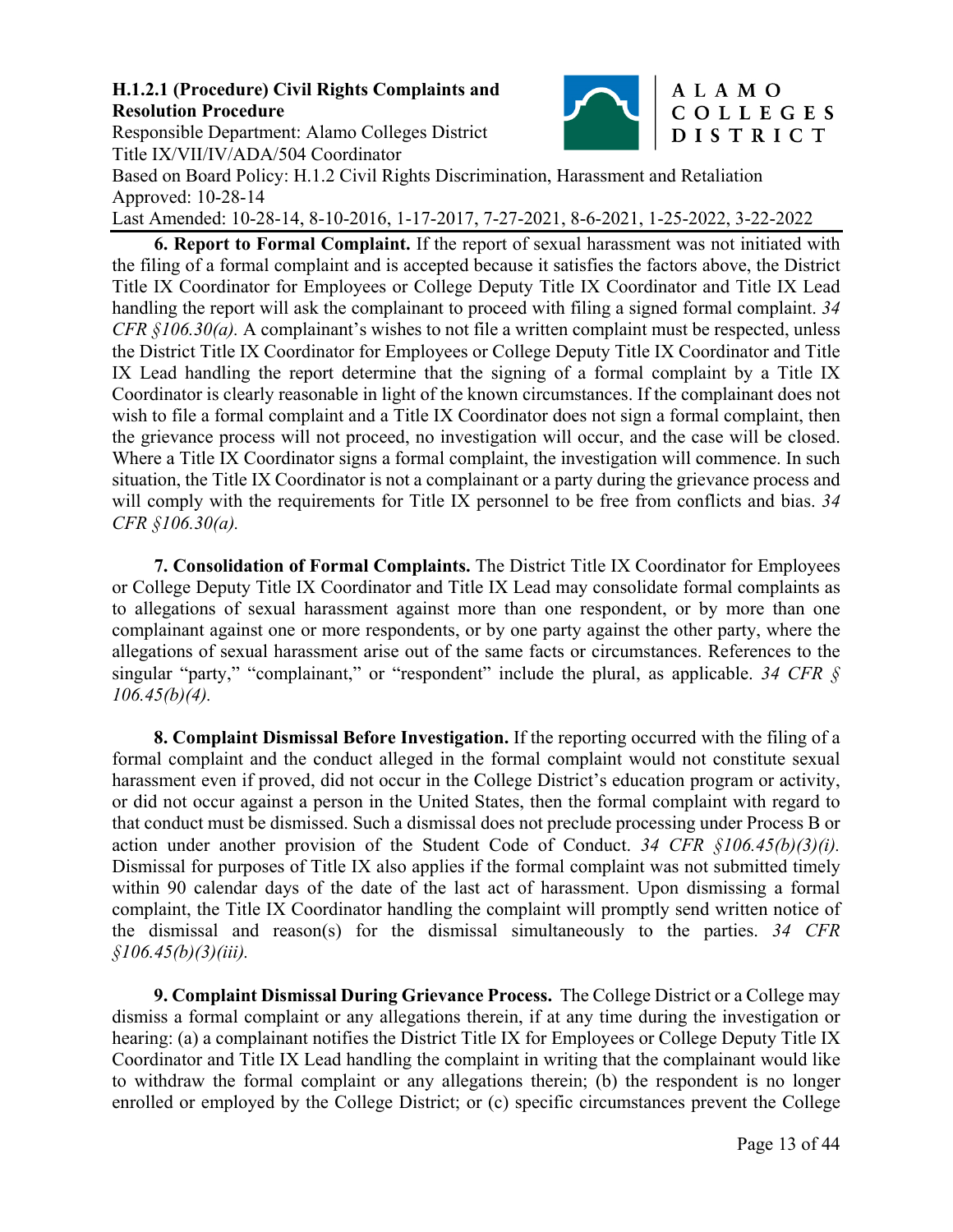Responsible Department: Alamo Colleges District Title IX/VII/IV/ADA/504 Coordinator

l

 $\overline{a}$ 



Based on Board Policy: H.1.2 Civil Rights Discrimination, Harassment and Retaliation Approved: 10-28-14 Last Amended: 10-28-14, 8-10-2016, 1-17-2017, 7-27-2021, 8-6-2021, 1-25-2022, 3-22-2022

District or College from gathering evidence sufficient to reach a determination as to the formal complaint or allegations therein. *34 CFR §106.45(b)(3)(ii).* Upon a dismissal of a formal complaint, the District Title IX Coordinator for Employees or College Deputy Title IX Coordinator and Title IX Lead handling the complaint must promptly send written notice of the dismissal and reason(s) the dismissal simultaneously to the parties. *34 CFR §106.45(b)(3)(iii).*

# **D. Process A: Grievance Process - Notice of Allegations to Satisfy Due Process.**

**1. Notice Required.** Within five (5) calendar days of receiving a formal complaint, the District Title IX Coordinator for Employees or College Deputy Title IX Coordinator and Title IX Lead handling the complaint will provide a written notice to the known parties with the following information:

- (a) Notice that a formal complaint has been filed by a named complainant against a named respondent, and the complaint will be investigated under Process A of the grievance procedure at H.1.2.1 on Civil Rights Discrimination, Harassment, and Retaliation.
- (b) Notice of the allegations constituting sexual harassment, including sufficient details known at the time and with sufficient time to prepare a response before any initial interview of the complainant or respondent. Sufficient details include the identities of the parties involved in the incident, if known, the conduct allegedly constituting sexual harassment and the date and location of the alleged incidents, if known. Notice of the allegations includes notice of the allegations to be investigated. *34 CFR §106.45(b)(2)(i)(B).*
- (c) A statement that the respondent is presumed not responsible for the alleged conduct until a determination regarding responsibility is made at the conclusion of the grievance process. *34 CFR §106.45(b)(2)(i)(B).*
- (d) Notice that the parties will be contacted by an investigator and interviewed. Notice that the respondent will be notified that he/she will have an opportunity to respond to the formal complaint and allegations and present his/her side of the story.
- (e) Notice that each party may have an advisor of choice during the grievance proceeding, including investigation, who may be, but is not required to be, an attorney, and may inspect and review any evidence obtained as a part of the investigation. *34 CFR §106.45(b)(2)(i)(B).* A request that each party inform the Title IX Coordinator handling the complaint of the name and contact information, including email address, for an advisor selected.
- (f) Notice of the College District's grievance and informal resolution processes. *34 CFR §106.45(b)(2)(i)(A).* This requirement may be satisfied by providing a copy of this procedure and the procedure for appeals. Informal resolution is available at any time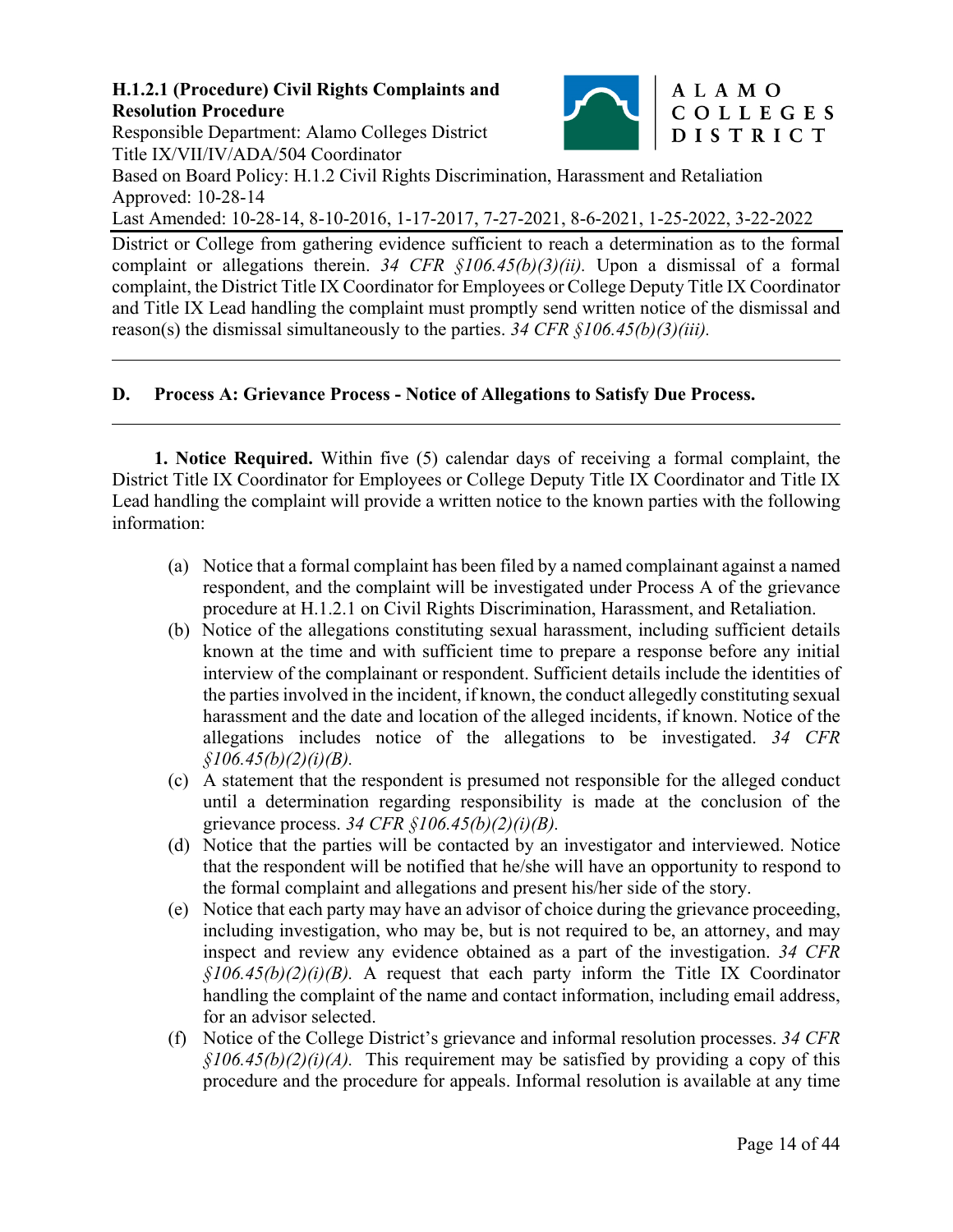

ALAMO

# Responsible Department: Alamo Colleges District Title IX/VII/IV/ADA/504 Coordinator

Based on Board Policy: H.1.2 Civil Rights Discrimination, Harassment and Retaliation Approved: 10-28-14

Last Amended: 10-28-14, 8-10-2016, 1-17-2017, 7-27-2021, 8-6-2021, 1-25-2022, 3-22-2022

prior to the live hearing, provided the complaint does not include allegations that an employee sexually harassed a student.

- (g) Notice that after the investigation, a live hearing to present oral and documentary evidence will be conducted. *34 CFR §106.45 (b)(6)(i).*
- (h) Notice that this procedure, the Student Code of Conduct, and Progressive Discipline Procedure for employees prohibit knowingly making false statements or knowingly submitting false information during the grievance process. *34 CFR §106.45(b)(2)(i)(B).*
- (i) Notice that threatening, intimidating, coercing or retaliating against a party, witness or any person participating in the grievance process is prohibited. *34 CFR §106.71.*
- (j) Notice that sanctions under the Student Code of Conduct or discipline under the Progressive Discipline Procedure for employees may be imposed if either party is found responsible.
- (k) Notice that other communications will be sent to advise of the opportunity to review evidence before the hearing, date of the hearing, and other matters related to the hearing.

**2. Notice of Additional Allegations.** If in the course of an investigation, the District Title IX Coordinator for Employees or College Deputy Title IX Coordinator and Title IX Lead handling the complaint investigate allegations about the complainant or respondent that are not included in the notice discussed in the above paragraph, the District Title IX Coordinator for Employees or College Deputy Title IX Coordinator and Title IX Lead handling the complaint will provide notice of the additional allegations to the parties whose identities are known. *34 CFR §106.45(b)(2)(ii).*

# **E. Process A: Grievance Process - Investigation of a Formal Complaint***.*

 $\overline{a}$ 

l

**1. Investigation Delayed.** If the sexual harassment is also reported to campus police or other police department, the investigation under this procedure may be delayed for a reasonable time period not to exceed thirty (30) calendar days for the police department to complete its investigation. However, supportive measures and notice of allegations must be provided. The District Title IX Coordinator for Employees or College Deputy Title IX Coordinator and Title IX Lead handling the report or complaint is responsible for following up with the police department on conclusion for their investigation and the complainant to confirm the intent to proceed with the investigation and process under this procedure.

**2. Investigator Appointment.** The College District bears the burden of proof and burden of gathering evidence sufficient to reach a determination regarding responsibility. *34 CFR §106.45(b)(5)(i).* To meet these burdens, the District Title IX Coordinator for Employees or College Deputy Title IX Coordinator and Title IX Lead handling the complaint will appoint a team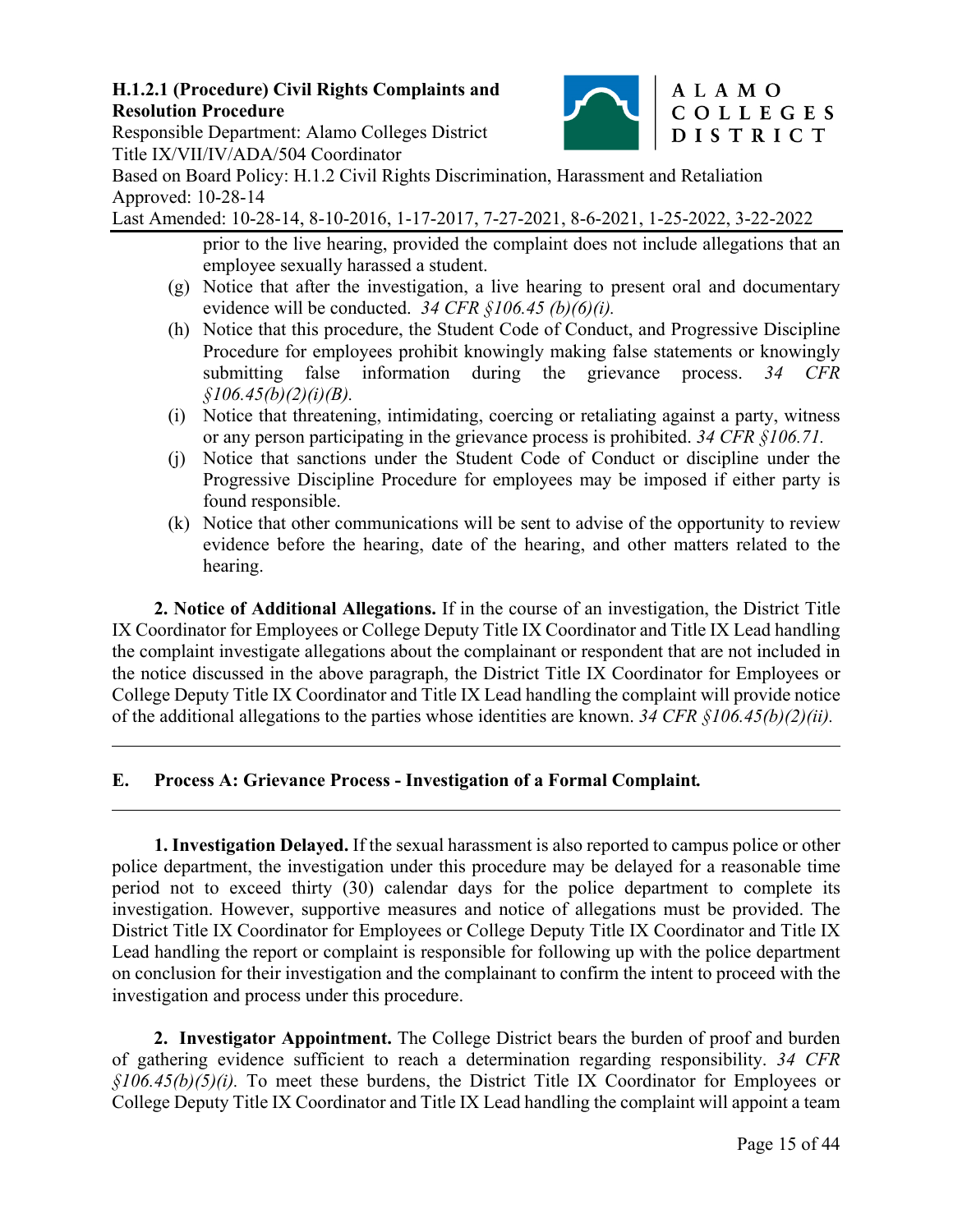

# Responsible Department: Alamo Colleges District Title IX/VII/IV/ADA/504 Coordinator

Based on Board Policy: H.1.2 Civil Rights Discrimination, Harassment and Retaliation Approved: 10-28-14

Last Amended: 10-28-14, 8-10-2016, 1-17-2017, 7-27-2021, 8-6-2021, 1-25-2022, 3-22-2022

of two investigators to investigate a formal complaint of sexual harassment. This appointment will occur within ten (10) calendar days of receiving a formal complaint that does not involve conduct reported to campus police or other police department, or within ten (10) days after the expiration of the reasonable time period for a police department to investigate a formal complaint. The investigators must not have any conflict of interest or bias and must have received the training specified in Section II(B)(9-11) above before commencing any investigation. The appointment shall be documented in a letter to the investigator that:

- (a) Identifies the parties and generally states the allegations;
- (b) Informs that the respondent is presumed not responsible for the alleged conduct throughout the investigative and hearing process. *34 CFR §106.45(b)(1)(iv);*
- (c) States the definition of sexual harassment that must be followed under Title IX. *34 CFR §106.30(a)(1-3);*
- (d) Provides a copy of this procedure, the written complaint of sexual harassment, and any other information obtained prior to investigation and requests that the documents provided be reviewed before the start of the investigation;
- (e) Informs that the investigators are required to interview the complainant and respondent separately;
- (f) Informs that to satisfy due process, the investigators will discuss *all* allegations with the respondent and ask the respondent to present his/her side of the story;
- (g) Informs that witness names and contact information must be collected from the complainant and respondent and the witnesses of each party must be interviewed;
- (h) Informs that throughout the investigation, the parties must be provided an equal opportunity for the parties to name and present witnesses, including fact and expert witnesses, and offer other inculpatory and exculpatory evidence. *34 CFR §106.45(b)(5)(ii);*
- (i) Informs that the College District and investigators are required to not restrict the ability of either party to discuss the allegations under investigation or to gather and present relevant evidence. *34 CFR §106.45(b)(5)(iii);*
- (j) Informs that the investigators are required to provide the parties an equal opportunity to have others present during any grievance proceeding, including the opportunity to be accompanied to any related meeting or proceeding by the advisor of their choice, who may be, but is not required to be, an attorney and not limit the choice or presence of an advisor for either the complainant or respondent in any meeting or grievance proceeding. *34 CFR §106.45(b)(5)(iv);*
- (k) Informs that the College District may establish restrictions regarding the extent to which the advisor may participate in the proceedings, as long as the restrictions apply equally to both parties. *34 CFR §106.45(b)(5)(iv).* In this regard, a complainant or respondent must be allowed by an advisor to speak, answer questions, discuss the complaint, and offer evidence during the investigation process. In other words, a complainant or respondent must speak for himself/herself; and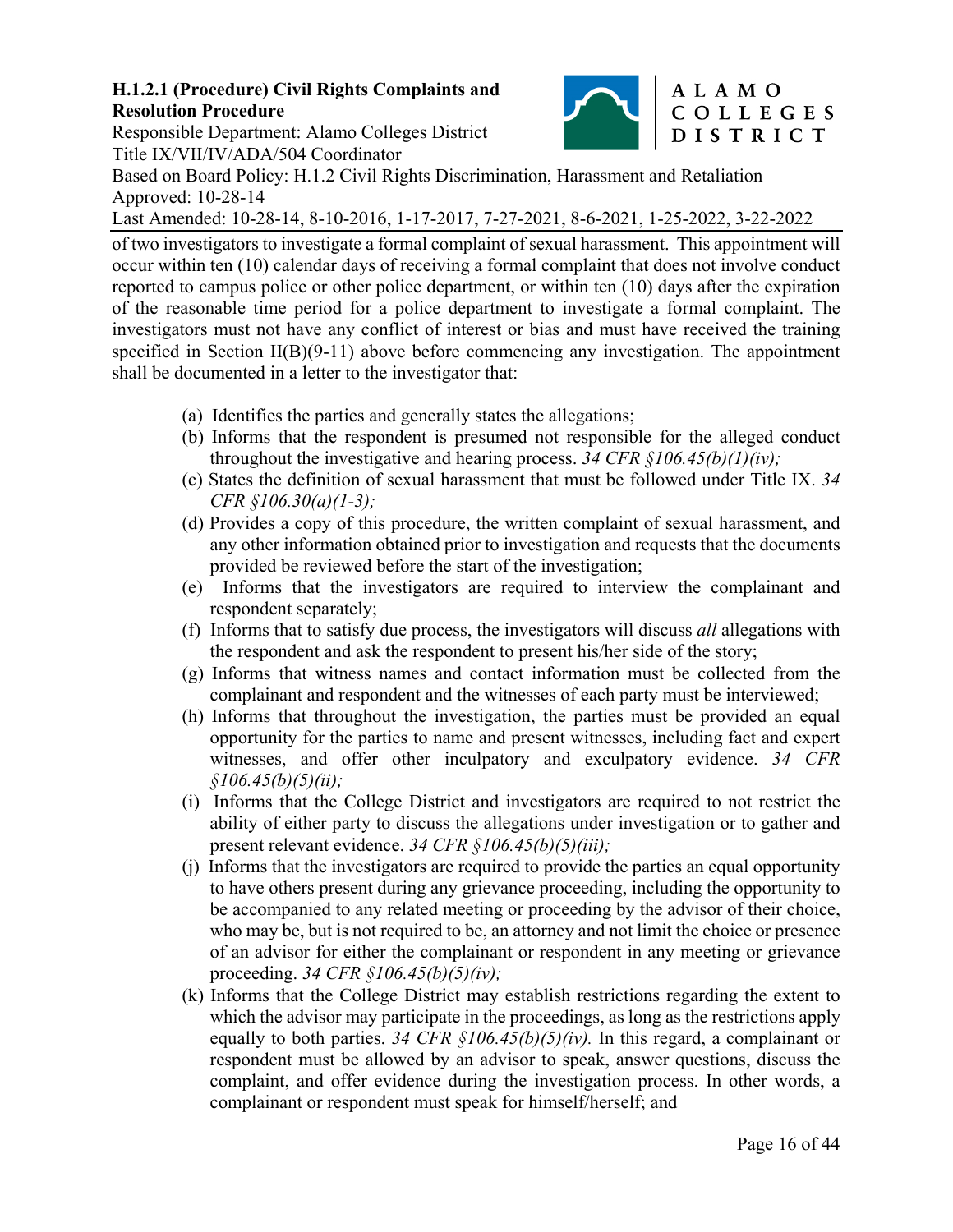

Responsible Department: Alamo Colleges District Title IX/VII/IV/ADA/504 Coordinator Based on Board Policy: H.1.2 Civil Rights Discrimination, Harassment and Retaliation Approved: 10-28-14

Last Amended: 10-28-14, 8-10-2016, 1-17-2017, 7-27-2021, 8-6-2021, 1-25-2022, 3-22-2022

(l) Informs that the investigator is required to treat the parties with respect and dignity; gather any documentary evidence; take notes and document the witness statements, evidence and interviews; communicate with the parties through email and not texts; comply with all requirements stated in this procedure; and preserve the documentation obtained throughout the investigation.

**3. Commencement of Investigation.** Upon receipt of the appointment and complaint, the investigators will prepare for the investigation by among other things, reviewing the documents provided by the District Title IX Coordinator for Employees or College Deputy Title IX Coordinator and Title IX Lead handling the complaint and determining other information needed and questions to ask. Within ten (10) calendar days of receiving the complaint and any other information, the investigators will commence the investigation process by interviewing the complainant and respondent separately and following the directions provided in the letter of appointment and other requirements in this procedure. The investigators will provide written notice of the date, time and place of interview with sufficient time for a party to prepare for the interview. *34 CFR §106.45(b)(5)(v).* The investigation should be completed within thirty (30) calendar days from receipt of the appointment.

**4. Consents Required for Provider Records.** The District Title IX Coordinator for Employees, College Deputy Title IX Coordinators, Title IX Leads, investigators and those participating in the live hearing may not access, consider, disclose, or otherwise use a party's records that are made or maintained by a physician, psychiatrist, psychologist, or other recognized professional or paraprofessional acting in the professional's or paraprofessional's capacity, or assisting in that capacity, and which are made and maintained in connection with the provision of treatment to the party, unless the College District or College obtains a voluntary written consent to do so for use in the grievance process. If the complainant or respondent is a minor, the consent must be obtained from a parent or guardian. *34 CFR §106.45(b)(5)(i).* A consent form to allow the privileged records to be used in the grievance process must be completed and signed and executed by a party or parent or guardian if the party is a minor and be accompanied by a written consent. Written consent must be provided thorough the execution of the College District's consent form under the Family Educational Rights and Privacy Act ("FERPA").

**5. Right to Inspect Investigation Evidence.** After the investigation is concluded, the District Title IX Coordinator for Employees or College Deputy Title IX Coordinator and Title IX Lead handling the complaint will provide the parties and advisors in writing an equal opportunity to inspect and review all evidence obtained as part of the investigation that is directly related to the allegations raised in a formal complaint, including a copy of the formal complaint and the evidence upon which the College District or College does not intend to rely in reaching a determination regarding responsibility and inculpatory or exculpatory evidence whether obtained from a party or other source, so that each party can meaningfully respond to the evidence prior to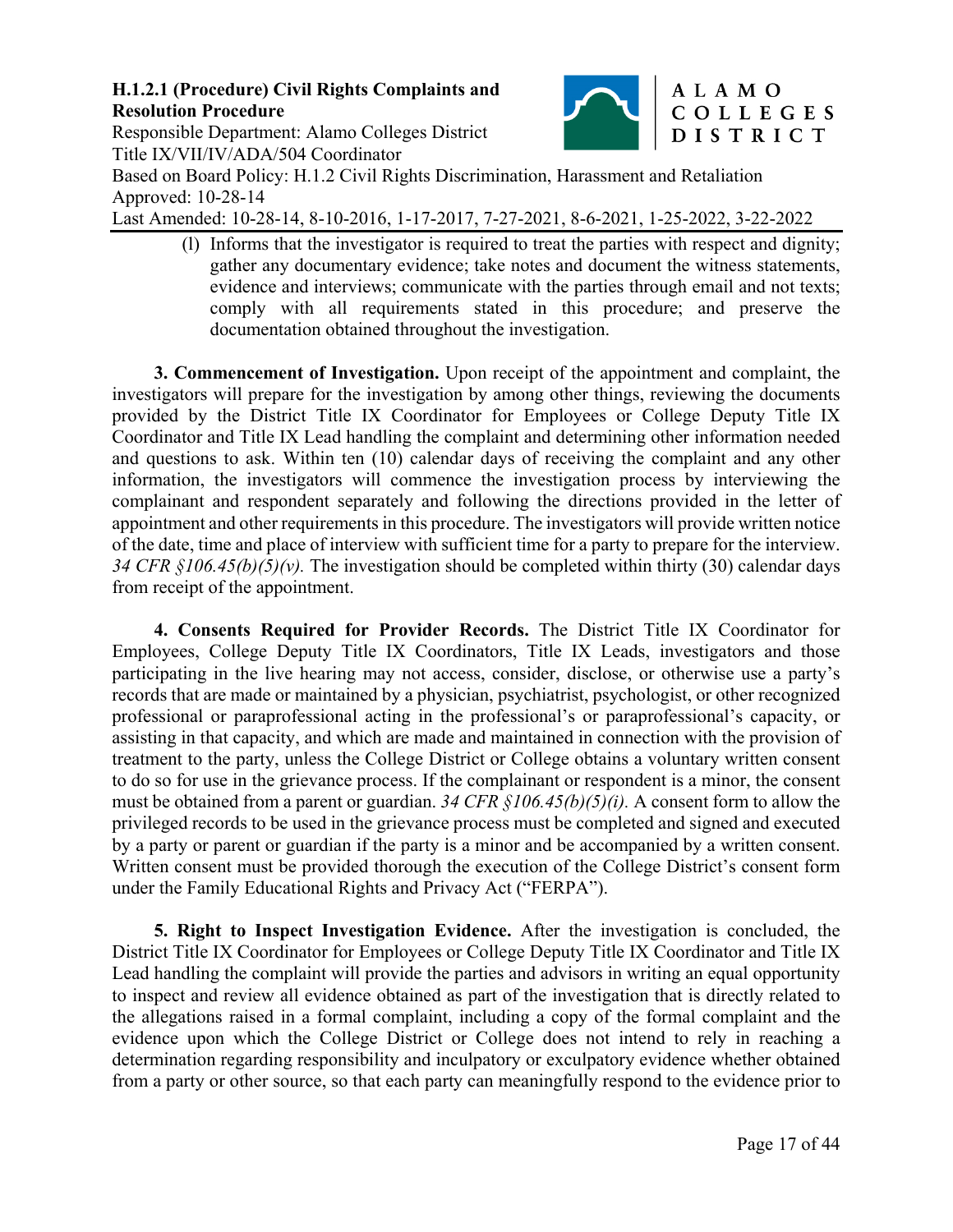

# Responsible Department: Alamo Colleges District Title IX/VII/IV/ADA/504 Coordinator

Based on Board Policy: H.1.2 Civil Rights Discrimination, Harassment and Retaliation Approved: 10-28-14

Last Amended: 10-28-14, 8-10-2016, 1-17-2017, 7-27-2021, 8-6-2021, 1-25-2022, 3-22-2022

conclusion of the investigation. *34 CFR §106.45(b)(5)(vi).* The parties and advisors shall have ten (10) calendar days to inspect and review the evidence obtained from the investigation.

**6. Equal Access to Evidence.** After the parties review and inspect the evidence obtained as part of the investigation and prior to completion of the investigative report, the District Title IX Coordinator for Employees or College Deputy Title IX Coordinator and Title IX Lead handling the complaint will have five (5) calendar days to send to each party and the party's advisor, if any, the evidence subject to inspection and review in an electronic format or a hard copy. The parties will have ten (10) calendar days to submit a written response, which the investigator will consider prior to completion of the investigative report. *34 CFR §106.45(b)(5)(vi).* 

**7. Investigative Report.** After receiving the parties' responses to the investigation evidence, the investigators will have fifteen (15) calendar days to prepare a written investigative report that fairly summarizes the relevant evidence and send it to the District Title IX Coordinator for Employees or College Deputy Title IX Coordinator and Title IX Lead handling the complaint. The investigators will document the evidence in the report without reaching a conclusion or determination. A form for the report will be provided to the investigator. Within five (5) calendar days of receiving the investigator's report, the District Title IX Coordinator for Employees or College Deputy Title IX Coordinator and Title IX Lead handling the complaint will send to each party and the party's advisor, if any, the investigative report in an electronic format or a hard copy, for their review and written response. *34 CFR §106.45(b)(5)(vii).* The written response is due within ten (10) calendar days. Any timely written response will be part of the record to be considered by the decision-maker.

**8. Selection of Decision-maker Panel.** Within ten (10) calendar days from the date the investigation report is sent to the parties, the District Title IX Coordinator for Employees or College Deputy Title IX Coordinator and Title IX Lead handling the complaint will select and appoint in consultation with the District Title IX Coordinator and District Title IX Coordinator for Students, a three-person decision-making panel to hear the evidence at and conduct a live hearing. The members of the decision-making panel may not have a conflict of interest or bias for or against complainants or respondents generally or an individual complainant or respondent and to have had the training specified in Section  $II(B)(9-11)$  above, including how to serve impartially and determine issues of relevance. *34 CFR §106.45(b)(1)(iii).* None of the College Title IX Coordinators or College Title IX Leads listed on Appendix A may serve as decision-makers at their own college or for a case involving a students or employee of their own college.

**9. Notices of Decision-making Panel Appointment.** Within five (5) calendar days of selecting a decision-making panel, the District Title IX Coordinator for Employees or College Deputy Title IX Coordinator and Title IX Lead handling the complaint will notify the parties and advisors in writing of the appointment of the decision-making panel in writing and notify the decision-making panel members of the appointment. Each decision-makers must be provided a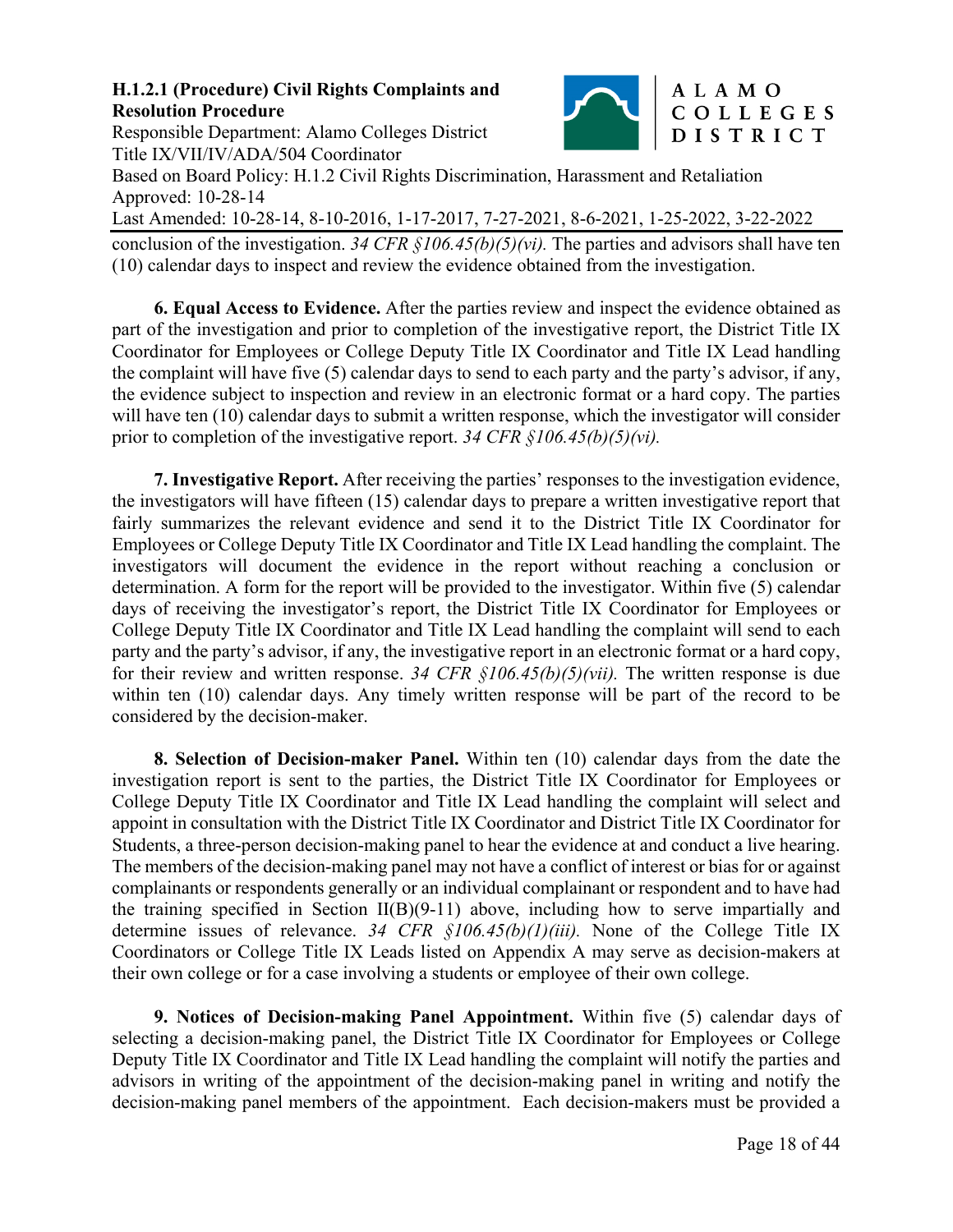

Responsible Department: Alamo Colleges District Title IX/VII/IV/ADA/504 Coordinator

Based on Board Policy: H.1.2 Civil Rights Discrimination, Harassment and Retaliation Approved: 10-28-14

Last Amended: 10-28-14, 8-10-2016, 1-17-2017, 7-27-2021, 8-6-2021, 1-25-2022, 3-22-2022

copy of the complaint, the evidence gathered in the investigation, all responses to the evidence, the investigation report, this procedure, and all notices sent to the parties and investigator. Also, within five (5) calendar days of selecting a decision-making panel, the District Title IX Coordinator for Employees or College Deputy Title IX Coordinator and Title IX Lead handling the complaint will select a date for the live hearing that is at least fifteen (15) calendar days prior to the hearing or other time of determination regarding responsibility.

### **F. Process A: Grievance Process - Live Hearings**

l

**1. Live Hearing Required.** The College District is required to conduct a live hearing of evidence to determine any responsibility (*i.e.*, hear the merits of the complaint or allegations). *34 CFR §106.45(b)(6)(i).* The live hearing will be recorded in real-time by audio, audiovisual recording, or stenographer and make the recording available to the parties for inspection and review. *34 CFR §106.45(b)(6)(i).*

**2. Notice of Hearing.** Within five (5) calendar days from selecting a live hearing date, the District Title IX Coordinator for Employees or College Deputy Title IX Coordinator and Title IX Lead handling the complaint will issue a letter to the parties with the following information:

- (a) Notice that a live hearing will be conducted to hear evidence of the allegations of sexual harassment and determine any responsibility; *34 CFR §106.45(b)(6)(i).*
- (b) Notice of the date, time, and place of the live hearing with sufficient time for the parties to prepare to participate;  $34 \text{ CFR } \frac{6}{9}I06.45(b)(5)(v)$ .
- (c) Notice that each party may be accompanied by an advisor at the live hearing; *34 CFR §106.45(b)(6)(i).*
- (d) A request that the name and contact information of each party's advisor be disclosed immediately if it has not been disclosed already or notification that a party does not have an advisor;
- (e) Notice that if a party does not have an advisor designated to be present at the live hearing, the District Title IX Coordinator for Employees or College Deputy Title IX Coordinator and Title IX Lead handling the complaint will, upon request, provide without fee or charge to that party, an advisor of the College District's or College's choice, who may be, but is not required to be, an attorney, to conduct cross examination on behalf of that party; *34 CFR §106.45(b)(5)(iv).*
- (f) A request that each party disclose the names of his/her witnesses any disability accommodations that any party or witness would need for the live hearing; and
- (g) Other information about the conduct of the live hearing, such as the right of an advisor to ask a party and witnesses all relevant questions and follow-up questions, including those challenging credibility. *34 CFR §106.45(b)(6)(i).*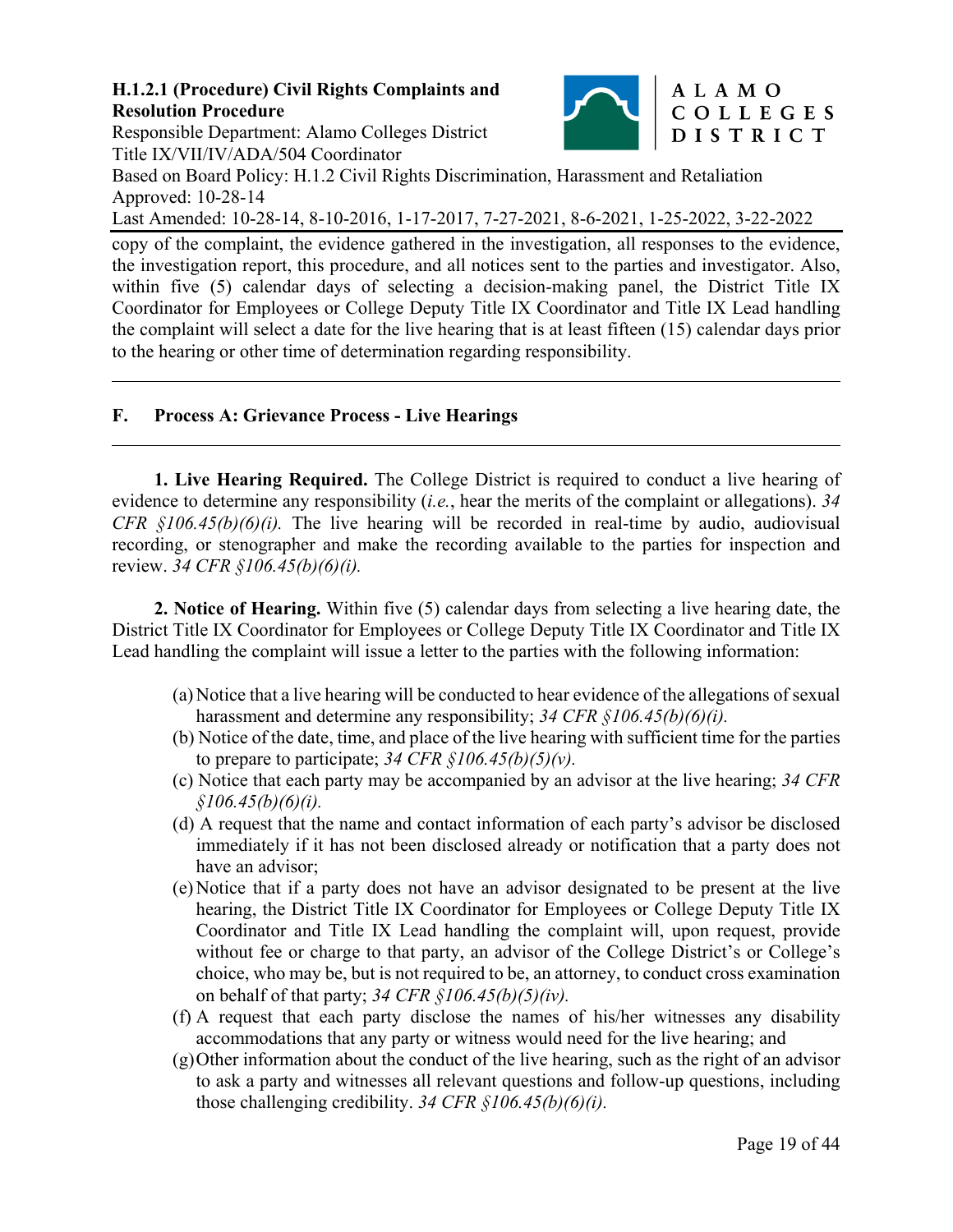

**3. Location of Hearing.** Live hearings may be conducted with all parties physically present in the same geographic location, via Zoom, or, at the College District's or College's discretion or at the request of either party, any or all parties, witnesses, and other participants may appear at the live hearing in separate rooms with technology enabling participants simultaneously to see and hear each other answering questions. *34 CFR §106.45(b)(6)(i).* The parties may agree to exclude a non-party, non-advisor witness from a live hearing when not being cross examined.

**4. Availability of Evidence.** The District Title IX Coordinator for Employees or College Deputy Title IX Coordinator and Title IX Lead handling the complaint must make all such evidence subject to the parties' inspection and review available at any hearing to give each party equal opportunity to refer to such evidence during the hearing, including for purposes of crossexamination. *34 CFR §106.45(b)(5)(vi).* 

**5. Cross Examination Generally.** At the hearing, the parties and witnesses may be crossexamined (may be asked questions) by an advisor. Only relevant cross examination or other questions may be asked of a party or witness. Before a complainant, respondent, or witness answers a cross-examination or other question, the decision-makers must first determine whether the question is relevant and explain any decision to exclude a question is not relevant. Questions and evidence about the complainant's sexual predisposition or prior sexual behavior are not relevant, unless such questions and evidence about the complainant's prior sexual behavior are offered to prove that someone other than the respondent committed the conduct alleged by the complainant, or if the questions and evidence concern specific incidents of the complainant's prior sexual behavior with respect to the respondent and are offered to prove consent. *34 CFR § 106.45(b)(6)(i).*

**6. Cross Examination by Advisors.** The decision-maker will permit each party's advisor to ask the other party and any witnesses all relevant questions and follow-up questions, including those challenging credibility. Such cross examination at the live hearing must be conducted directly, orally, and in real time by the party's advisor of choice and never by a party personally, notwithstanding the discretion of the College District to otherwise restrict the extent to which advisors may participate in other parts of the grievance process. *34 CFR §106.45(b)(6)(i).* In this regard, a complainant or respondent must be allowed by an advisor to speak, answer questions, discuss the complaint, and offer evidence during the investigation process. In other words, a complainant or respondent must speak for himself/herself.

**7. Absence of Party or Witness.** A party is required to submit to cross examination. The advisor may not testify on behalf of the party. If a party or witness is not present does not submit to cross examination at the live hearing because he/she is absent, the decision-maker may consider statements made by the parties and witnesses during the investigation, emails or text exchanges between the parties leading up to the alleged sexual harassment, and statements about the alleged sexual harassment that satisfy the regulation's relevance rules, regardless of whether the parties or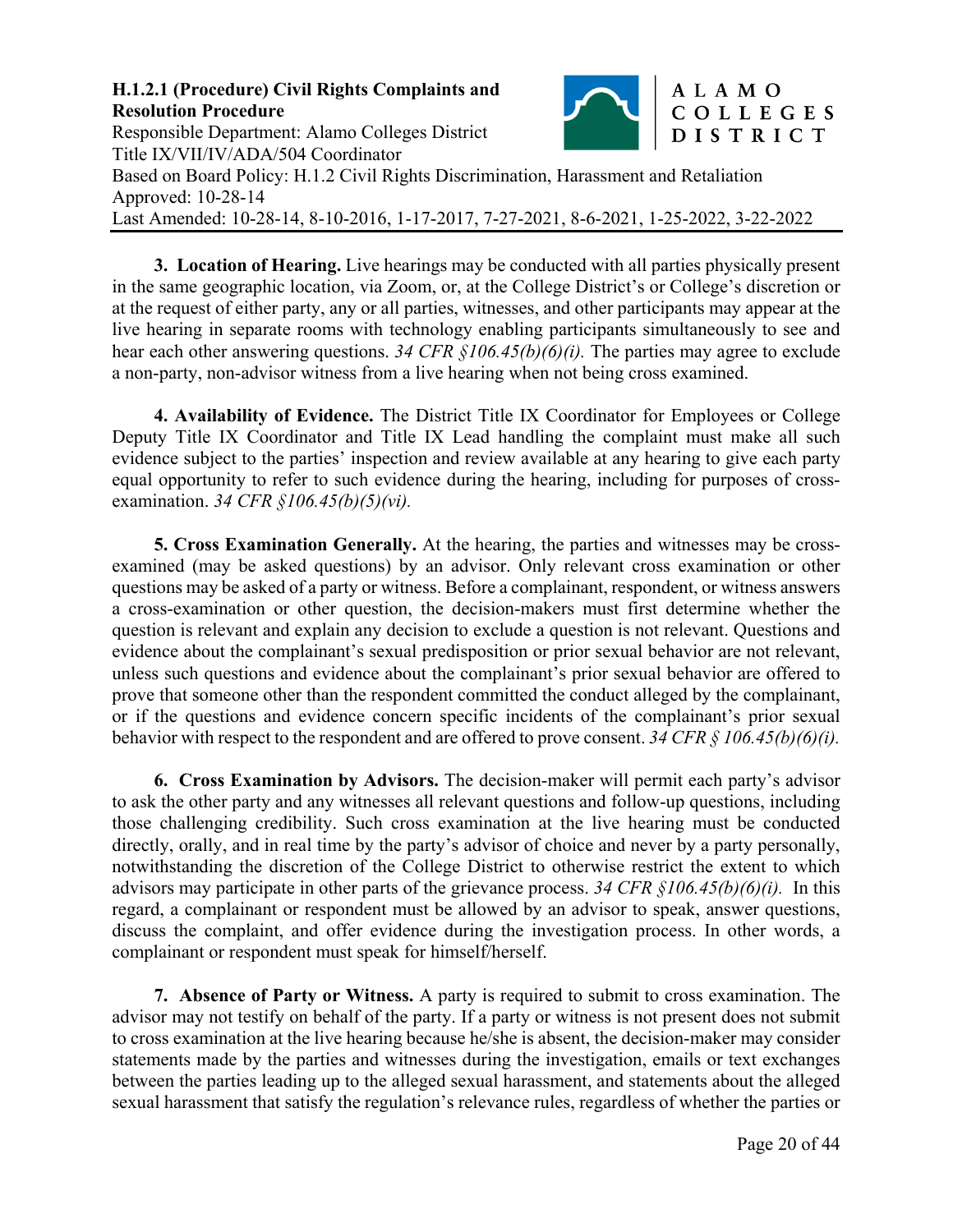Responsible Department: Alamo Colleges District Title IX/VII/IV/ADA/504 Coordinator



# Based on Board Policy: H.1.2 Civil Rights Discrimination, Harassment and Retaliation Approved: 10-28-14 Last Amended: 10-28-14, 8-10-2016, 1-17-2017, 7-27-2021, 8-6-2021, 1-25-2022, 3-22-2022

witnesses submit to cross-examination at the live hearing. A decision-maker at a postsecondary institution may also consider police reports, Sexual Assault Nurse Examiner documents, medical reports, and other documents even if those documents contain statements of a party or witness who is not cross-examined at the live hearing; provided, however, that the decision-maker cannot draw an inference about the determination regarding responsibility based solely on a party's or witness's absence from the live hearing or refusal to answer cross examination or other questions. *34 CFR §106.45(b)(6)(i) and U.S. Department of Education Title IX Bulletin of at 08/24/2021 04:42 PM* 

*EDT* 

 $\overline{a}$ 

l

**8. Objective Evaluation of Evidence Required.** This grievance process requires an objective evaluation of all relevant evidence—including both inculpatory and exculpatory evidence— and provides that credibility determinations may not be based on a person's status as a complainant, respondent, or witness. *34 CFR §106.45(b)(1)(ii).*

# **G. Process A: Grievance Process - Informal Resolution Before Hearing Determination.**

**1. Offer.** At any time prior to reaching a determination regarding responsibility and provided that no allegations that an employee sexually harassed a student are involved, the District Title IX Coordinator for Employees or College Deputy IX Coordinator and Title IX Lead handling the complaint may offer an informal resolution process, , that does not require a formal report or aa full investigation and adjudication, provided that a report was filed and the responsible Title IX Coordinator:

- (a) Provides to the parties a written notice disclosing: The allegations of sexual harassment; the requirements of the informal resolution process, including the circumstances under which it precludes the parties from resuming a formal complaint arising from the same allegations, provided, however, that at any time prior to agreeing to a resolution, any party has the right to withdraw from the informal resolution process and resume the grievance process with respect to the formal complaint, and any consequences resulting from participating in the informal resolution process, including the records that will be maintained or could be shared; *34 CFR §106.45(b)(9)(i).*
- (b) Obtains the parties' voluntary written consent and agreement to participate in the informal resolution process. *34 CFR §106.45(b)(9)(ii).* Mutual consent and agreement are required.
- (c) Does not offer or facilitate an informal resolution process to resolve allegations that an employee sexually harassed a student. *34 CFR §106.45(b)(9)(iii).*
- (d) Obtains the parties' agreement in writing to the resolution achieved and the case will be closed.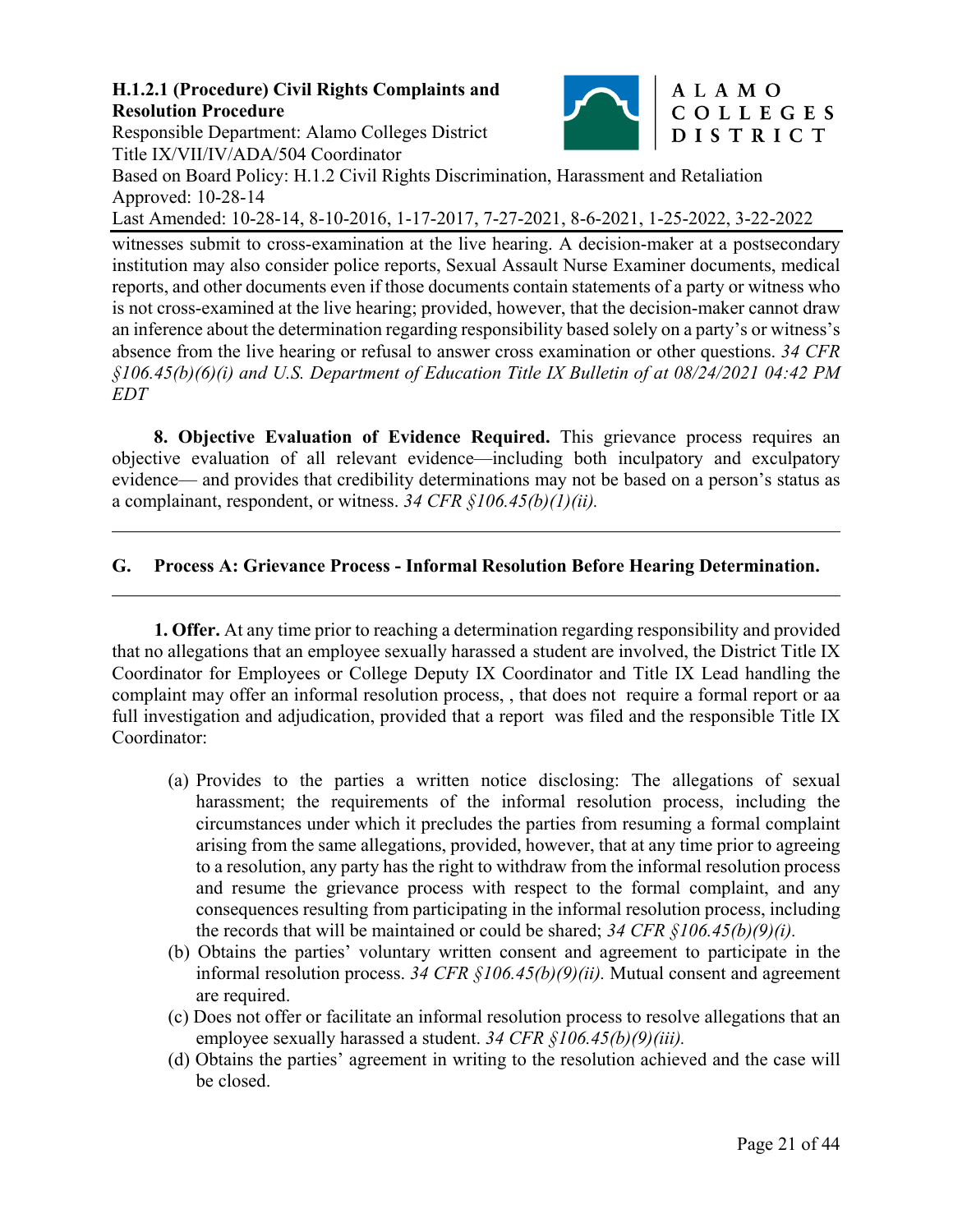

Responsible Department: Alamo Colleges District Title IX/VII/IV/ADA/504 Coordinator

 $\overline{a}$ 

l

Based on Board Policy: H.1.2 Civil Rights Discrimination, Harassment and Retaliation Approved: 10-28-14

Last Amended: 10-28-14, 8-10-2016, 1-17-2017, 7-27-2021, 8-6-2021, 1-25-2022, 3-22-2022

**2. Prohibitions to Informal Resolution.** A College may not require as a condition of enrollment or continuing enrollment, or employment or continuing employment, or enjoyment of any other right, waiver of the right to an investigation and adjudication of formal complaints of sexual harassment. Similarly, a College may not require the parties to participate in an informal resolution process and may not offer an informal resolution process unless a formal complaint is filed. *34 CFR §106.45(b)(9).* The informal resolution process is not available to resolve allegations that an employee sexually harassed a student. *34 CFR §106.45(b)(9)(iii).*

# **H. Process A: Grievance Process - Determination Regarding Responsibility.**

**1. Written Determination Required.** The decision-maker, who cannot be the same person as the District Title IX Coordinator for Employees, College Deputy Title IX Coordinator, Title IX Lead, or the investigator, must issue a written determination regarding responsibility based on the preponderance of evidence standard. *34 CFR §106.45(b)(7)(i).* The decision-maker is required to objectively evaluate all evidence and apply the preponderance of the evidence standard. *34 CFR §106.45(b)(1)(ii) and (vii); 34 CFR §106.45(b)(7)(i).* Any finding of unwelcomed conduct in a determination must have met the standard that "unwelcome conduct determined by a reasonable person to be so *severe, pervasive, and objectively offensive* that it effectively denies a person equal access to the College District's or College's education program or activity." *34 CFR §106.30(a)(2).* 

**2. Determination Requirements.** The written determination must be issued by the decisionmaker regarding responsibility within fifteen (15) calendar days from the day the live hearing concluded. *34 CFR §106.45(b)(7).* The determination must be signed and dated and required to include the following:

- (a) The allegations in the complaint potentially constituting sexual harassment. *34 CFR §106.45(b)(7)(ii)(A);*
- (b) A description of the procedural steps taken from the receipt of the formal complaint through the determination, including any notifications to the parties, interviews with parties and witnesses, site visits, methods used to gather other evidence, and hearings held. *34 CFR §106.45(b)(7)(ii)(B);*
- (c) A statement of the parties and other persons present at the live hearing and the persons who were cross-examined;
- (d) The allegations found to be substantiated or unsubstantiated as sexual harassment based on a preponderance of the evidence;
- (e) Findings of fact which support the determination. *34 CFR §106.45(b)(7)(ii)(C);*
- (f) A statement and rationale for why each allegation was found to be substantiated or unsubstantiated. *34 CFR §106.45(b)(7)(ii)(E);*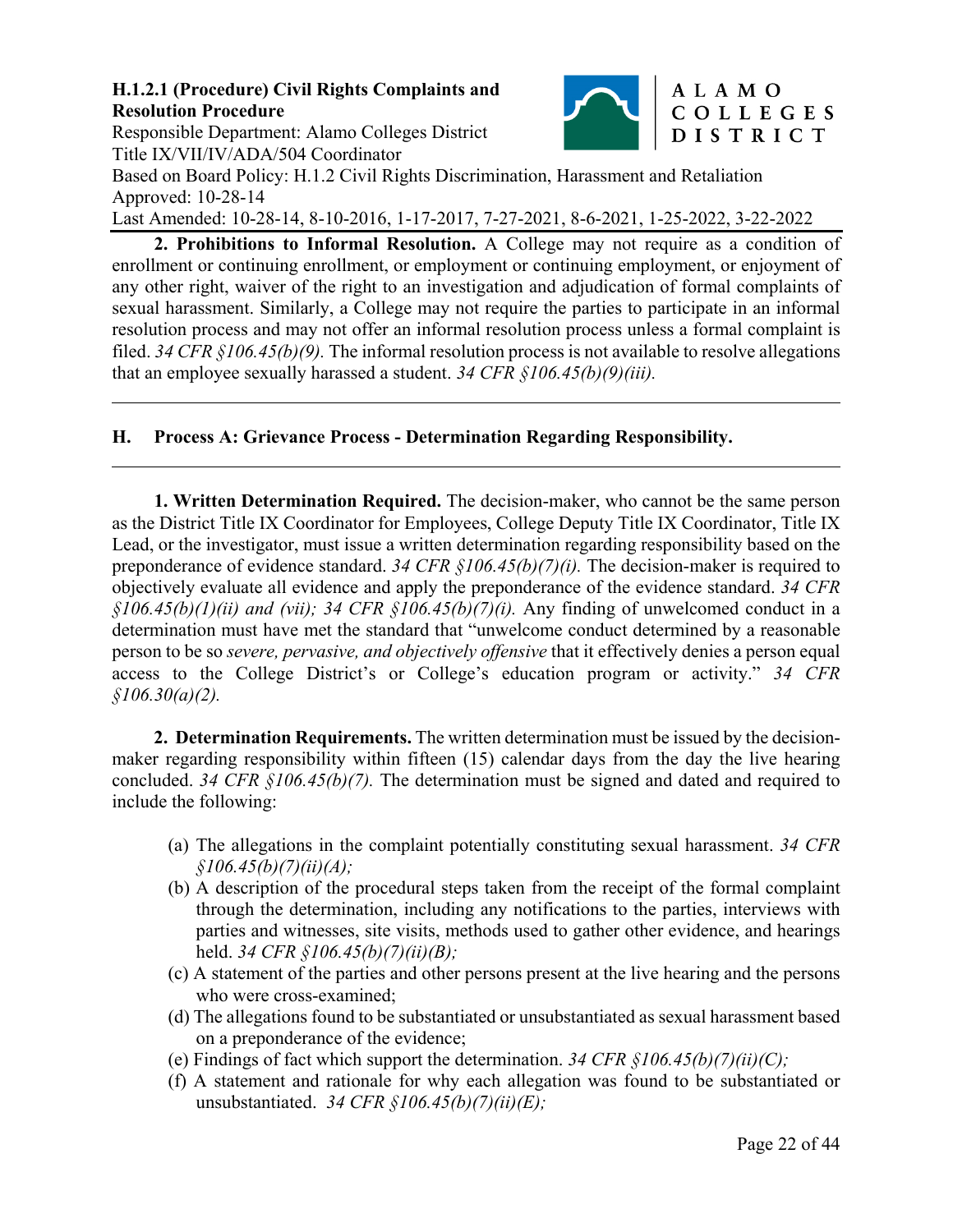

# Responsible Department: Alamo Colleges District Title IX/VII/IV/ADA/504 Coordinator

Based on Board Policy: H.1.2 Civil Rights Discrimination, Harassment and Retaliation Approved: 10-28-14

Last Amended: 10-28-14, 8-10-2016, 1-17-2017, 7-27-2021, 8-6-2021, 1-25-2022, 3-22-2022

- (g) A finding of responsibility, if any, or a statement that the respondent is not found responsible;
- (h) Any disciplinary sanctions or discipline recommended to be imposed on the studentrespondent or employee-respondent;
- (i) Conclusions regarding the application of the Student Code of Conduct or employee personnel policies or procedures to the findings of facts. *34 CFR §106.45(b)(7)(ii)(D);*
- (j) Any recommendation of remedies designed to restore or preserve equal access to the College's education program or activity. *34 CFR §106.45(b)(7)(ii)(E);* and
- (k) The procedures, deadlines, and permissible bases for the complainant and respondent to appeal. 34 *CFR §106.45(b)(7)(ii)(F).*

**3. Distribution of Determination.** The decision-maker must send the written determination to the District Title IX Coordinator for Employees or College Deputy Title IX Coordinator handling the complaint who will provide it to the parties simultaneously within five (5) calendar days of receiving the determination.

**4. Remedies.** The District Title IX Coordinator for Employees or College Deputy Title IX Coordinator and Title IX Lead handling the complaint are responsible for effective implementation of any remedies recommended by the decision-maker. *34 CFR §106.45(b)(7)(iv).* 

**5. Time to Appeal.** An appeal must be submitted to the District Title IX Coordinator for Employees or College Deputy Title IX Coordinator and Title IX Lead handling the complaint within ten (10) calendar days from the date the determination was issued by the decision-maker after the conclusion of a live hearing. The determination regarding responsibility becomes final on the 11th day after the date of the determination decision if no appeal is filed or on the date of the appeal decision if an appeal was filed. *34 CFR §106.45(b)(7)(iii).* The process for appealing a determination is further discussed in the Civil Rights Complaints Appeals Procedure at H.1.1.2.

**6. After Appeal Time Expires.** After the appeal time has expired, whether or not an appeal was filed and determined, the District Title IX Coordinator for Employees handling the complaint will forward the determination to the employee's immediate Administrator for a determination of any discipline of the employee-respondent, and the College Deputy Title IX Coordinator handling the complaint will forward the determination to the College Student Conduct Officer for processing to determine disciplinary sanctions against a student-respondent. The District Title IX Coordinator for Employees or College Deputy Title IX Coordinator and Title IX Lead handling the complaint will send notification to the parties of the discipline or sanctions being imposed, with a copy to the Student Conduct Officer at the College if the respondent was a student or to Records in Human Resources if the respondent was an employee.

 $\overline{a}$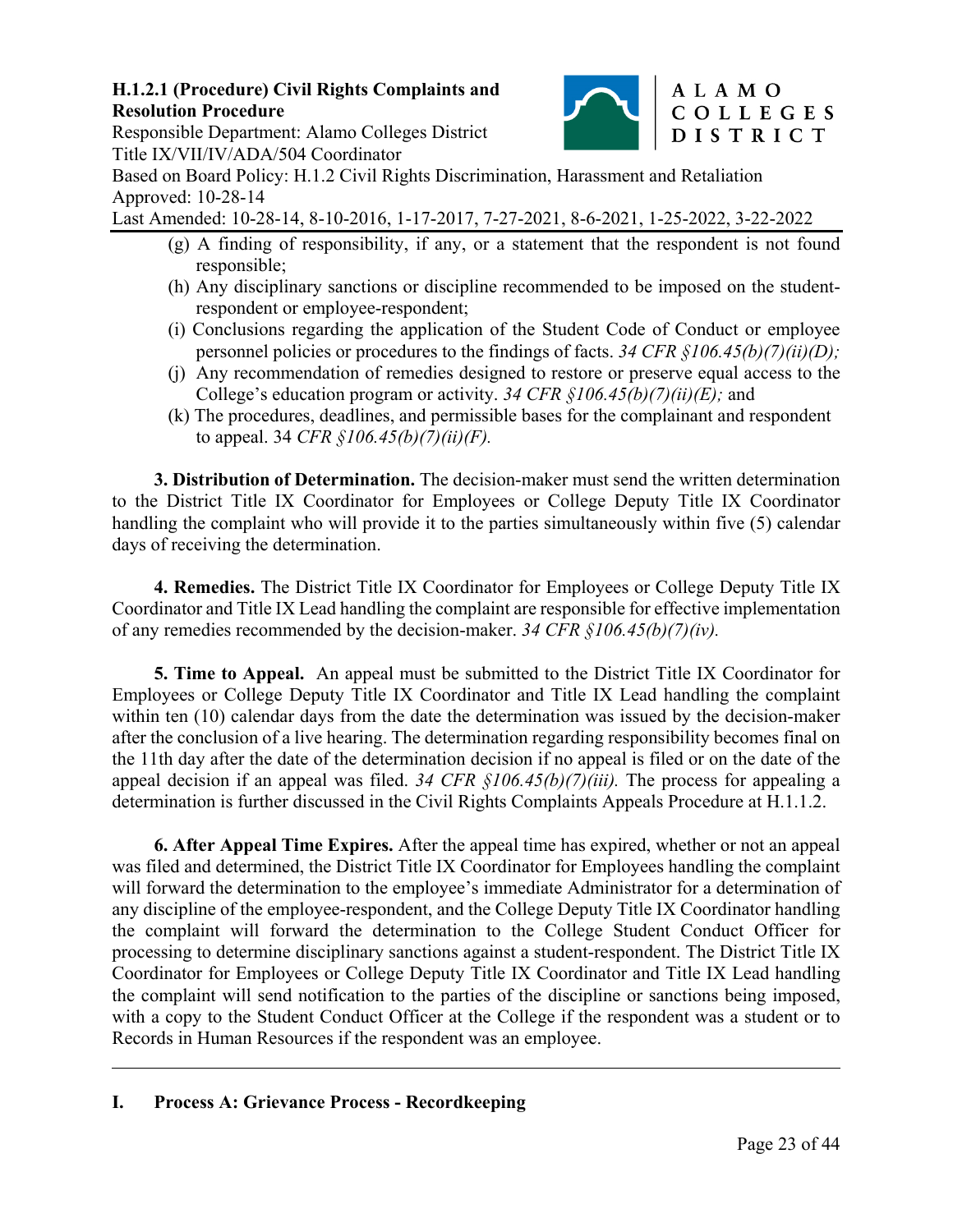

**1. Preservation of Records of Actions Taken.** For each response to a general report or formal complaint, the College District and College will create and maintain for a period of seven (7) years, records of any actions, including any supportive measures, taken in response to a report or formal complaint of sexual harassment. In each instance, the District Title IX Coordinator for Employees or College Deputy Title IX Coordinator handling the report or complaint will document the basis for its conclusion that its response was not deliberately indifferent, and document that measures have been taken designed to restore or preserve equal access to the recipient's education program or activity. If a complainant is not provided with supportive measures, the District Title IX Coordinator for Employees or College Deputy Title IX Coordinator handling the report or complaint will document the reasons why such a response was not clearly unreasonable in light of the known circumstances. The documentation of certain bases or measures does not limit the College District or College in the future from providing additional explanations or detailing additional measures taken. *34 CFR §106.45(b)(10)(ii).* 

**2. Preservation of Formal Complaint Records.** The College District and Colleges will maintain for a period of seven (7) years records of the following: *34 CFR §106.45(b)(10)(i).*

- (a) Each sexual harassment investigation, including investigator notes, statements from witnesses, the determination regarding responsibility, the audio or audiovisual recording or transcript required by this procedure, the documents containing the disciplinary sanctions or discipline imposed on the respondent, the documents providing supportive measures, the investigation report, all notices to the parties and advisors, and the remedies provided to the complainant designed to restore or preserve equal access to the College District's education program or activity; *34 CFR §106.45(b)(10)(i)(A).*
- (b) Any appeal and the result therefrom; *34 CFR §106.45(b)(10)(i)(B).*
- (c) Any informal resolution and the result therefrom; *34 CFR §106.45(b)(10)(i)(C).*
- (d) All materials used to train Title IX Coordinators, Title IX Leads, investigators, decision-makers, and any person who facilitates an informal resolution process. The College will make these training materials publicly available on its website, or if the College does not maintain a website, the College must make these materials available upon request for inspection by members of the public. *34 CFR §106.45(b)(109)(i)(D).*
- (e) The determination, all written communications between the District Title IX Coordinator, College Deputy Title IX Coordinator, Title IX Leads, and the parties, and all documents and responses submitted by the parties.  $34 \text{ CFR } \frac{\xi}{106.45(b)(10)(i)}$ .
- (f) The reports and formal complaints of sexual harassment submitted.

**3. Responsible Departments.** The office of the District Title IX Coordinator for Employees at Human Resources is responsible for records retention pertaining to reports and complaints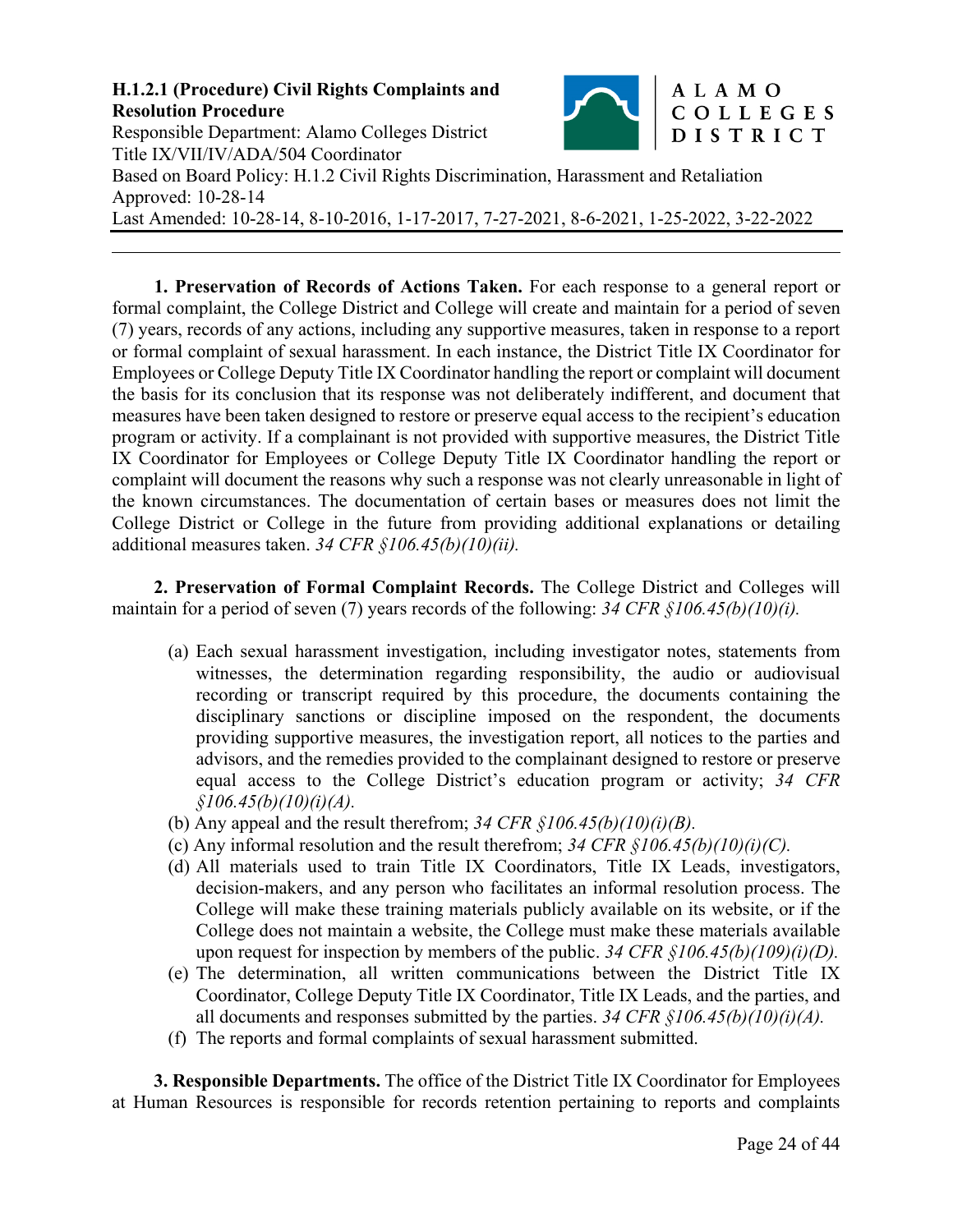

Responsible Department: Alamo Colleges District Title IX/VII/IV/ADA/504 Coordinator

Based on Board Policy: H.1.2 Civil Rights Discrimination, Harassment and Retaliation Approved: 10-28-14

Last Amended: 10-28-14, 8-10-2016, 1-17-2017, 7-27-2021, 8-6-2021, 1-25-2022, 3-22-2022

involving employees. The College Deputy Title IX Coordinator, Office of the Vice President for Student Success, and College Title IX and Student Conduct offices at each college, are responsible for records retention at the College Level and the documentation pertaining to reports and complaints involving students.

# **J. Process A: Effect of Other Laws.**

 $\overline{a}$ 

# **1. Constitutional Protections.** This Process A procedure:

- (a) Does not restrict any rights that would otherwise be protected from government action by the First Amendment of the U.S. Constitution. *34 CFR §106.6(d)(1);*
- (b) Does not deprive a person of any rights that would otherwise be protected from government action under the Due Process Clauses of the Fifth and Fourteenth Amendments of the U.S. Constitution. *34 CFR §106.6(d)(2);* or
- (c) Does not restrict any other rights guaranteed against government action by the U.S. Constitution. *34 CFR §106.6(d)(3).*

### **2. Effect of Other Laws.**

- (a) The obligations imposed by 34 CFR Part 106 are independent of, and do not alter, obligations not to discriminate on the basis of sex imposed by Executive Order 11246, as amended; sections 704 and 855 of the Public Health Service Act (42 U.S.C. 292d and 298b-2); Title VII of the Civil Rights Act of 1964 (42 U.S.C. 2000e *et seq.*); the Equal Pay Act (29 U.S.C. 206 and 206(d)); and any other Act of Congress or Federal regulation. *34 CFR §106.6(a).*
- (b) The obligation to comply with 34 CFR Part 106 is not obviated or alleviated by the Family Educational Rights and Privacy Act (FERPA), 20 U.S.C. 1232g, the FERPA regulations at 34 CFR Part 99, or Section 444 of the General Education Provisions Act (GEPA). *34 CFR §106.6(e).*
- (c) Nothing in 34 CFR Part 106 may be read in derogation of any individual's rights under Title VII of the Civil Rights Act of 1964, 42 U.S.C. 2000e *et seq.* or any regulations promulgated thereunder. *34 CFR §106.6(f).*
- (d) Subject to FERPA requirements, nothing in the Title IX regulations or this procedure may be read in derogation of any legal right of a parent or guardian under state or federal law to act on behalf of a "complainant," "respondent," "party," or other individual, including but not limited to filing a formal complaint. *34 CFR §106.6(g).*
- (e) **Preemptive Effect.** To the extent of a conflict between State or local law and Title IX as implemented by  $\S$ § 106.30, 106.44, and 106.45, the obligation to comply with  $\S$ §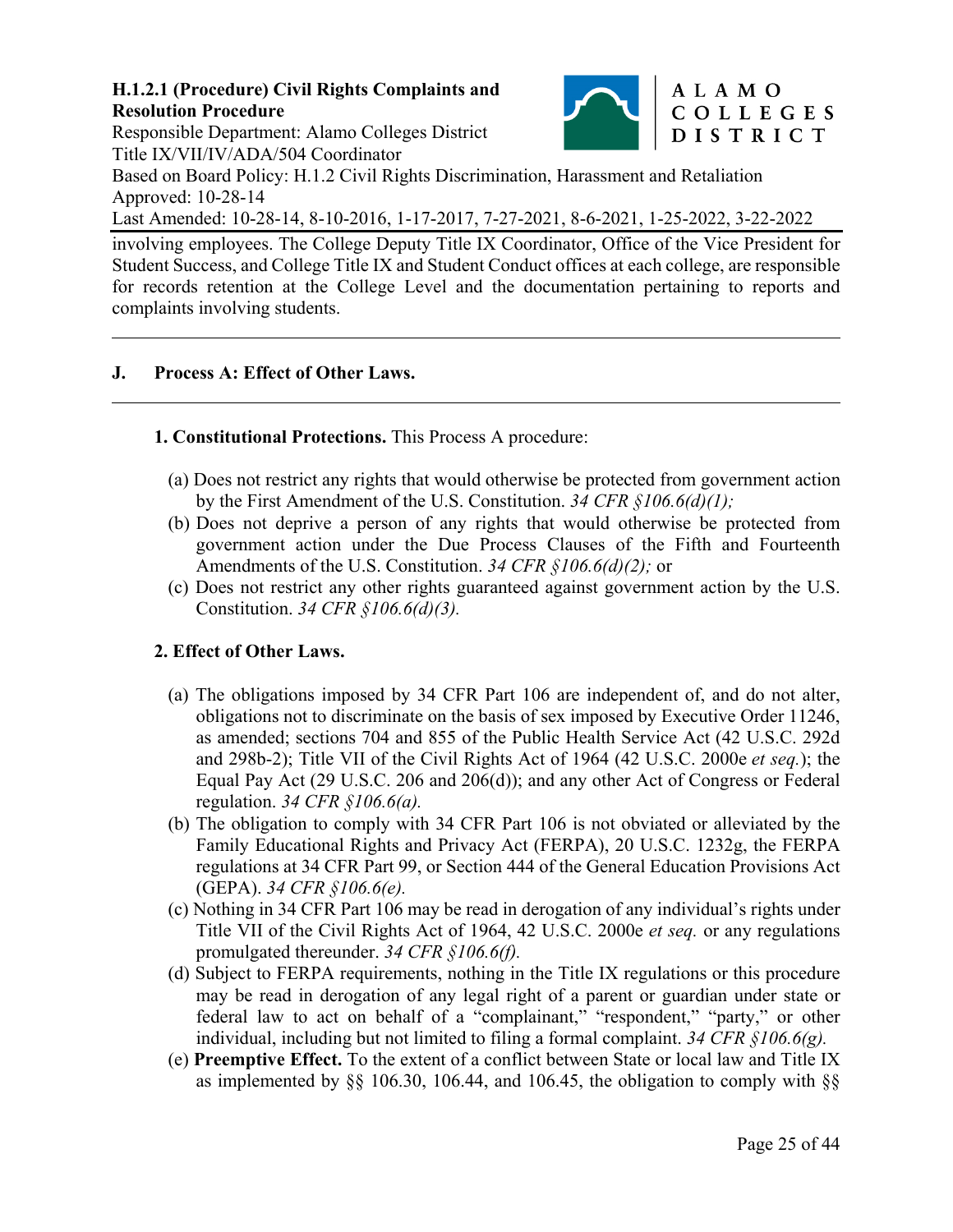

Responsible Department: Alamo Colleges District Title IX/VII/IV/ADA/504 Coordinator

 $\overline{a}$ 

 $\overline{a}$ 

 $\overline{a}$ 

Based on Board Policy: H.1.2 Civil Rights Discrimination, Harassment and Retaliation Approved: 10-28-14

Last Amended: 10-28-14, 8-10-2016, 1-17-2017, 7-27-2021, 8-6-2021, 1-25-2022, 3-22-2022

- 106.30, 106.44, and 106.45 is not obviated or alleviated by any State or local law. *34 CFR §106.6(h).*
- (f) Texas Education Code, Chapter 51, Sub-chapters E-2 and E-3, and the associated regulations at 19 Texas Administrative Code, Chapter 3, Sub-chapter A address the reporting and processing requirements for complaints of sexual harassment, sexual assault, dating violence, and stalking. (Domestic violence is not covered by the foregoing Texas statutes).

### **III. PROCESS B: Applicable to All Civil Rights Complaints of Discrimination, Harassment, And Retaliation, Except Complaints of Sexual Harassment Under Title IX**

As stated above, this civil rights procedure provides two processes (grievance procedures) for the College District and Colleges to receive, investigate, evaluate, and resolve reports or complaints of discrimination, harassment, and retaliation which are prohibited by civil rights statutes listed below.

**Process A** applies *only* to complaints of sexual harassment, sexual assault, dating violence, domestic violence and stalking, as required by 2020 amendments to Title 34, Code of Federal Regulations, Part 106, the implementing regulations for Title IX. ("Title IX"). Those amendments are 34 CFR §§106.8, 106.30, 106.44, and 106.45.

**Process B** applies to all other complaints which do not meet the definitions of sexual harassment, sexual assault, dating violence, domestic violence, and stalking and jurisdictional requirements of §§106.30, 106.44, and 106.45 of the Title IX regulations as well as complaints of gender discrimination under Title IX, complaints which arise under other civil rights statutes, and complaints of retaliation. *(See 34 CFR §106.8(c)).* Complaints may be filed as to the following statutes as provided in Section I above on Reporting Complaints of Discrimination, Harassment and Retaliation.

# **A. Civil Rights Statutes Which Apply to Employees Only**

**1. Title VII** - Title VII of the Civil Rights Act of 1964, 42 U.S.C. §2000e *et seq*., as amended, and its federal regulations at 29 CFR §1606.2 *et seq*., prohibit discrimination and harassment against employees based on race, color, national origin, creed, and sex. "National origin" includes ethnicity or ancestry. "Creed" refers to religion.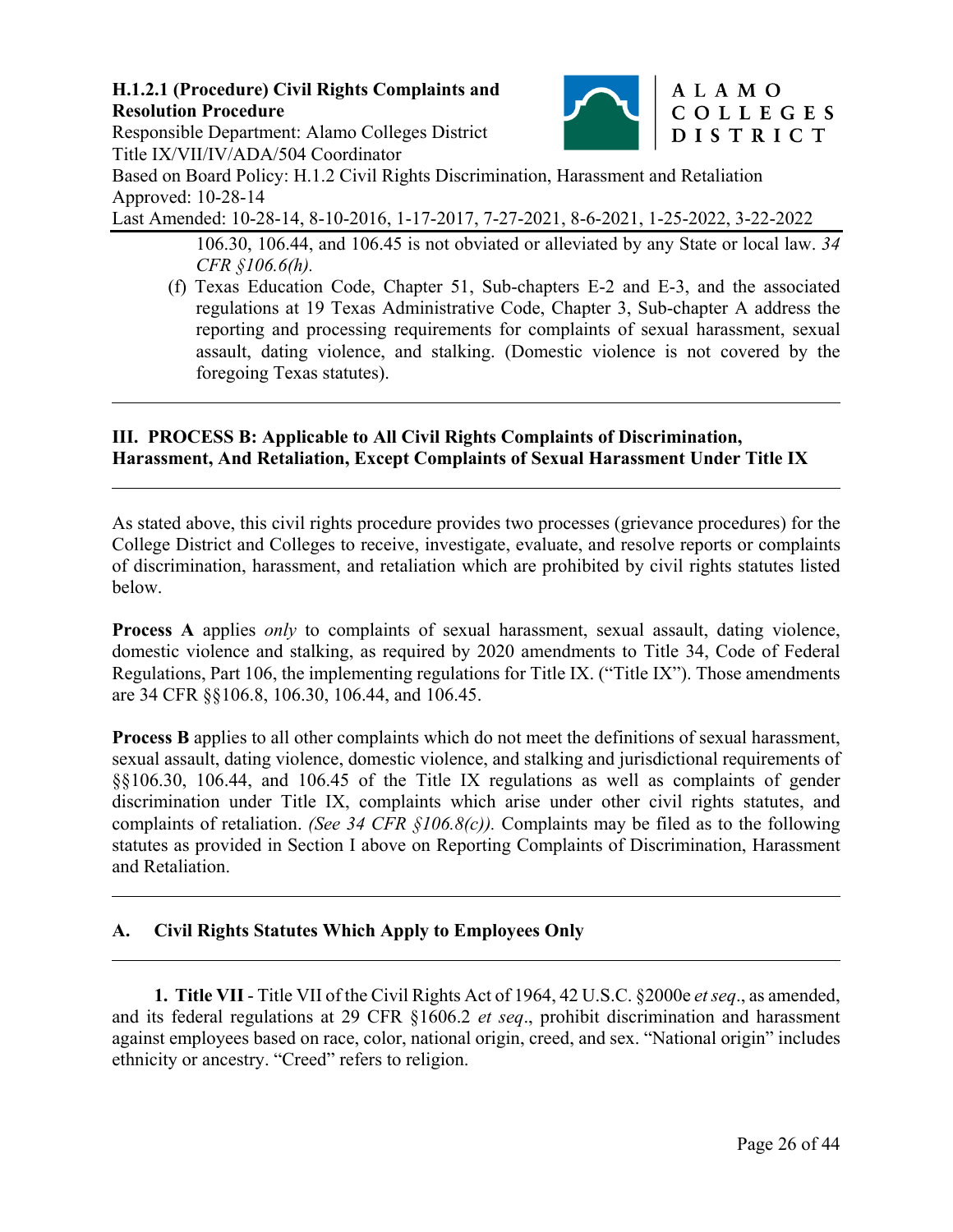Responsible Department: Alamo Colleges District



## ALAMO COLLEGES DISTRICT

Title IX/VII/IV/ADA/504 Coordinator Based on Board Policy: H.1.2 Civil Rights Discrimination, Harassment and Retaliation Approved: 10-28-14

Last Amended: 10-28-14, 8-10-2016, 1-17-2017, 7-27-2021, 8-6-2021, 1-25-2022, 3-22-2022

**2. ADA** - Title I of the Americans With Disabilities Act of 1990, 42 U.S.C. §12101 *et seq*., as amended, and its federal regulations prohibit discrimination and harassment against employees on the basis of mental or physical disabilities. An employee who requires an accommodation of one or more disabilities covered by the ADA bears the responsibility to initiate a written request for an ADA accommodation with Human Resources. The form request and procedures are available in the employee electronic portal to Human Resources. The employee will be required to provide medical certification from the employee's medical provider that includes: (a) identification of the health provider; (b) the medical provider's diagnosis of the disabling condition; (c) identification of specific limitations and/or suggested restrictions and their relation to the disability; and (d) suggested accommodations. Human Resources will engage in an interactive process with the employee to determine the reasonable accommodation(s).

**3. ADEA** – The Age Discrimination in Employment Act of 1967, 29 U.S.C. §621 *et seq*., and its federal regulations at 29 CFR part 1625, prohibit discrimination and harassment against employees 40 years and older and permits the use of certain age-related distinctions and factors.

### **B. Civil Rights Statutes Which Apply to Students Only**

 $\overline{a}$ 

 $\overline{a}$ 

**1. Section 504 –** Section 504 of the Rehabilitation Act of 1973, 29 U.S.C. §794, and its federal regulations, prohibit discrimination against, and exclusion from participation or denial of benefits in an educational program or activity benefits, of a qualified individual with a disability solely by reason of the disability.

**2. ADA** – Title II of the Americans With Disabilities Act, 42 U.S.C. §12132 *et seq*., and its regulations at 28 CFR part 35, prohibit discrimination against, and exclusion from participation in an educational or denial of benefits of the services, programs, or activities of a public entity solely by reason of the disability. Students must self-identify the need for academic accommodations based on disabilities and request accommodations from the Disability Support Services (DSS) office at the college where classes are being taken. An Initial Request for Disability Services form must be completed. Students will be required to provide medical certification to support the disabilities claimed. DSS will determine the reasonable academic accommodations and issue a Letter of Accommodation ("LOA) for the particular course and semester. Students are required to renew requests for accommodations every semester at every Alamo College they are attending. Complaints of denial of accommodations at a particular college will be processed through the DSS office and offices of the Dean of Student Success and Vice President of Student Success.

**3. Title VI** – Title VI of the Civil Rights Act of 1964, 42 U.S.C. §§2000d-2000d-7 *et seq*., and its regulations at 34 CFR part 100, prohibit discrimination against, and the denial of benefits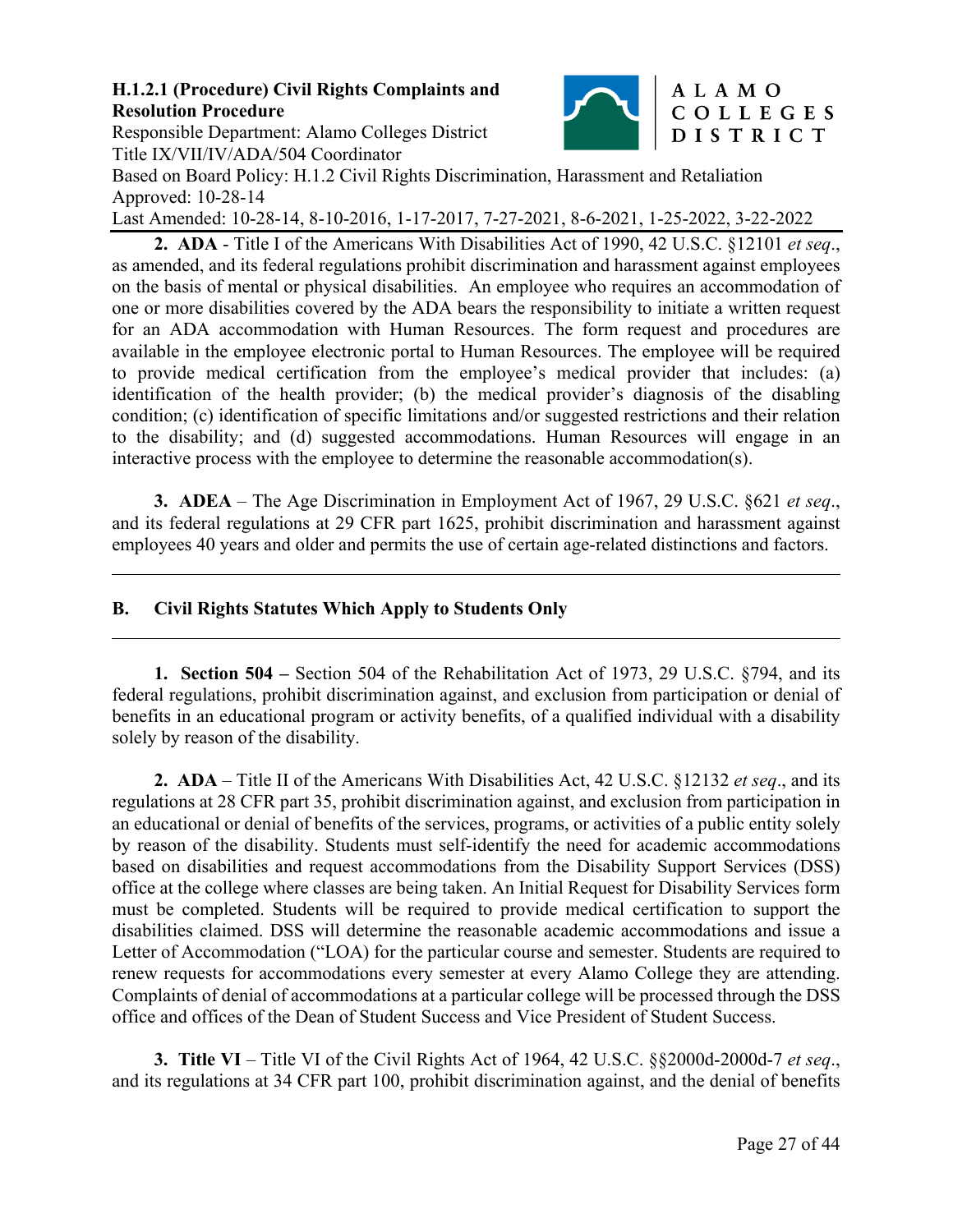

Responsible Department: Alamo Colleges District Title IX/VII/IV/ADA/504 Coordinator

 $\overline{a}$ 

 $\overline{a}$ 

 $\overline{a}$ 

 $\overline{a}$ 

Based on Board Policy: H.1.2 Civil Rights Discrimination, Harassment and Retaliation Approved: 10-28-14

Last Amended: 10-28-14, 8-10-2016, 1-17-2017, 7-27-2021, 8-6-2021, 1-25-2022, 3-22-2022

or exclusion from participation on the basis of race, color and national origin in educational programs and activities that receive federal financial assistance.

**4. Title IV** – Title IV of the Civil Rights Act of 1964, 42 U.S.C. §2000c *et seq*., prohibits discrimination on the basis of religion in public primary and secondary schools and higher education.

**5. ADEA** – The Age Discrimination Act of 1975, 29 U.S.C.§6101 *et seq*., and its regulations at 29 CFR §1626, prohibit discrimination on the basis of age in programs and activities receiving federal financial assistance. The act applies to persons of all ages and permits the use of certain age-related distinctions and factors.

# **C. Civil Rights Statutes Which Apply to Employees and Students**

**1. Title IX -** Title IX of the Educational Amendments of 1972, 20 U.S.C. §1681 *et seq*., and its federal regulations at 34 CFR §§106.1-106.82 covers sex discrimination in educational programs and activities which receive federal financial assistance. Sex discrimination includes gender discrimination, pregnancy discrimination, sexual orientation and transgender discrimination, sexual harassment, sexual assault, dating violence, domestic violence, and stalking. However, complaints of sexual harassment, sexual assault, dating violence, domestic violence, and stalking will be processed under Process A as required by the Title IX regulations. For Title IX to apply to an employee, the employee must be participating, or attempting to participate in an education program or activity. Otherwise, a complaint of sex discrimination will be processed under Title VII.

**2. Texas Civil Rights Law.** Texas Education Code, Chapter 51, Sub-chapters E-2 and E-3, and the associated regulations at 19 Texas Administrative Code, Chapter 3, Sub-chapter A address the reporting and requirements for processing complaints of sexual harassment, sexual assault, dating violence, and stalking. The procedure required under Texas law is stated in Board Procedure H.2.1.1.

### **D. Process B: Other Behaviors Prohibited as to Employees and Students.**

**1. Harassment.** Harassment of an employee or student whether or not based on a protected status is inconsistent with the values of the College District for civility and respect for all and is prohibited by the College District. Harassment is unwelcomed conduct that becomes unlawful as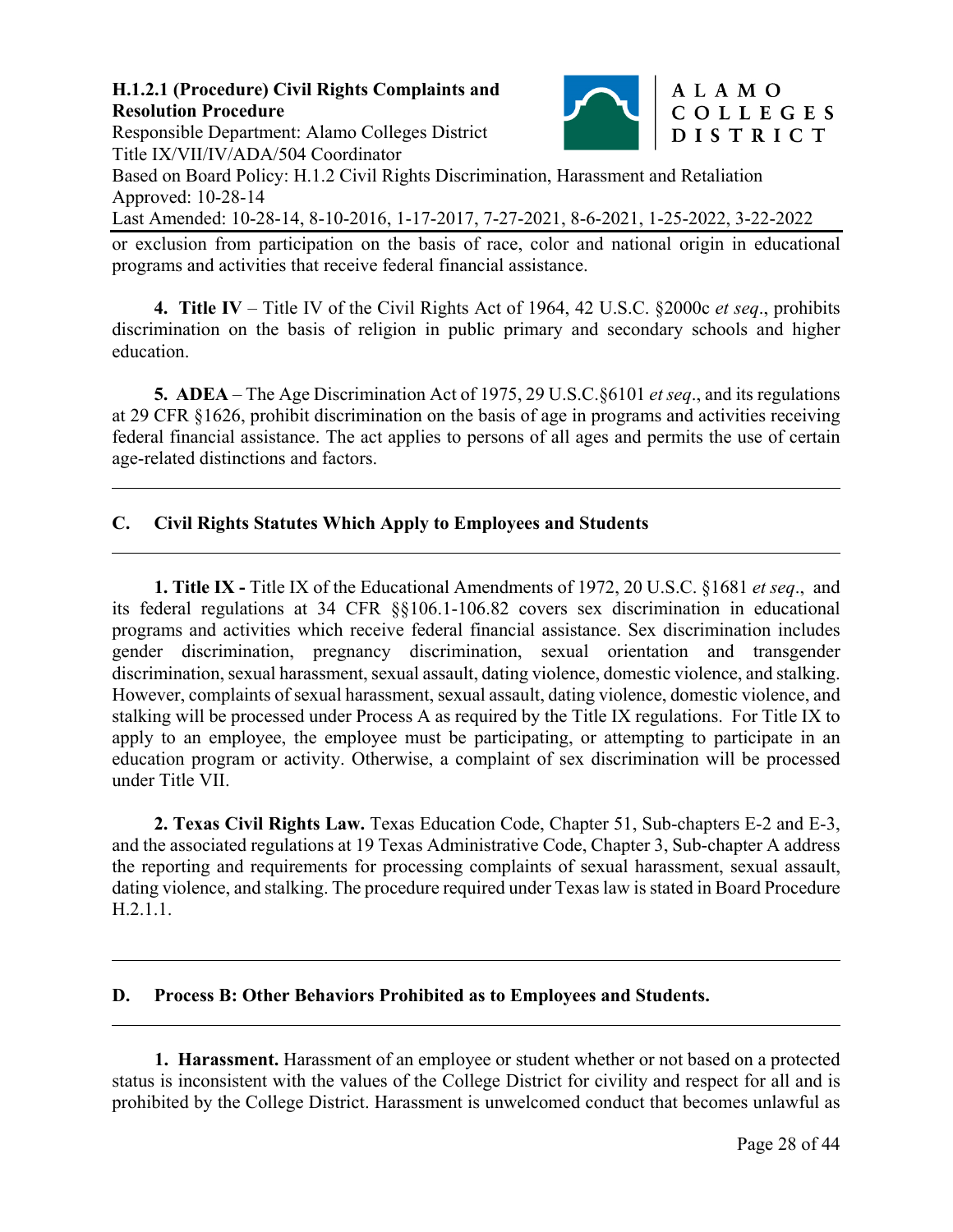

# Responsible Department: Alamo Colleges District Title IX/VII/IV/ADA/504 Coordinator

Based on Board Policy: H.1.2 Civil Rights Discrimination, Harassment and Retaliation Approved: 10-28-14

Last Amended: 10-28-14, 8-10-2016, 1-17-2017, 7-27-2021, 8-6-2021, 1-25-2022, 3-22-2022

to employees where (a) enduring the offensive conduct becomes a condition of continued employment, or (b) the conduct is severe or pervasive enough to create a work environment that a reasonable person would consider intimidating, hostile, or abusive. As stated in Process A, sexual harassment under Title IX means conduct on the basis of sex where (a) an employee conditions the provision of an aid, benefit, or service on the student's participation in unwelcome sexual conduct; or (b) the unwelcome conduct as determined by a reasonable person is so severe, pervasive, and objectively offensive that it effectively denies a person equal access to the recipient's education programs or activities. Harassment as to students that does not meet the definition of sexual harassment under Title IX becomes unlawful where it interferes with the access or participation in the educational process and programs at the Alamo Colleges.

**2. Hostile Environment.** A hostile environment may be created by oral, written, graphic, or physical conduct that is sufficiently severe, persistent, or pervasive so as to interfere with, limit or deny the ability of an individual to participate in or benefit from educational programs or activities or employment access, benefits or opportunities. Merely offensive speech of a generic nature and not on the basis of a protected status does not rise to the level of unlawful harassment.

# **3. Other Behaviors Prohibited by College District Policy.**

- a. Threatening or causing physical harm, extreme verbal abuse, or other conduct which threatens or endangers the health or safety of any person on the basis of their actual or perceived membership in a protected class;
- b. Intimidation, defined as implied threats or acts that cause an unreasonable fear of harm in another on the basis of actual or perceived membership in a protected class;
- c. Hazing, defined as acts likely to cause physical or psychological harm or social ostracism to any person within the College District community, when related to the admission, initiation, pledging, joining, or any other group-affiliation activity as defined further in the Student Code of Conduct or the basis of actual or perceived membership in a protected class. Hazing also is illegal under the Texas Penal Code and Texas Education Code.
- d. Bullying, defined as repeated and/or severe aggressive behavior likely to intimidate or intentionally hurt, control, or diminish another person, physically or mentally on the basis of actual or perceived membership in a protected class or other class, including sex/gender and sexual orientation. Cyberbullying is bullying that takes place using electronic technology. Bullying sometimes overlaps discriminatory harassment under Title VII and Title IX. Bullying is prohibited by this policy and other laws which prohibit harassment on the basis of protected criteria. Bullying not on the bases of a protected class is also prohibited the Texas Education Code and District Policy.
- e. Hate Crimes are defined by the Texas Government Code as crimes that are motivated by prejudice, hatred, or advocacy of violence and defined by the Federal Hate Crime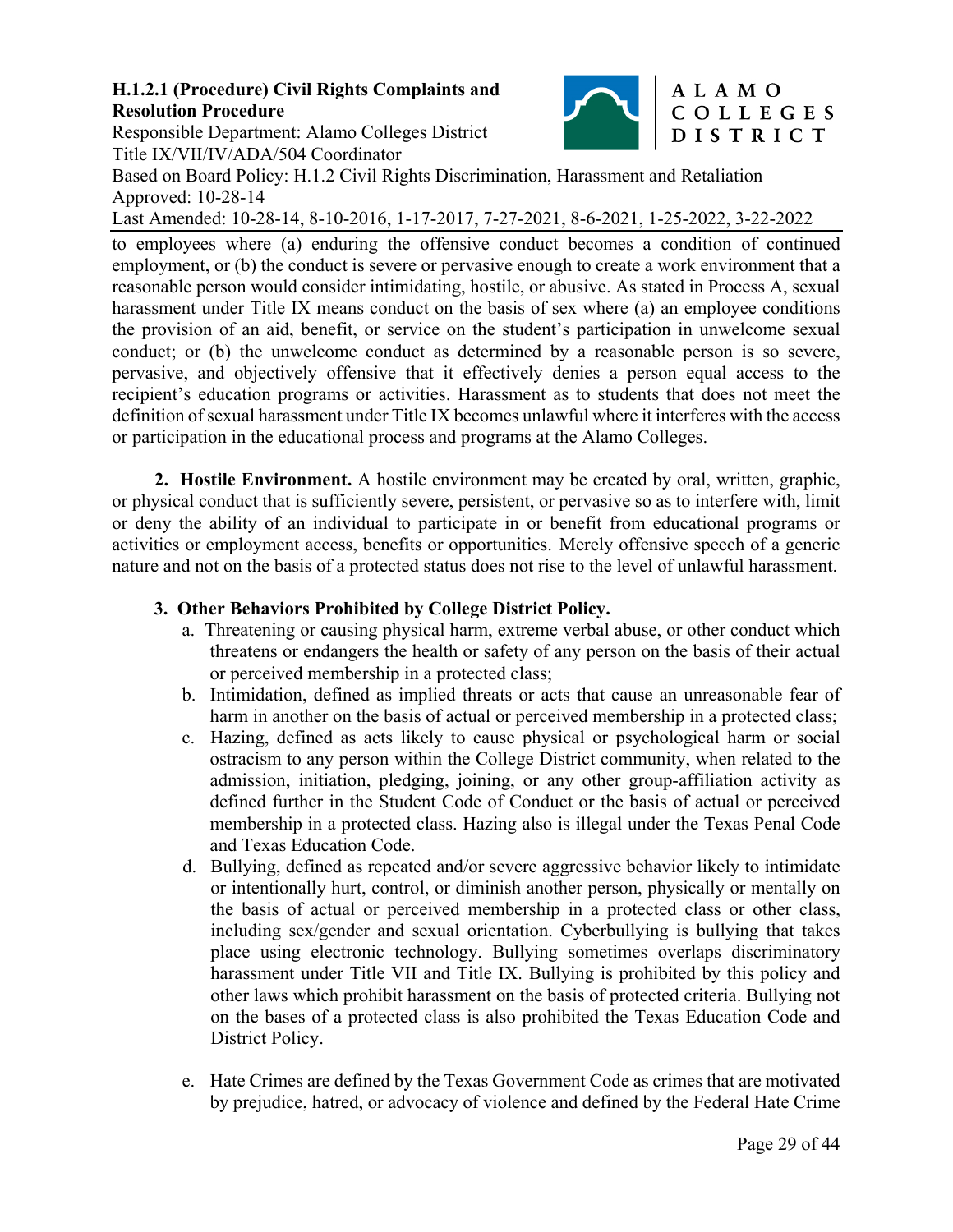$\overline{a}$ 

 $\overline{a}$ 



Responsible Department: Alamo Colleges District DISTRICT Title IX/VII/IV/ADA/504 Coordinator Based on Board Policy: H.1.2 Civil Rights Discrimination, Harassment and Retaliation Approved: 10-28-14

Last Amended: 10-28-14, 8-10-2016, 1-17-2017, 7-27-2021, 8-6-2021, 1-25-2022, 3-22-2022

Act as crimes that manifest evidence of bias or prejudice against a group identified by race, color, disability, religion, national origin, ancestry, age, gender, or sexual orientation. Hate crimes include offenses such as murder, assault, kidnapping, arson, criminal mischief, and graffiti. Hate crimes are prohibited by Texas and federal law and this policy.

# **E. Process B: Reporting Discrimination, Harassment, and Retaliation.**

**1. Reporting Complaints.** Section I above on reporting discrimination, harassment and retaliation applies to Process B. Complainants have the right, and can expect, to have complaints taken seriously by the College when formally reported, and to have those incidents investigated and properly resolved through these procedures. Reports and oral complaints must be reduced to writing for an investigation to be conducted by an investigative panel.

**2. Immediate Action.** Before a report or oral complaint is required to be reduced to writing, the College District reserves the right to act immediately under the following circumstances:

- a. The District Title IX/VII/ADA/504 Coordinator or designee will immediately notify the Alamo Colleges Police Department ("ACPD") of any immediate or potential threat to individual, campus, or workplace safety.
- b. Any incidents occurring on premises owned or controlled by the College District or off-campus when the off-campus conduct could have an on-campus impact or impact on the mission or interest of Alamo Colleges. A substantial College interest is defined to include any action that constitutes a criminal offense as defined by federal or Texas law. This includes, but is not limited to, single or repeat violations of any local, state or federal law committed in the municipality where the College is located;
- c. Any situation where it appears that the accused individual may present a danger or threat to the health or safety of him/herself or others at Alamo Colleges;
- d. Any situation that significantly impinges upon the rights, property or achievements of self or others or significantly breaches the peace and/or causes social disorder;
- e. Any situation that is detrimental to the educational mission, interests or goals of the College District or Colleges; and/or
- f. Any online postings or other electronic communication, including cyber-bullying, cyber-stalking, cyber-harassment, etc. occurring completely outside of the College's control (e.g., not on Alamo Colleges networks, websites or between Alamo Colleges email accounts) when those online behaviors can be shown to cause a substantial oncampus disruption or misrepresent that the communication was authorized by Alamo Colleges.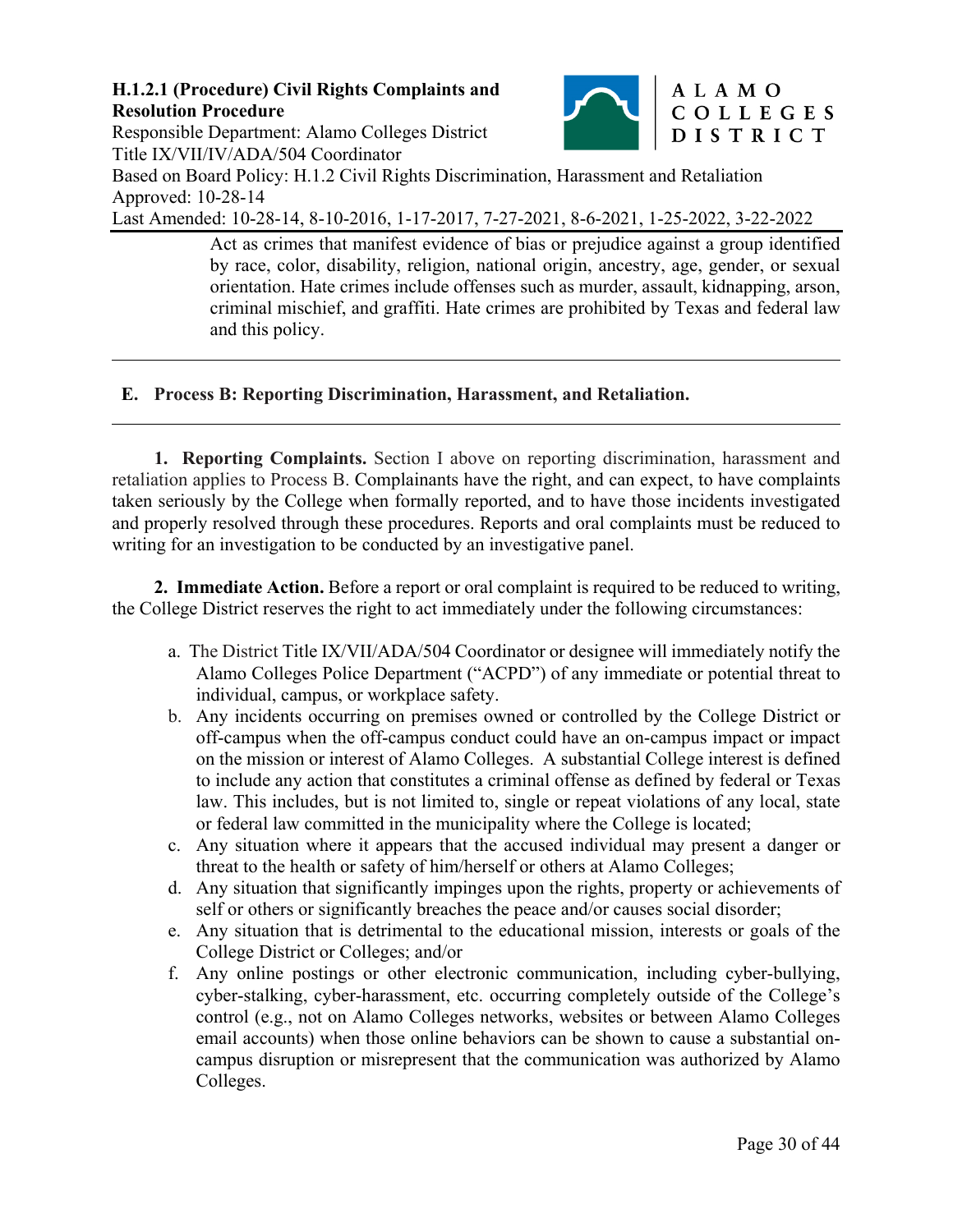

# Responsible Department: Alamo Colleges District Title IX/VII/IV/ADA/504 Coordinator

Based on Board Policy: H.1.2 Civil Rights Discrimination, Harassment and Retaliation Approved: 10-28-14

Last Amended: 10-28-14, 8-10-2016, 1-17-2017, 7-27-2021, 8-6-2021, 1-25-2022, 3-22-2022

- **3. Other Action.** The following will apply after any immediate action is considered.
	- a. As to all discrimination, harassment, and retaliation complaints and reports, the complainant or reporter is encouraged to provide a written complaint and contact information to enable the College District to proceed with an investigation of the charges and take any remedial action as soon as necessary or possible.
	- b. The District Title IX Coordinator for Employees or College Title IX Coordinator handling the complaint will assist the complainant in preparing a formal written complaint, which shall include the date, time, place, and a specific description of the alleged conduct that constitutes the alleged discrimination, harassment, retaliation.
	- c. Complainants have the right and can expect to have complaints taken seriously by the College when formally reported, and to have those incidents investigated and properly resolved through the applicable civil rights procedures.
	- d. All initial contacts will be treated with the maximum possible confidentiality, but due process requires disclosure of the allegations and complainant to the respondent. Confidentiality cannot be guaranteed if the complaint becomes the subject of an administrative, arbitral, or court proceeding, including a subpoena.
	- e. Victims of sexual assault, domestic violence, and stalking should be aware that the ACPD must issue timely warnings when reported incidents pose a substantial threat of bodily harm or danger to members of the campus community. The College District will make every effort to ensure that a victim's name and other identifying information is not disclosed, while still providing enough information for community members to make safety decisions in light of the potential danger.
	- f. Victims of sexual assault shall not be identified by name in the annual required by the Clery Act or Texas SB212 Reports.

# **F. Process B: Summary of Process and Steps.**

 $\overline{a}$ 

 $\overline{a}$ 

The complaint and resolution process is designed to receive, investigate, evaluate and resolve a complaint or report of civil rights discrimination, harassment or retaliation within sixty (60) calendar days and will be conducted with that end in mind. A Procedure Diagram outlining the process steps and roles is attached to this procedure (see Attachment B). The primary steps in Process B are summarized as follows:

a. The Victim or witness reports or notifies the District Title IX/VII/IV/ADA/504 Coordinator, College Title IX Coordinator, or the Alamo Colleges Police Department ("ACPD") of a violation or potential violation. In the event of a sexual assault or violence, the reporter should not hesitate to contact the ACPD immediately. ACPD will immediately notify the District Title IX/VII/IV/ADA/504 Coordinator.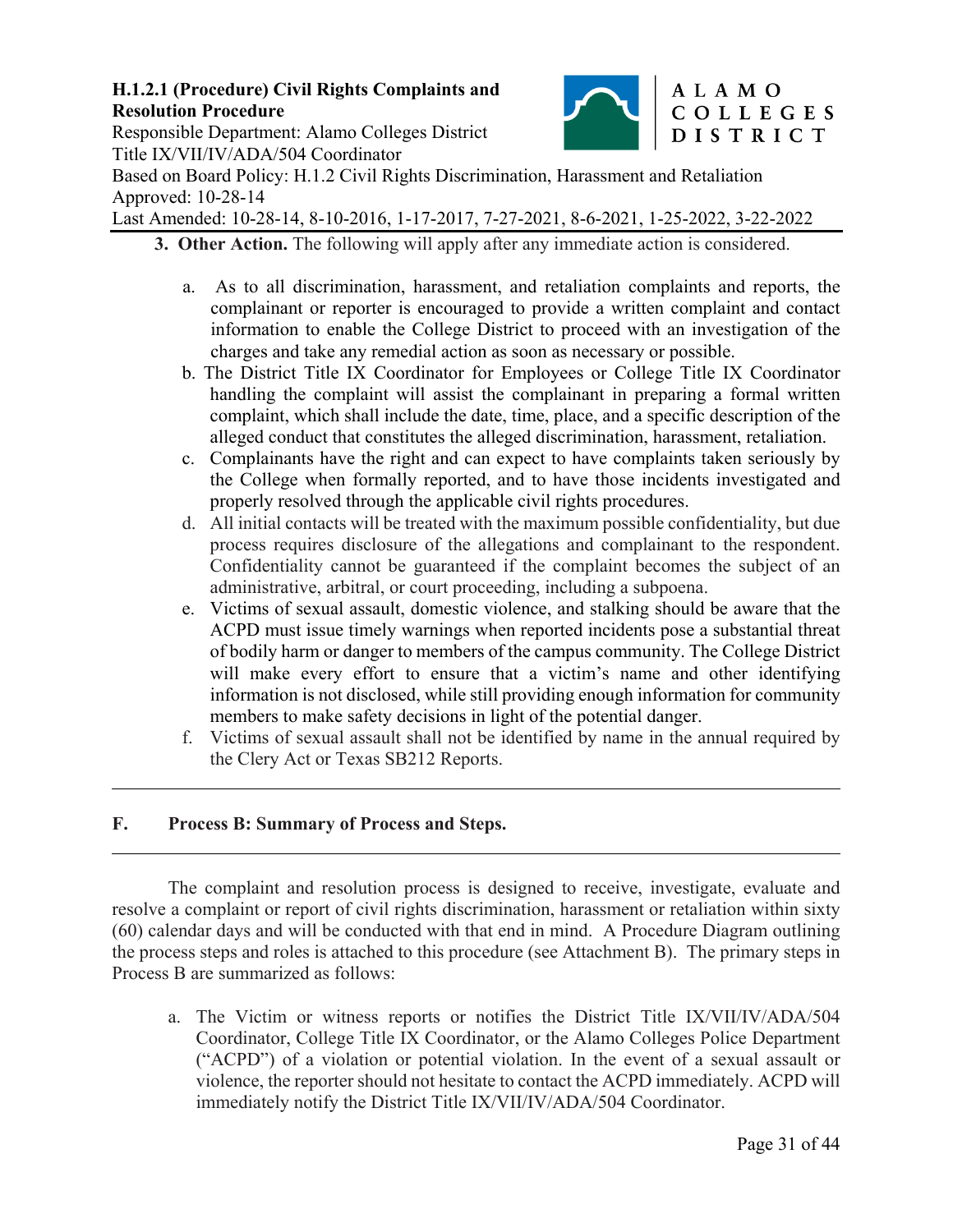

# Responsible Department: Alamo Colleges District Title IX/VII/IV/ADA/504 Coordinator

Based on Board Policy: H.1.2 Civil Rights Discrimination, Harassment and Retaliation Approved: 10-28-14

Last Amended: 10-28-14, 8-10-2016, 1-17-2017, 7-27-2021, 8-6-2021, 1-25-2022, 3-22-2022

- b. The District Title IX/VII/ADA/504 Coordinator designates the District Title IX Coordinator for Employees or a College Deputy Title IX Coordinator at the college where the alleged discrimination, harassment or retaliation occurred to process the complaint for resolution under Process B.
- c.
- d. District Title IX/VII/ADA/504 Coordinator notifies ACPD if the matter is also a potential police matter.
- e. The Designated Title IX Coordinator helps reporter prepare a formal complaint.
- f.

 $\overline{a}$ 

- g. The Designated Title IX Coordinator establishes any interim remedies required to protect victim and campus and/or workplace safety (such as suspension of employee or student).
- h. The Designated Coordinator provides concurrent official notice of the complaint and allegations to the complainant and respondent and appoints an Investigative Panel to investigate the written complaint allegations.
- i. The Investigative Panel launches an investigation to include interviewing the complainant, respondent, and witnesses and collecting evidence.
- j. The Investigative Panel concludes the investigation and prepares a Preliminary Investigative Report based on a preponderance of the evidence that is provided to the parties for review and responding within five (5) calendar days to provide any additional information for consideration by the Investigative Panel.
- k. The Investigative Panel considers and may investigate any additional information provided in a response to the Preliminary Investigative Report.
- l. The Investigative Panel Chair prepares and issues a Final Report of Investigative Findings to the Designated Coordinator handling the complaint based on a preponderance of the evidence.
- m. The Designated Coordinator handling the complaint renders an appropriate Resolution of the complaint based on the Investigation Panel's Final Report of Investigative Findings and the preponderance of all evidence collected by the Panel.
- n. The Designated Coordinator handling the complaint provides a written Resolution concurrently to the complainant and respondent.
- o. The responsible Administrator determines and issues and implements discipline and/or sanctions in whole or in part for implementation by the District Title IX Coordinator for Employees or College Deputy Title IX Coordinator handling the complaint after the appeal time expires.
- p. Complainant and Respondent each have the opportunity to accept the Resolution or submit an Appeal to the District Title IX/VII/ADA/504 Coordinator.
- q. Appeals are processed in accordance with Civil Rights Complaints Appeal Procedure at (H.1.1.2).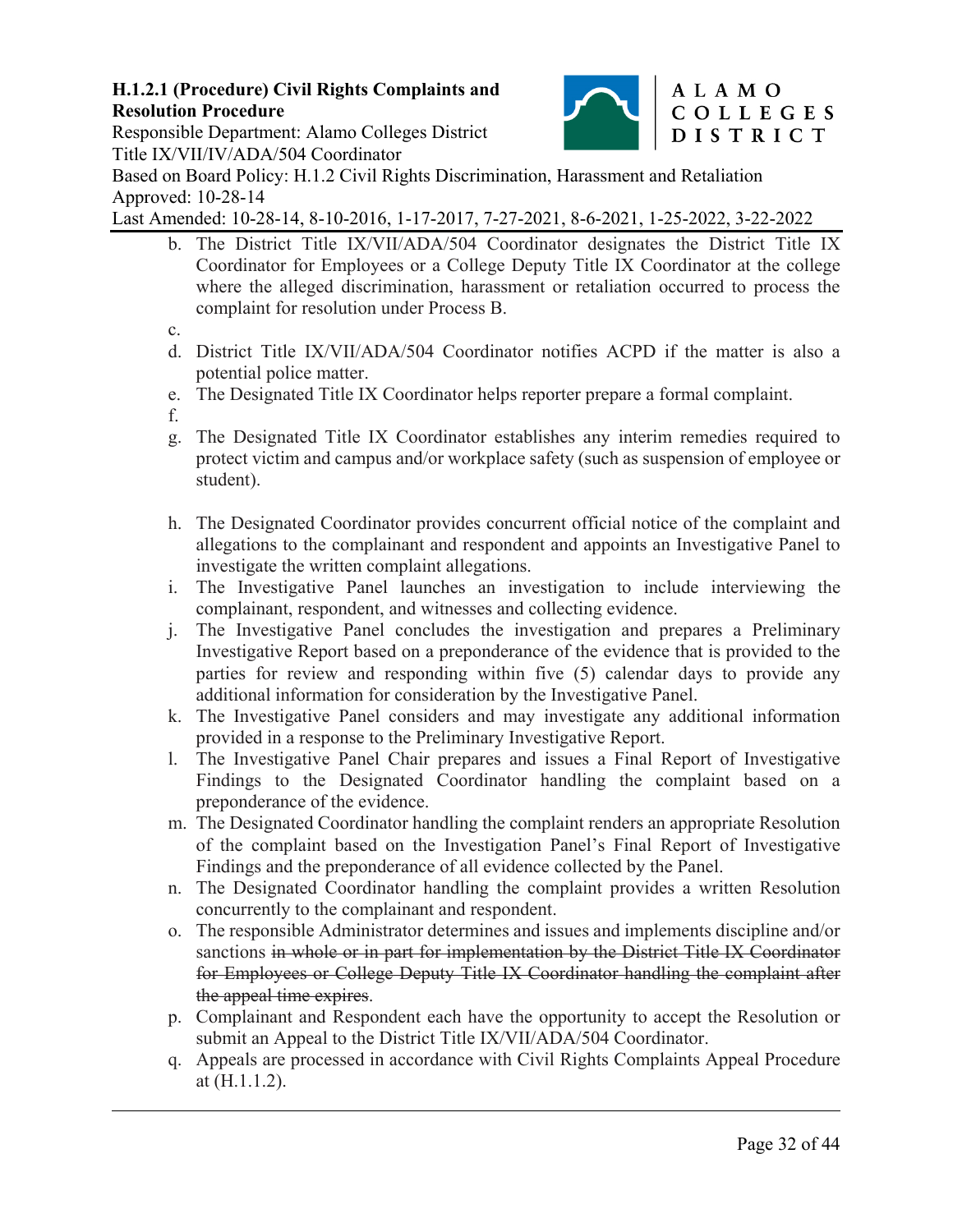

#### **G. Process B: Interim Remedial Action**

 $\overline{a}$ 

 $\overline{a}$ 

 $\overline{a}$ 

**1. Possible Remedies.** If, in the judgment of the Alamo Colleges District Title IX/VII/ADA/504 Coordinator or Designated Coordinator, the safety or well-being of any member(s) of the campus community may be jeopardized by the presence on campus of the accused individual or the ongoing activity of a student organization whose behavior is in question, the District Title IX/VII/ADA/504 Coordinator (or designee) may provide interim remedies intended to address the short-term effects of harassment, discrimination and/or retaliation, i.e., to redress harm to the alleged victim and the community and to prevent further violations. These remedies may include referral to counseling and health services or to the Employee Assistance Program, education to the community, altering work arrangements for employees, providing campus escorts, implementing contact limitations between the parties, offering adjustments to academic deadlines, course schedules, etc.

**2. Suspension.** Alamo Colleges may interim suspend a student, employee, or organization pending the completion of investigation and procedures. In all cases in which an interim suspension is imposed, the student, employee or student organization will be given the opportunity to meet with the District Title IX/VII/IV/ADA/504 Coordinator or Designated Coordinator prior to such suspension being imposed or as soon thereafter as reasonably possible to show cause why the suspension should not be implemented. Depending on whether the offending party is an employee or student, the District Title IX/VII/IV/ADA/504 Coordinator or an appropriate administrator at the college where the student is enrolled has sole discretion to implement or stay an interim suspension under this policy, and to determine its conditions and duration. Violation of an interim suspension under this policy will be grounds for expulsion or termination. During an interim suspension, an employee or student will be denied access to Alamo Colleges facilities and events. As to a student, this restriction may include classes and/or all other College/College District activities or privileges for which the student might otherwise be eligible. In addition, alternative coursework options may be pursued to ensure as minimal an impact as possible on the accused student.

**3. Other Remedies.** Victims and the College District have the right to seek restraining, judicial no-contact and/or protective orders, and internal no-contact and criminal trespass warnings to maintain individual and campus safety.

#### **H. Statement of Complainant's Rights, Whether Employee or Student.**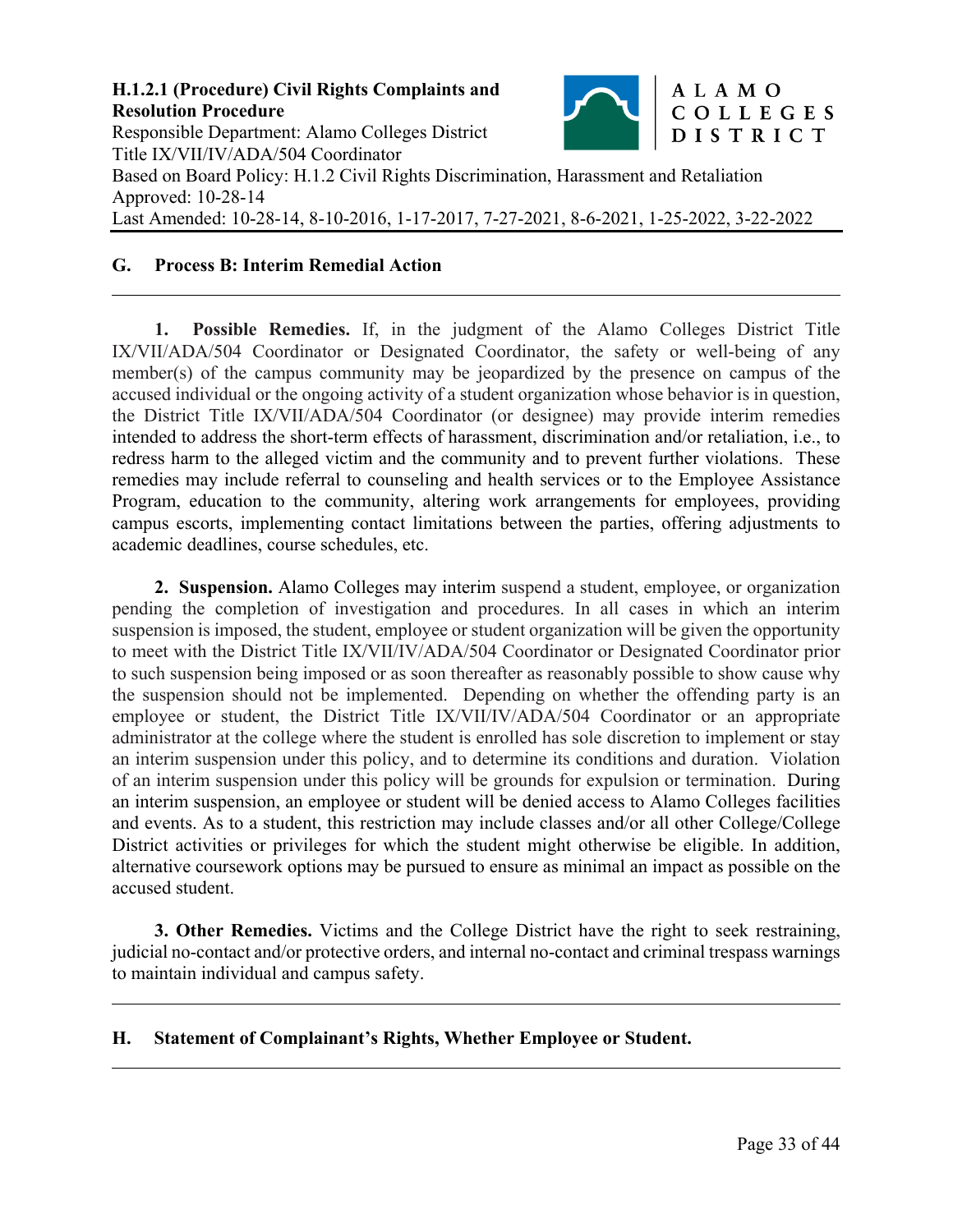

### Responsible Department: Alamo Colleges District Title IX/VII/IV/ADA/504 Coordinator

 $\overline{a}$ 

Based on Board Policy: H.1.2 Civil Rights Discrimination, Harassment and Retaliation Approved: 10-28-14

Last Amended: 10-28-14, 8-10-2016, 1-17-2017, 7-27-2021, 8-6-2021, 1-25-2022, 3-22-2022

A complainant is the person who makes a complaint of civil rights discrimination, harassment or retaliation under this procedure and its policy.

- a. A complainant has the right to file a criminal complaint.
- b. A complainant has the option to, or not to, notify and seek assistance from law enforcement and/or Alamo Colleges' authorities.
- c. A complainant and the College District have the right to seek restraining, judicial nocontact and protective orders, internal no contact orders, and criminal trespass warnings to ensure personal safety and maintain a safe campus and work environment.
- d. A complainant has the right to have a prompt, fair, and impartial Civil Rights Complaint and Resolution Procedure that ensures a fair, prompt, and equitable process for both parties.
- e. A complainant has the right to present his or her case, including the right to an adequate, reliable, and impartial investigation of complaints, the right to an equal opportunity to present witnesses and other evidence, and the right to the same appeal procedure for complainant and respondent.
- f. A complainant has the right to be treated with respect by College officials.
- g. A complainant has the right to take advantage of Alamo Colleges support resources (such as College Counseling, College Health Services for students, or EAP services for employees).
- h. A complainant has the right for the complaint to be decided using a preponderance of the evidence standard (i.e., more likely than not the harassment other conduct occurred).
- i. A complainant has the right to have a representative, an adviser, attorney, or other advocate of the complainant's choice and at the complainant's cost present during the Civil Rights Appeal Procedure.
- j. A complainant has the right to refuse to have an allegation resolved through conflict resolution procedures.
- k. A complainant has the right to be considered for amnesty for minor student misconduct (such as alcohol or drug violations) that is ancillary to the incident.
- l. A complainant has the right to be free from retaliation for engaging in protected activity.
- m. A complainant has the right to have complaints heard in substantial accordance with the Civil Rights Complaint and Resolution Procedure and procedures and to participate in the process whether the injured party or the College District is the complainant.
- n. A complainant has the right to be informed in writing of the outcome/resolution of the complaint, sanctions where permissible, and the rationale for the outcome where permissible. A complainant has the right to challenge any finding, decision, determination, sanction, or action taken and the right for Student Code of Conduct procedures to be followed where applicable.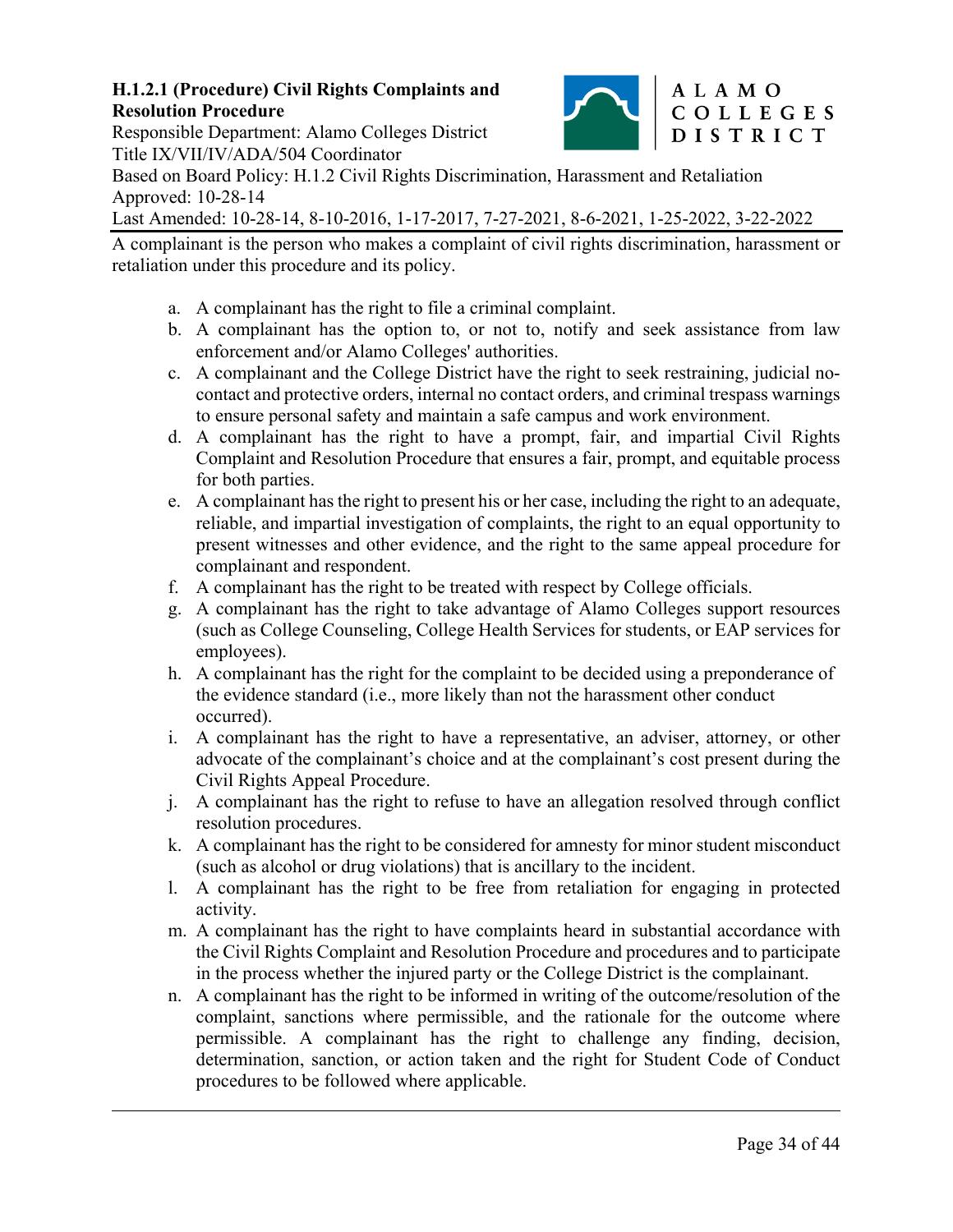

#### **I. Statement of Respondent's Rights, Whether Employee or Student.**

 $\overline{a}$ 

 $\overline{a}$ 

A respondent is the person against whom a complaint is lodged or made under this policy.

- a. A respondent has the right have a prompt, fair, and impartial Civil Rights Complaint and Resolution Procedure that ensures an equitable process to both parties.
- b. A respondent has the right to be advised of the complaint against him or her and to the same due process rights as the complainant.
- c. A respondent has the right to an adequate, reliable, and impartial investigation of complaints, the right to an equal opportunity to present witnesses and other evidence, and the right to the same appeal procedure as the complainant.
- d. A respondent has the same right as a complainant to present his or her case, to present witnesses and other evidence, and to challenge the complaint made against respondent.
- e. A respondent has the right for the complaint to be decided using a preponderance of the evidence standard (i.e., more likely than not the harassment other conduct occurred).
- f. A respondent has the right to have an adviser, attorney, representative, or other advocate of the respondent's choice and at the respondent's cost present during the Civil Rights Appeal Procedure.
- g. A respondent has the right to be considered for amnesty for minor student misconduct (such as alcohol or drug violations) that is ancillary to the incident.
- h. A respondent has the right to have complaints heard in substantial accordance with the Civil Rights Complaint and Resolution Procedure and to participate in the process whether the injured party or the College District is the complainant. A respondent has the right to be treated with respect by College officials.
- i. A respondent has the right to take advantage of campus support resources (such as Counseling, College Health Services for students, or EAP services for employees).
- j. A respondent has the right to refuse to have an allegation resolved through conflict resolution procedures.
- k. A respondent has the right to have complaints heard in substantial accordance with the Civil Rights Complaint Resolution Procedure and to participate in the process whether the injured party or the College District is the complainant.
- l. A respondent has the right to be informed in writing of the outcome/resolution of the complaint, any sanctions imposed against the respondent, and the rationale for the outcome.
- m. A respondent has the right to challenge any finding, decision, determination, sanction, or action taken against respondent and the right for applicable Student Code of Conduct or employee disciplinary procedures to be followed where applicable.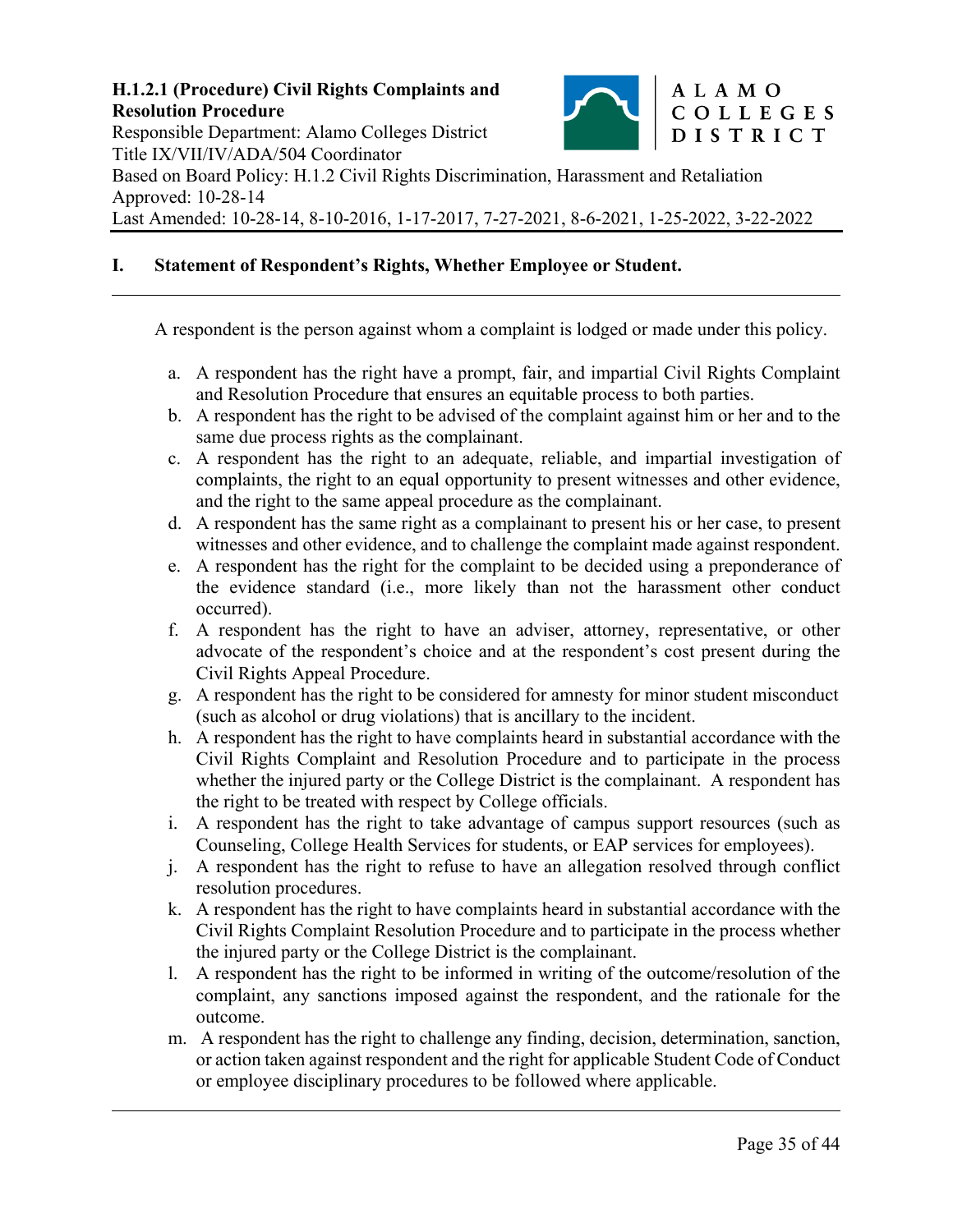

#### **J. Process B: Title IX Coordinator's Investigation Obligations**

The District Title IX/VII/IV/ADA/504 Coordinator shall coordinate a prompt investigation of all complaints and allegations of discrimination, harassment, and retaliation based on protected class. Upon receipt of a civil rights-based complaint, the District Title IX/VII/IV/ADA/504 Coordinator shall:

- a. Immediately designate a Coordinator to conduct the complaint resolution process and issue the final resolution of the case. If the complaint is against an employee, the District Title IX Coordinator for Employees will be designated. If the complaint is against a student, a College Deputy Title IX Coordinator be designated.
- b. Immediately appoint two members to the investigative panel from the available trained panel members. If either party to the complaint is a faculty member, the investigative panel shall include at least one faculty member. If either party to the complaint is a staff member, the investigative panel shall include at least one staff member;
- c. Within five (5) College District business days, notify the accused (respondent) and complainant of the complaint and investigation by hand delivering the notice to the respondent (accused) with a copy of the notice to the complainant. The District Title IX/VII/IV/ADA/504 Coordinator or designee may extend the time allotted for delivering the notice to the accused in writing before the expiration of the original deadline under extraordinary circumstances. Spring and Winter breaks constitute an extraordinary circumstance.
- d. During this time period (between filing of the complaint and notification of the respondent (accused), the designated coordinator and investigative panel shall be appointed, briefed and begin the investigation.

### **K. Process B: Investigation**

 $\overline{a}$ 

 $\overline{a}$ 

 $\overline{a}$ 

**1. Interviews.** An Investigative Panel shall have the authority to interview witnesses and gather documentation. Interviews will be the primary method of collecting information as part of the fact-finding investigation. Attorneys, representatives, advisors, and advocates are not allowed at internal interviews. Witnesses and the respondent are expected to be cooperative and truthful.

**2. Confidentiality Under Process B.** At all times, except as provided by Title IX, the investigative panel shall take steps to ensure privacy and confidentiality for witnesses, complainant and the respondent (accused) during the investigation, including without limitation, requiring all parties to agree, in writing, that information disclosed during the investigation shall not be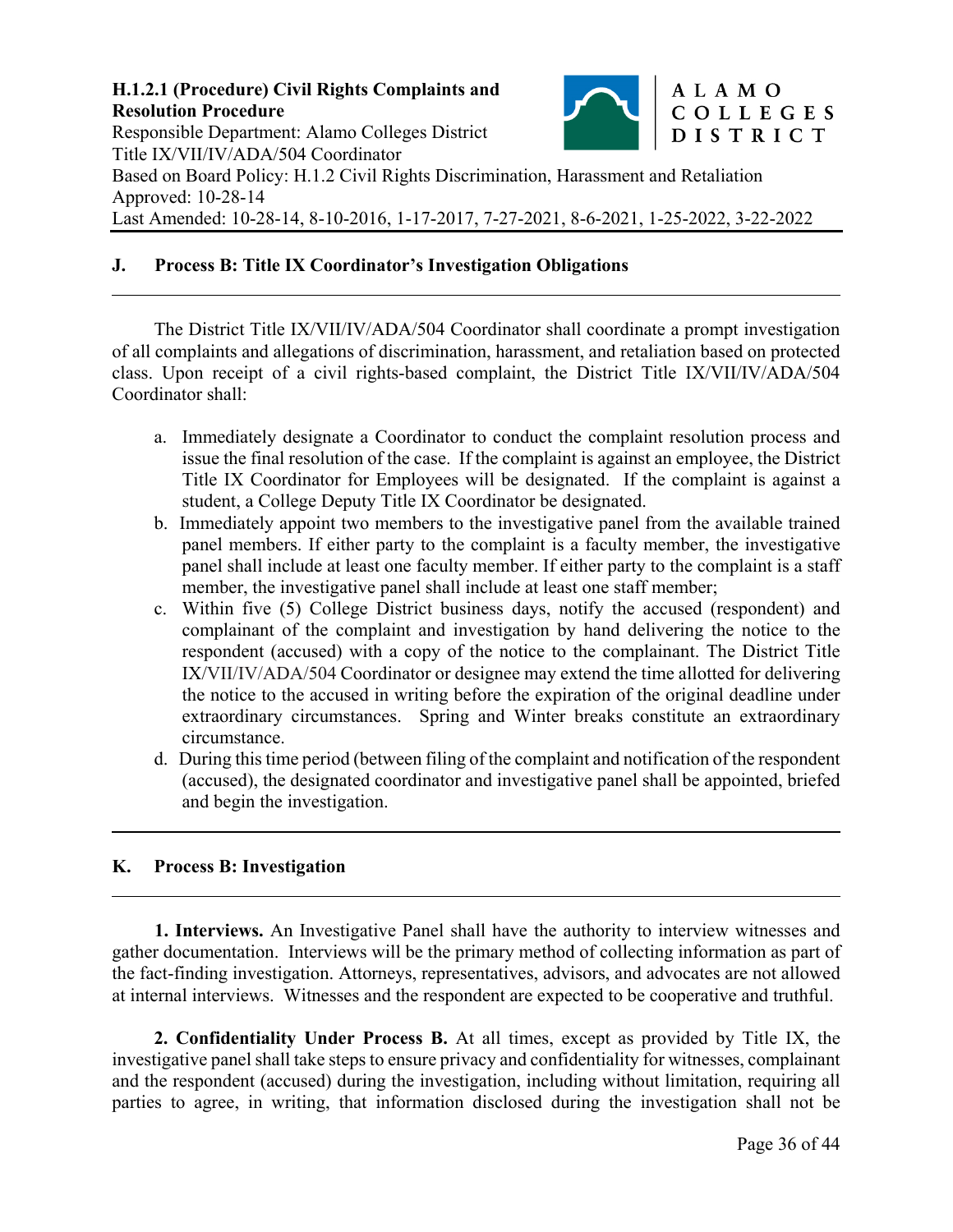Responsible Department: Alamo Colleges District Title IX/VII/IV/ADA/504 Coordinator



# ALAMO COLLEGES DISTRICT

Based on Board Policy: H.1.2 Civil Rights Discrimination, Harassment and Retaliation Approved: 10-28-14

Last Amended: 10-28-14, 8-10-2016, 1-17-2017, 7-27-2021, 8-6-2021, 1-25-2022, 3-22-2022

disclosed to others unless required by law, court order, subpoena, or to defend the College District in legal or administrative proceedings, including appeals of the decision on the complaint. A violation of privacy or confidentiality shall be grounds for disciplinary action up to and including termination. The rights of a complainant and respondent, as stated in the College District's Policy on Civil Rights Discrimination, Harassment, and Retaliation shall be observed. Under Process A for complaints of sexual harassment, neither the College District, Colleges, Title IX Coordinators nor any investigator may restrict the ability of either party to discuss the allegations under investigation or to gather and present relevant evidence. *34 CFR §106.45(b)(5)(iii).* 

**4. Investigation Time Period.** In most cases, the investigative process will take approximately 60 business days, but the investigation of more complex cases may take longer. The investigation shall be conducted as expeditiously as possible and, where necessary, the administration shall provide panel members with substitutes for pre-assigned responsibilities. spring and winter breaks constitute an extraordinary circumstance that justifies an extension of the 60-day period for investigation and resolution, however the summer term will not be considered an appropriate period to forgo the investigation and resolution.

**5. Time Period for Criminal Investigation.** In the event of a criminal investigation of sexual misconduct charges, including sexual assault, or an investigation in which a College District police officer is accused of sexual misconduct, sexual harassment, sexual violence, or other form of civil rights harassment or discrimination, the time lines in this procedure may be extended by three (3) to ten (10) days to enable the law enforcement to gather evidence and conduct preliminary investigation and determine if the matter will be taken up by the ACPD or other agency with jurisdiction. If the case is continued as an internal Civil Rights Complaint Resolution process cannot be delayed beyond ten (10) days.

**6. Consequence of False Information.** Because the investigative panel has a serious responsibility to ascertain the facts, the whole College District has an interest in the accuracy and reliability of the information the investigative panel receives. For that reason, if any witness or alleged violator of this policy is later found to have knowingly provided false information to the investigative panel, the College District reserves the right not to indemnify or defend any employee who knowingly provides false information to the investigative panel in violation of this procedure and the right to take appropriate disciplinary action.

#### **L. Process B: Investigative Panel Findings**   $\overline{a}$

 $\overline{a}$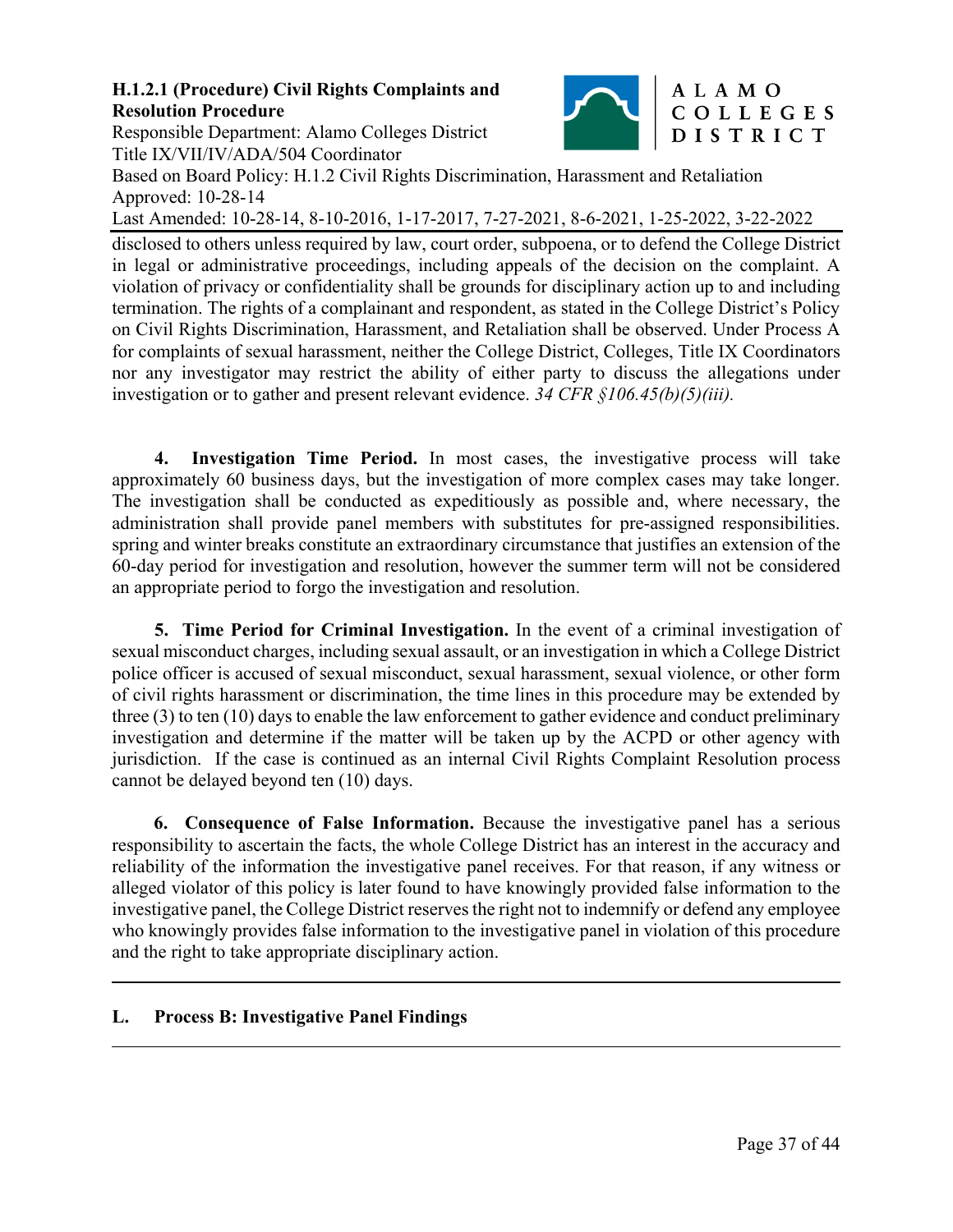

Responsible Department: Alamo Colleges District Title IX/VII/IV/ADA/504 Coordinator

Based on Board Policy: H.1.2 Civil Rights Discrimination, Harassment and Retaliation Approved: 10-28-14

Last Amended: 10-28-14, 8-10-2016, 1-17-2017, 7-27-2021, 8-6-2021, 1-25-2022, 3-22-2022

**1. Final Report Required.** Once all the facts and evidence are gathered from all parties and witnesses; and the investigative panel concludes that the fact finding is complete, the investigative panel will issue a Final Report of Investigative Findings.

**2. Preliminary Report.** Before issuing a Final Report of Investigative Findings to the Title IX/VII/ADA/504 Coordinator or designee, the investigative panel will provide their conclusions concurrently to the complainant and accused parties and the administrator(s) in a Preliminary Report of Findings. The complainant and accused will be given an opportunity to comment and respond to the information presented and provide any additional information that may not have been reviewed by the investigative panel but should be considered prior to a decision and final report being issued regarding the complaint. Any additional information must be provided to the investigative panel within (5) business days.

**3. Consideration of Additional Information.** Final Report Within the next five (5) business days, the investigative panel will consider any additional information provided and render a Final Report of Investigatory Findings to the District Title IX/VII/ADA/504 Coordinator. The Final Report of Investigatory Findings will include the factual findings and the panel's conclusion whether the preponderance of the evidence obtained in the investigation establishes a violation of College District policy. The final report shall be dated and signed by all members of the investigative panel.

# **M. Process B: Resolution of Complaint**

 $\overline{a}$ 

 $\overline{a}$ 

 $\overline{a}$ 

**1. Decision-maker.** The District Title IX/VII/ADA/504 Coordinator or designated Deputy Coordinator assigned to conduct the complaint resolution process will determine the appropriate resolution of the complaint based on the factual evidence provided in the Final Report of Investigative Findings and the preponderance of evidence presented in the report.

**2. Notice of Resolution.** The District Title IX Coordinator for Employees or College Deputy Title IX Coordinator handling the complaint will provide a formal written Notice of Complaint Resolution to the complainant and respondent and administrator(s) concurrently in writing, within five (5) business days from receiving the report from the investigative panel. The notice of resolution will identify any findings of policy violation by any party and indicate which Alamo Colleges Administrator is responsible for determining the appropriate disciplinary action or sanctions to be taken. The Complaint Resolution Notice will include information about the timeline for initiating sanctions and/or disciplinary actions as well as the Civil Rights Appeal Process that is available to the complainant and accused.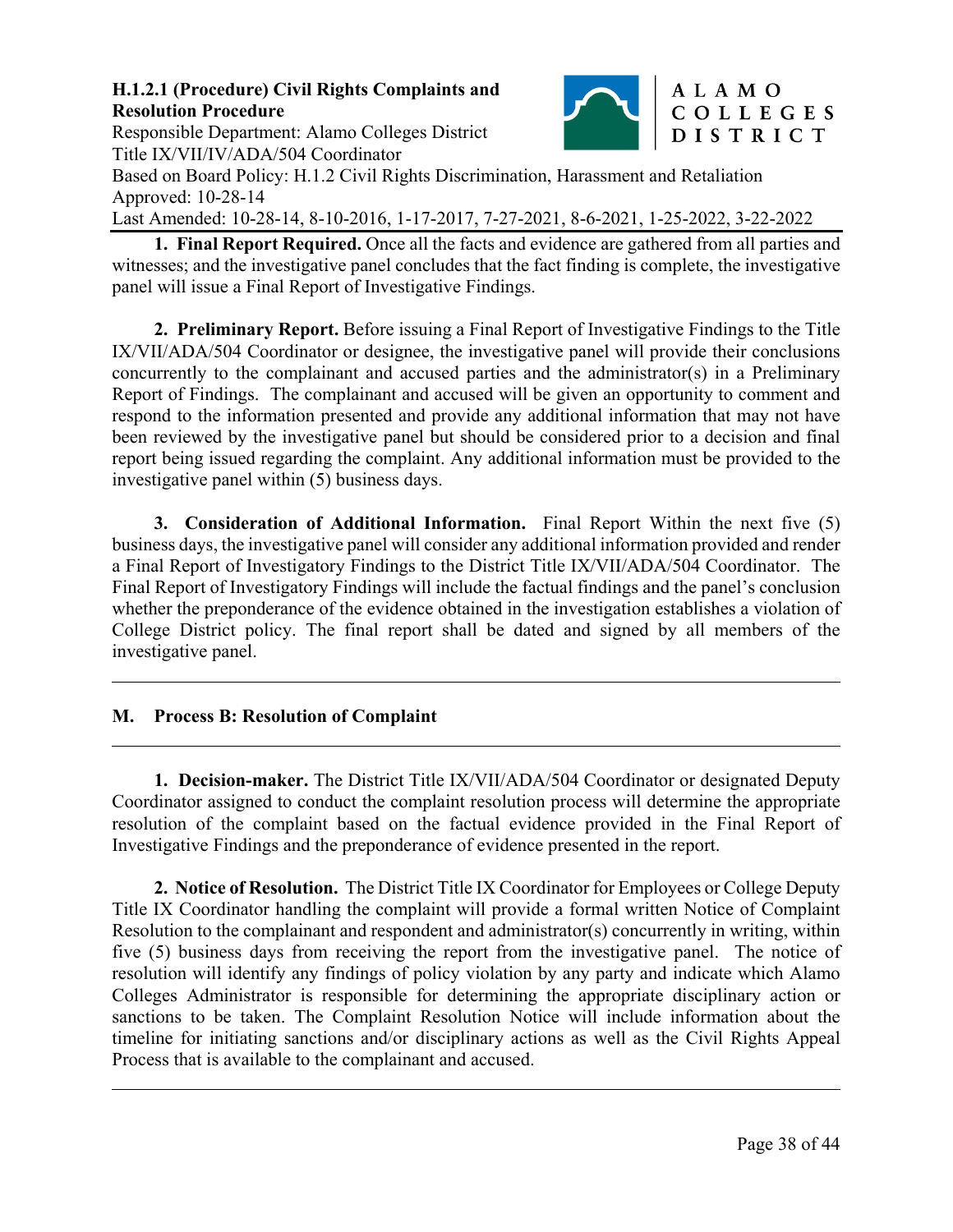

**1. Referral to Administrator.** When the Complaint Resolution refers employee discipline and/or student sanction considerations to an Administrator(s), the Administrator or designee will have ten (10) business days to render a determination of action to be taken. Student Sanctions may be referred by the Administrator to the Student Conduct Officer, Dean or other Student Success leader for action. Employee Discipline may be referred to the employee's supervisor and Human Resources for determination and action.

**2. Employee Discipline.** Complaints against an employee may result in disciplinary action up to and including discharge in accordance with Alamo Colleges Policy (9.1, Progressive Discipline and 10.2, Separation from Employment) and associated Procedures.

**3. Student Sanctions.** Complaints against students may result in sanctions up to and including Expulsion in accordance with Alamo Colleges Student Code of Conduct (Policy F.4.2 and associated Procedure F.4.2.1).

**4. Policy Violations.** In the event of policy violations, a number of factors will be considered in determining appropriate discipline or remedial action, including the nature of the violation, the severity and pervasiveness of the conduct. Nothing in this procedure limits or delays the College District's right to take appropriate disciplinary actions, up to and including termination, when an employees' behavior warrants the action, and nothing in this procedure shall prevent the College District from taking appropriate action against a person who knowingly makes a false accusation.

**5. Notice of Discipline or Sanctions.** Once the appropriate disciplinary action or sanctions have been determined, the complainant and accused respondent will be notified concurrently- in writing of the decision by the District Title IX/VII/ADA/504 Coordinator or designated deputy.

#### **O. Process B: Appeals**

 $\overline{a}$ 

 $\overline{a}$ 

Both the complainant (complaining party) and the respondent (the accused party) may opt to accept the decision and determination of the action or sanctions imposed or submit an appeal to proceed before an Appeal Hearing Panel within ten (10) business days of the date of the letter communicating the decision of the investigative panel and the determination of disciplinary action or sanctions. The appeal procedure is stated in procedure H.1.1.2 Civil Rights Appeal Procedure.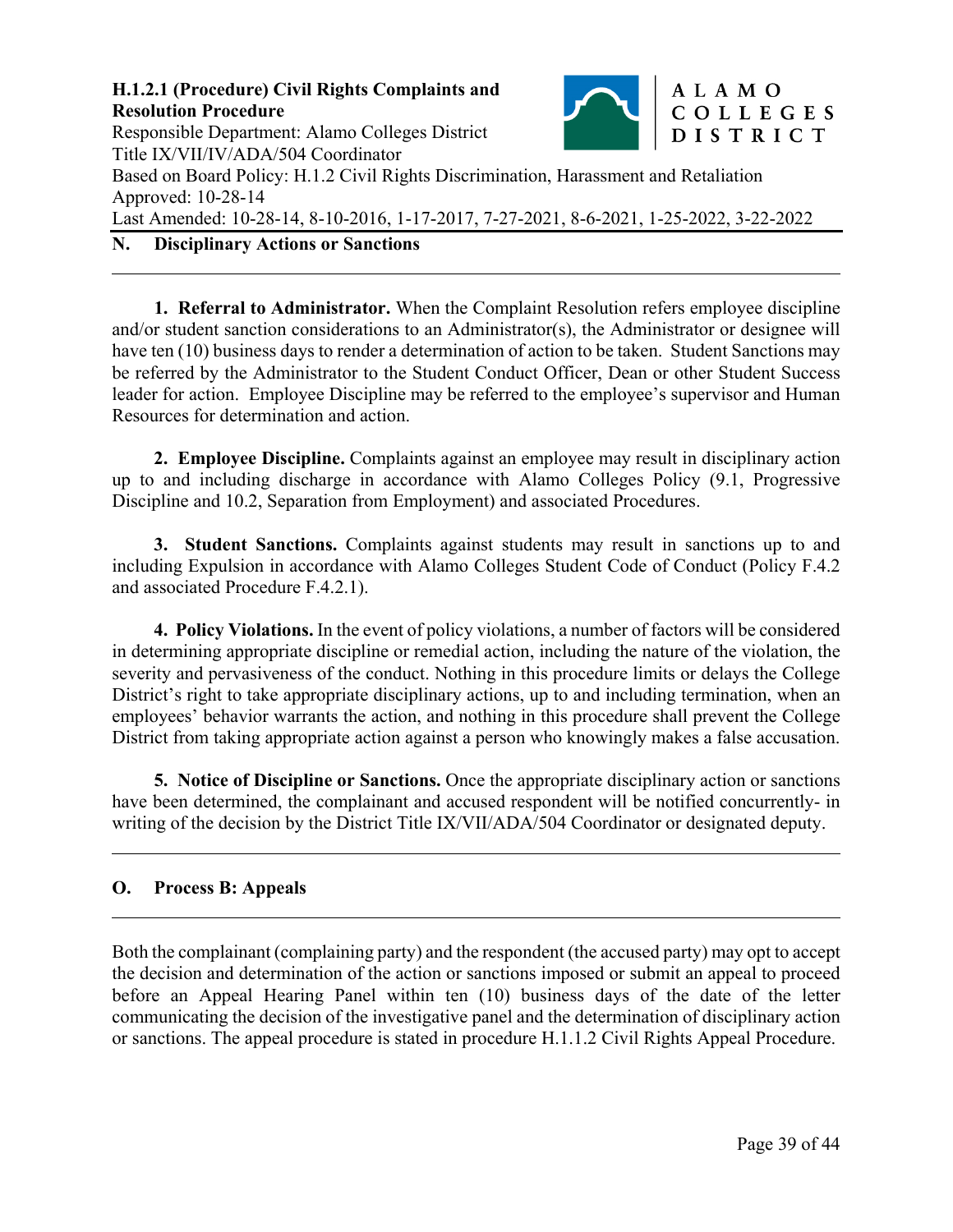#### **H.1.2.1 (Procedure) Civil Rights Complaints and**  ALAMO COLLEGES **Resolution Procedure**  Responsible Department: Alamo Colleges District DISTRICT Title IX/VII/IV/ADA/504 Coordinator Based on Board Policy: H.1.2 Civil Rights Discrimination, Harassment and Retaliation Approved: 10-28-14 Last Amended: 10-28-14, 8-10-2016, 1-17-2017, 7-27-2021, 8-6-2021, 1-25-2022, 3-22-2022

*Legal References:* 

*TASB Community College Policy Manual Reference* 

*34 CFR Part 106;* 

DIAA(LEGAL) Freedom from Discrimination, Harassment and Retaliation-Sex and Sexual Violence-Employees

FFDA(LEGAL) Freedom from Discrimination, Harassment and Retaliation-Sex and Sexual Violence-Students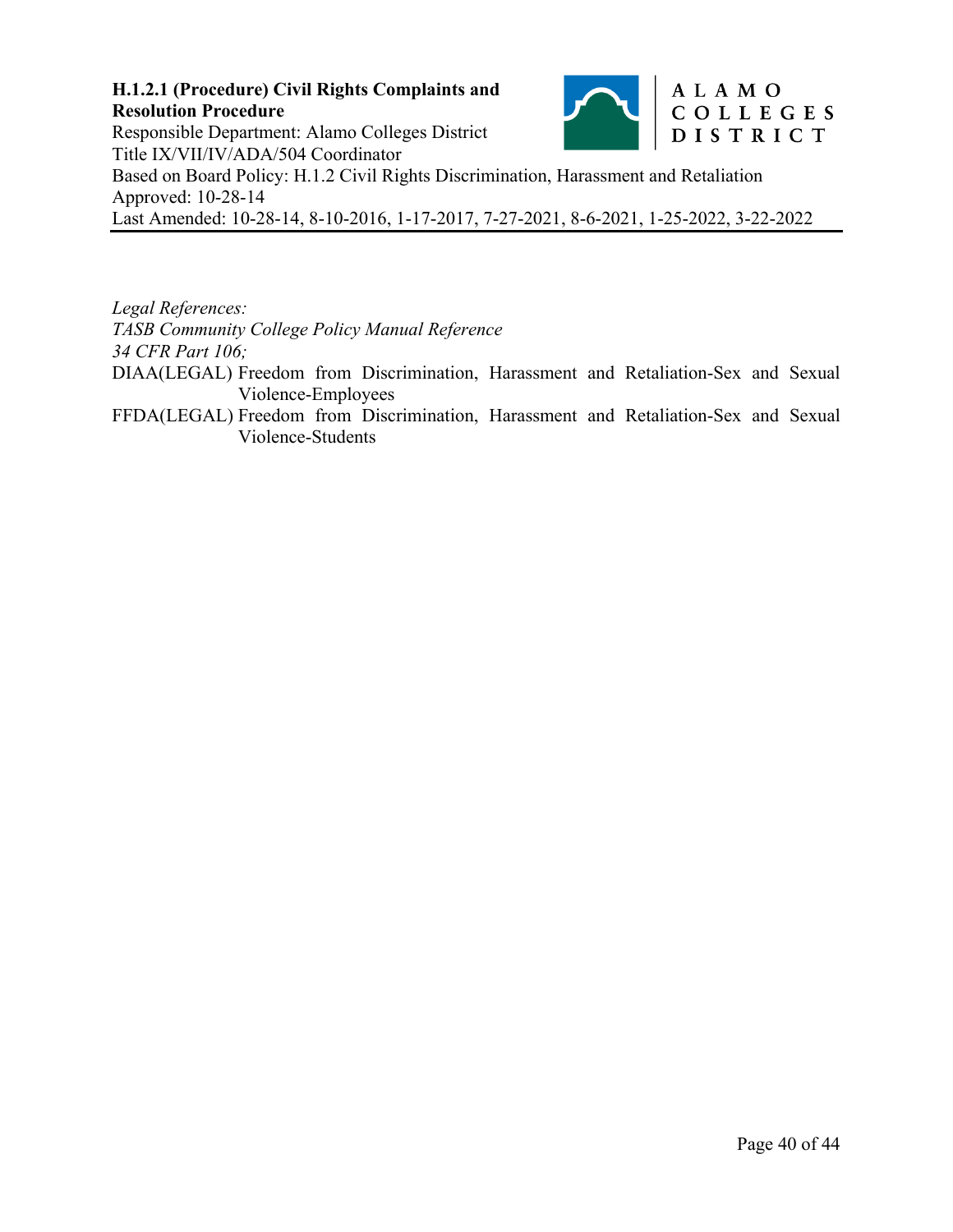

# **APPENDIX A**

#### **Alamo Colleges District Title IX/VII/IV/ADA/504 Coordinator**

Linda Boyer-Owens Associate Vice Chancellor for Human Resources & Organizational Development Alamo Colleges District 2222 N. Alamo Street, 230A-West Wing San Antonio, TX 78215 210-485-0230 lboyer-owens@alamo.edu

#### **Title IX/VII/IV/ADA/504 Coordinator for Employees**

Nina Sosa Director of Employee Relations, Advocacy and Civil Rights Alamo Colleges District 2222 N. Alamo Street, 230A-West Wing San Antonio, TX 78215 210-485-0222 nsosa1@alamo.edu

#### **District Title IX Coordinator for Students**

Patricia B. Parma Associate Vice Chancellor for Student Success and Success Initiatives Office of the Vice Chancellor for Student Success Alamo Colleges District 2222 N. Alamo Street, Room E331 San Antonio, TX 78215 210-485-0452 pparma@alamo.edu

#### **College Title IX Coordinator-Northeast Lakeview College**

Dr. Tangila Dove Interim Vice President for Student Success Northeast Lakeview College 1201 Kitty Hawk Road Universal City, TX 78148 210-486-5421 twatts@alamo.edu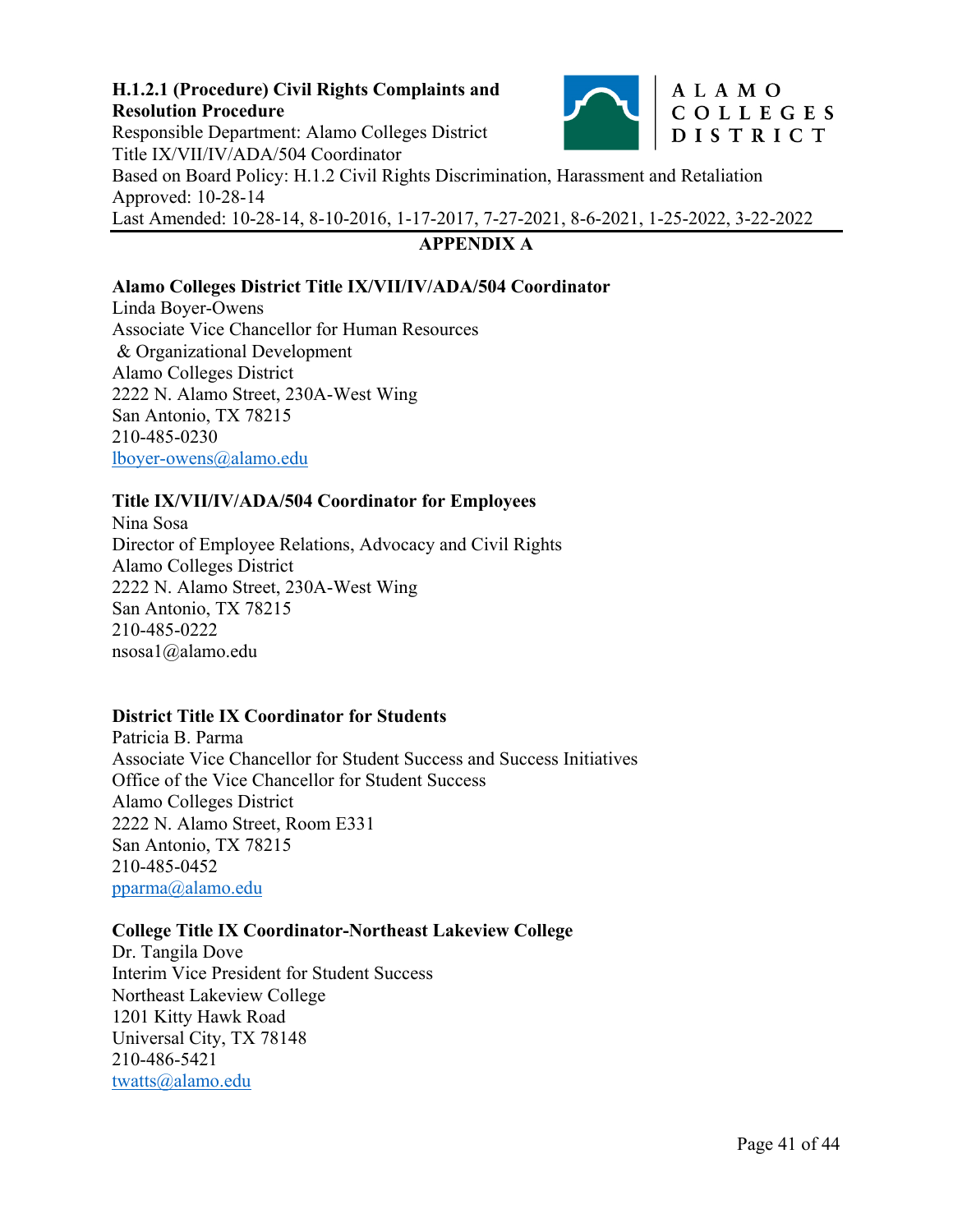

Responsible Department: Alamo Colleges District DISTRICT Title IX/VII/IV/ADA/504 Coordinator Based on Board Policy: H.1.2 Civil Rights Discrimination, Harassment and Retaliation Approved: 10-28-14 Last Amended: 10-28-14, 8-10-2016, 1-17-2017, 7-27-2021, 8-6-2021, 1-25-2022, 3-22-2022

# **College Title IX Coordinator-Northwest Vista College**

Debi Gaitan Vice President for Student Success Northwest Vista College 3535 N. Ellison Drive San Antonio, TX 78251 210-486-4454 dgaitan@alamo.edu

#### **College Title IX Coordinator-Palo Alto College**

Gilbert Becerra Jr. Vice President for Student Success Palo Alto College 1400 W. Villaret Blvd. San Antonio, TX 78224 210-486-3930 gbecerra8@alamo.edu

### **College Title IX Coordinator-St. Philip's College**

Diane Hester Interim Vice President for Student Success St. Philip's College 1801 Martin Luther Drive San Antonio, TX 78203 (210) 486-2710 dhester@alamo.edu

#### **College Title IX Coordinator-San Antonio College**

Dr. Tiffany Hernandez-Cox Interim Vice President for Student Success San Antonio College 1819 N. Main Avenue San Antonio, TX 78212 210-486-1410 tcox29@alamo.edu **Title IX/VII/ADA/504 Lead for Employees** 

Edward Contreras Director of Talent, Advocacy and Solutions-Human Resources Alamo Colleges District 2222 N. Alamo Street, 230A-West Wing San Antonio, TX 78215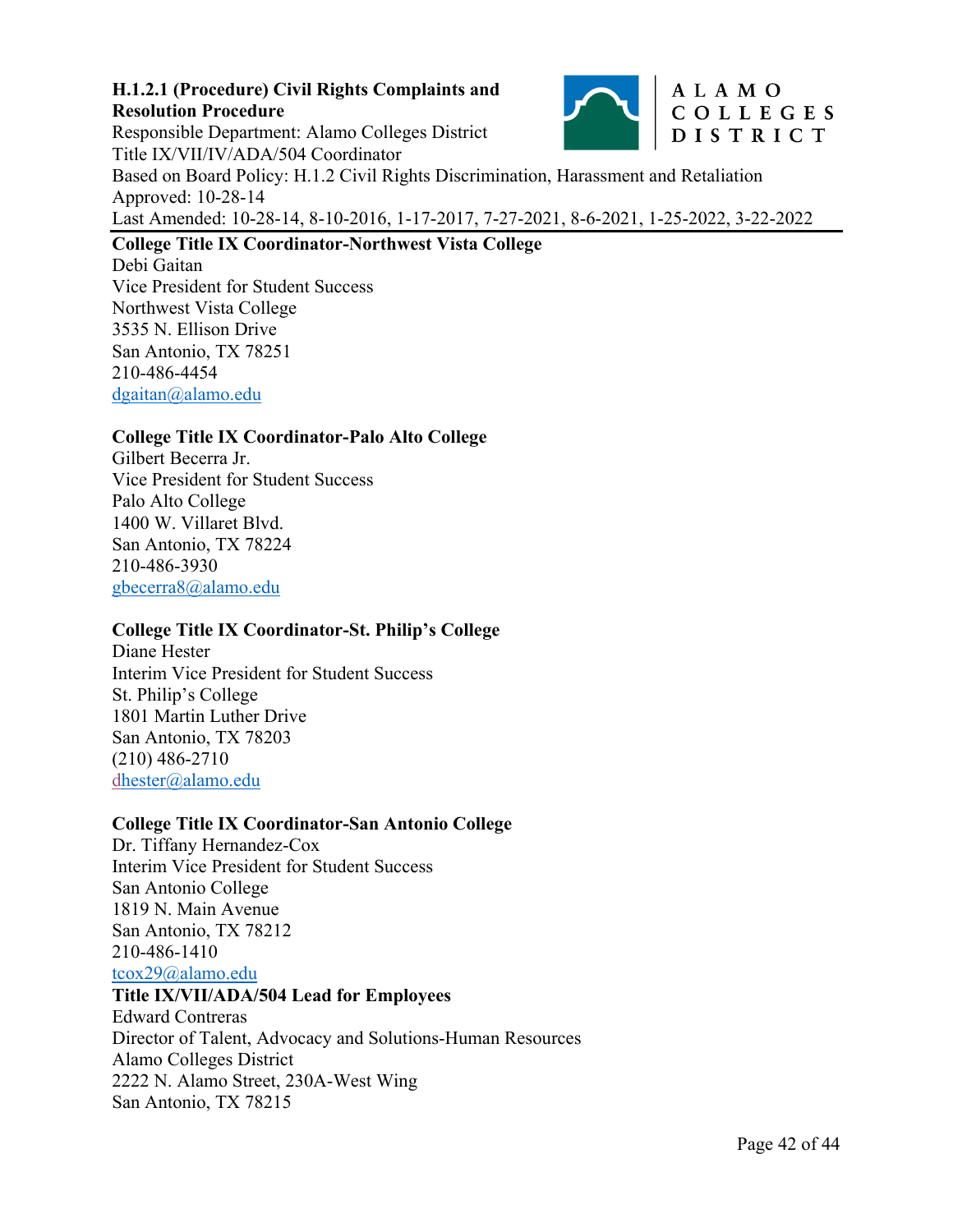

Responsible Department: Alamo Colleges District DISTRICT Title IX/VII/IV/ADA/504 Coordinator Based on Board Policy: H.1.2 Civil Rights Discrimination, Harassment and Retaliation Approved: 10-28-14 Last Amended: 10-28-14, 8-10-2016, 1-17-2017, 7-27-2021, 8-6-2021, 1-25-2022, 3-22-2022 210-485-0216

econtreras@alamo.edu

# **Title IX Lead at District Student Success**

Benjamin Romo Student Compliance Coordinator Office of the Vice Chancellor for Student Success Alamo Colleges District 2222 N. Alamo Street, Room E331 San Antonio, TX 78215 210-485-0873 bromo19@alamo.edu

### **Title IX Lead at Northeast Lakeview College**

Tracy Floyd Director of Student Success Northeast Lakeview College 1201 Kitty Hawk Road Student Commons Bldg., Room 210 Universal City, TX 78148 210-486-5610 tfloyd@alamo.edu

### **Title IX Lead at Northwest Vista College**

Jennifer Comedy-Holmes Dean of Student Success Northwest Vista College 3535 N. Ellison Drive Cypress Campus Center, Room 204F San Antonio, TX 78251 210-486-4857 jcomedy-holmes@alamo.edu

### **Title IX Lead at Palo Alto College**

Tyler Alyse Archer Director of Student Conduct/Title IX Palo Alto College 1400 W. Villaret Blvd. Student Center, Room 101A San Antonio, TX 78224 210-486-3755